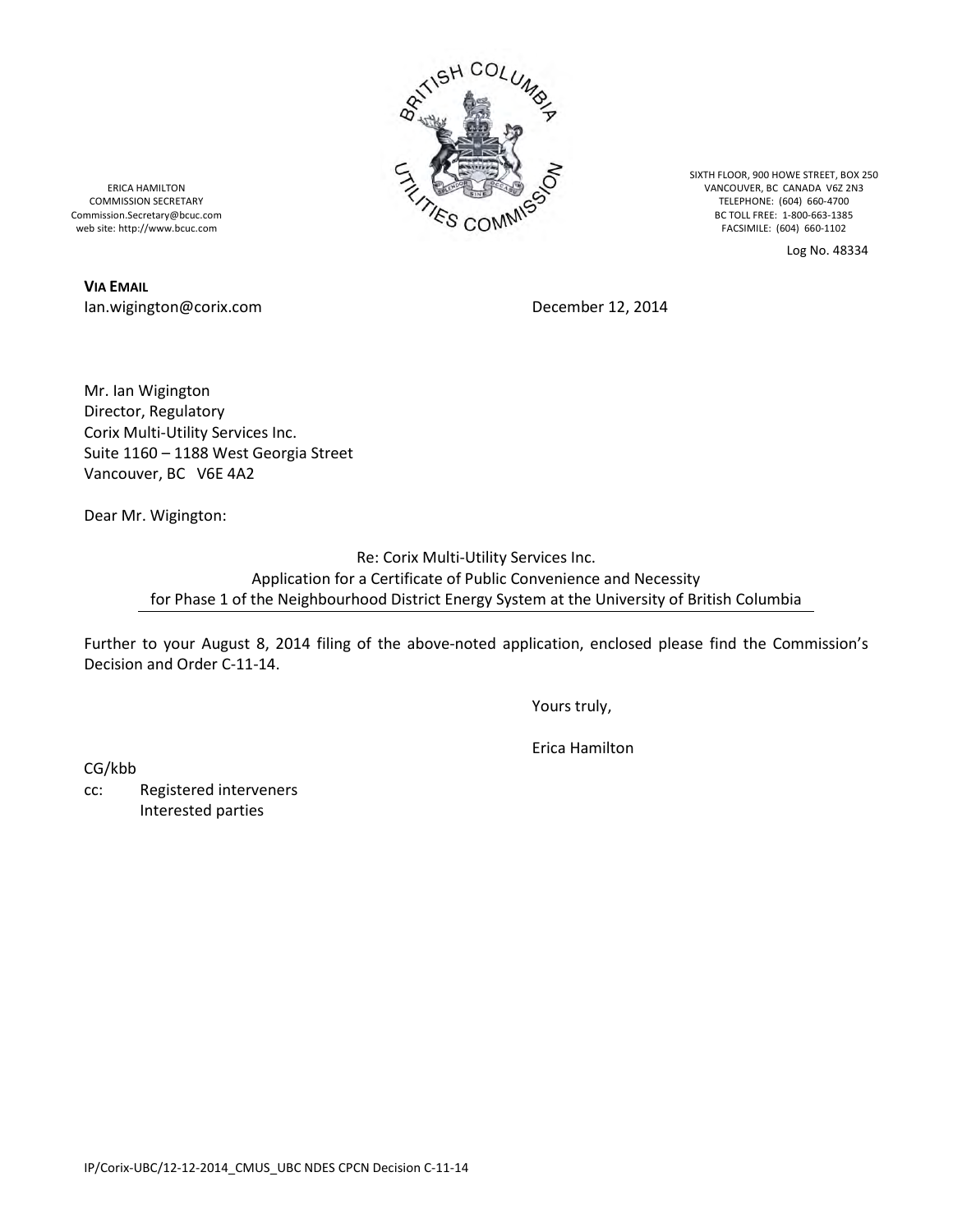

# **IN THE MATTER OF**

# **CORIX MULTI-UTILITY SERVICES INC.**

CERTIFICATE OF PUBLIC CONVENIENCE AND NECESSITY APPLICATION FOR PHASE 1 OF THE NEIGHBOURHOOD DISTRICT ENERGY SYSTEM AT THE UNIVERSITY OF BRITISH COLUMBIA

# **DECISION**

**December 12, 2014**

**Before:**

**D. M. Morton, Commissioner/Panel Chair C. A. Brown, Commissioner I. F. MacPhail, Commissioner**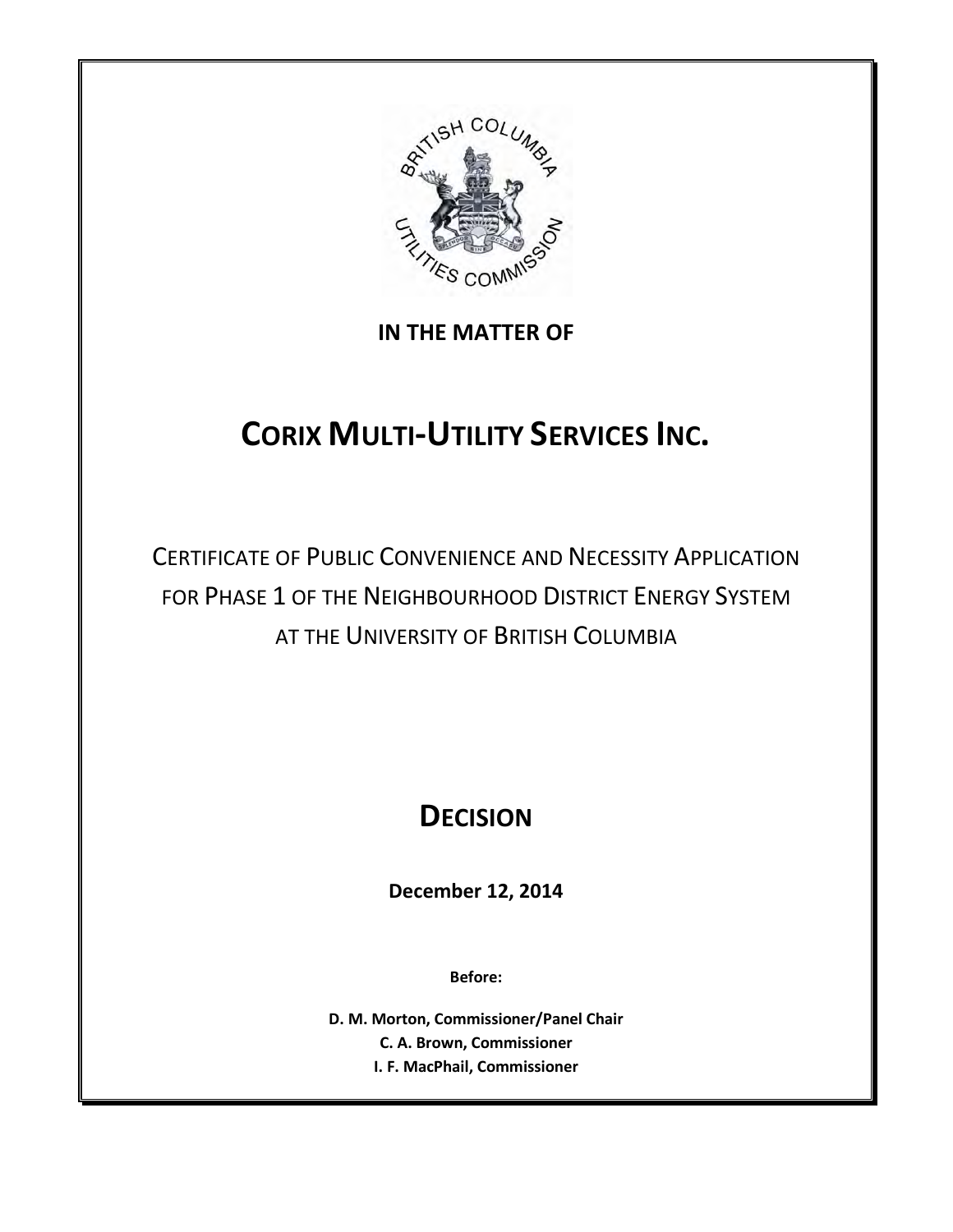# **TABLE OF CONTENTS**

# Page No.

| 1.0   |         |  |
|-------|---------|--|
| 1.1   |         |  |
| 1.2   |         |  |
| 1.2.1 |         |  |
| 1.2.2 |         |  |
| 1.2.3 |         |  |
| 1.2.4 |         |  |
| 1.3   |         |  |
| 1.4   |         |  |
| 2.0   |         |  |
| 2.1   |         |  |
| 2.2   |         |  |
| 2.3   |         |  |
| 2.4   |         |  |
| 2.5   |         |  |
| 2.5.1 |         |  |
| 2.5.2 |         |  |
| 3.0   |         |  |
| 3.1   |         |  |
| 3.2   |         |  |
| 3.3   |         |  |
| 3.4   |         |  |
| 3.5   |         |  |
| 3.5.1 |         |  |
| 3.5.2 |         |  |
| 3.5.3 |         |  |
| 3.5.4 |         |  |
| 4.0   |         |  |
| 4.1   |         |  |
| 4.1.1 |         |  |
| 4.2   |         |  |
| 4.3   |         |  |
| 4.3.1 |         |  |
| 4.3.2 |         |  |
|       | 4.3.2.1 |  |
|       | 4.3.2.2 |  |
| 4.3.3 |         |  |
| 4.4   |         |  |
| 4.4.1 |         |  |
| 4.4.2 |         |  |
|       |         |  |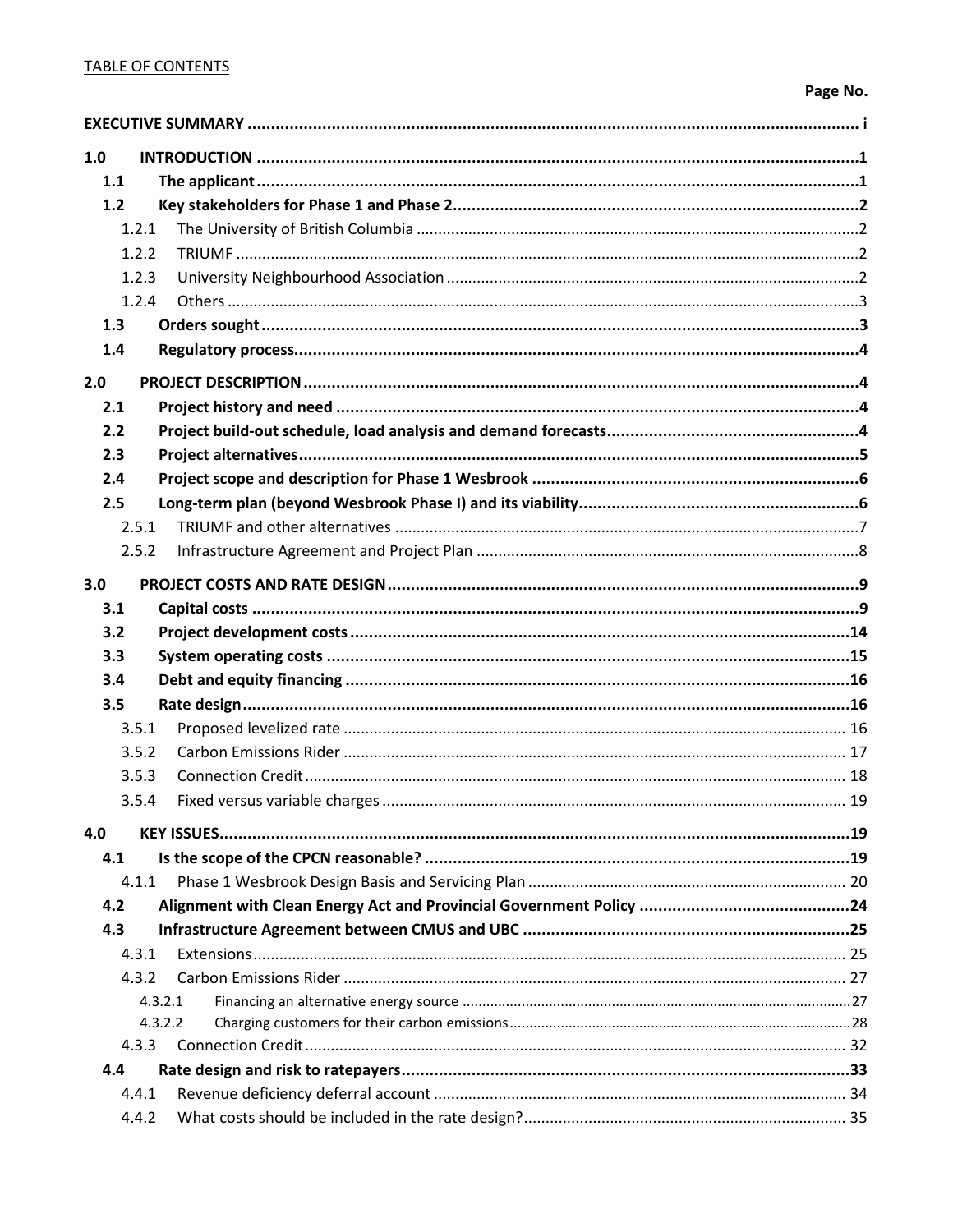| 4.4.3 |  |
|-------|--|
| 4.5   |  |
| 4.5.1 |  |
| 4.5.2 |  |
| 5.0   |  |
| 5.1   |  |
| 5.2   |  |
| 5.2.1 |  |
| 5.2.2 |  |
| 5.2.3 |  |
| 5.2.4 |  |
| 5.2.5 |  |
| 5.2.6 |  |
| 5.2.7 |  |
| 5.3   |  |
| 5.3.1 |  |
| 5.3.2 |  |
| 6.0   |  |

# **ORDER C-11-14**

#### **APPENDICES**

| <b>APPENDIX A</b> | <b>Regulatory Process</b> |
|-------------------|---------------------------|
| <b>APPENDIX B</b> | <b>List of Acronyms</b>   |

**APPENDIX C** List of Exhibits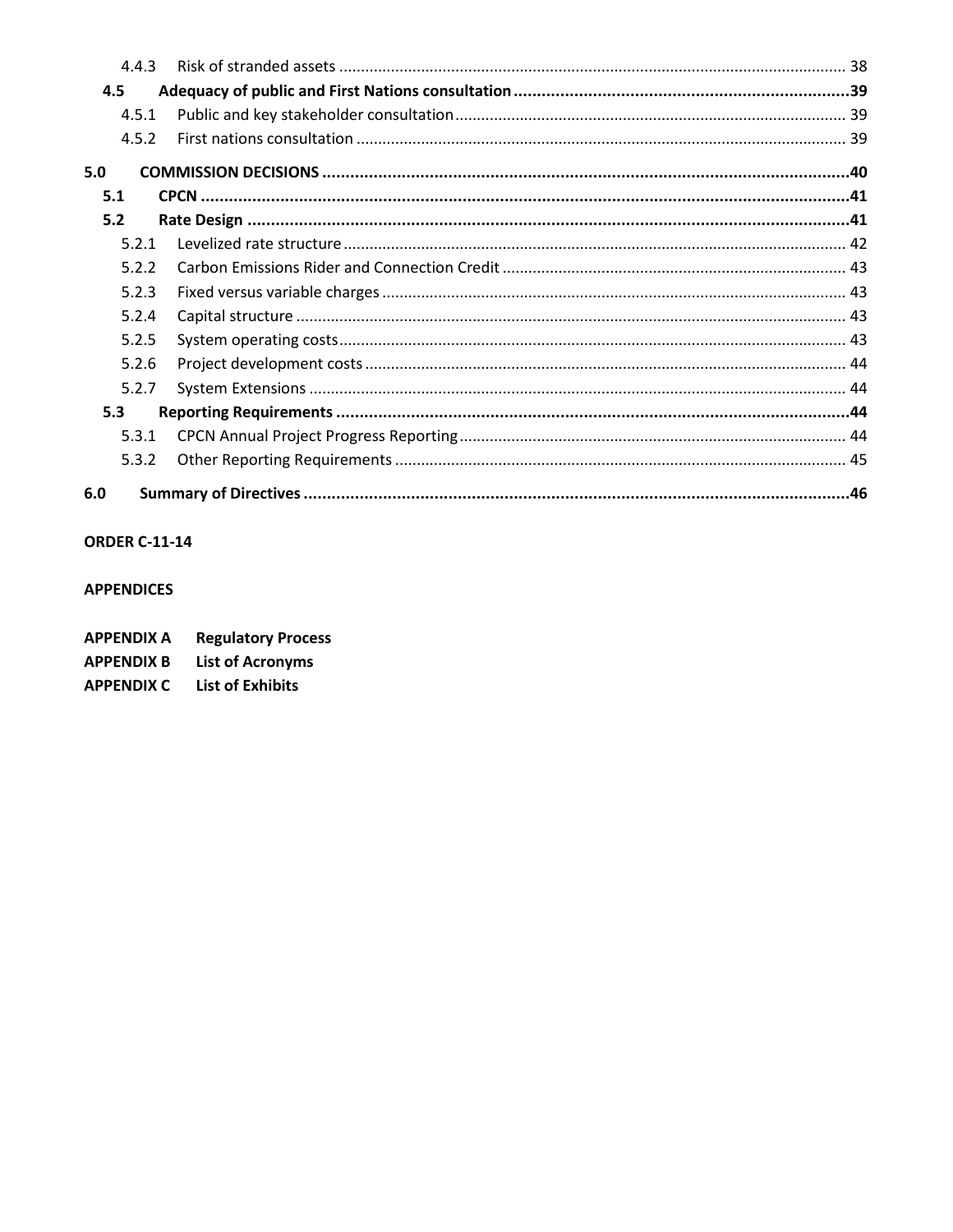#### <span id="page-4-0"></span>**EXECUTIVE SUMMARY**

On August 8, 2014, Corix Multi‐Utility Services Inc. (CMUS or the Company) filed an application for a Certificate of Public Convenience and Necessity (CPCN) under sections 45 and 46 of the *Utilities Commission Act* (UCA) to construct and operate the Neighbourhood District Energy System (NDES) to serve new developments at the University of British Columbia (UBC). CMUS also sought other approvals, including approval under sections 59, 60 and 61 of the UCA of the proposed methodology for establishing revenue requirements, rate design and rates as described in the application (Application).

In the Application, CMUS described the project in two phases, with the first phase comprising three distinct areas – Wesbrook, Acadia and Block F. The energy source for Phase 1 is proposed to be a temporary gas fired boiler system. Phase 2 is contemplated to begin in 2024 when thermal load can support the installation of a renewable energy source. For this renewable source, CMUS proposes to utilize waste heat from TRIUMF's cooling towers. CMUS states that if it is unable to utilize waste heat from TRIUMF, it would instead use biomass as an energy source and, failing that, consider purchasing carbon credits. Phase 2 also includes further build-out of Acadia and Block F.

The Application requests approval for a CPCN for the construction of Phase 1. However, during the proceeding, CMUS amended its application to include approval for only the Wesbrook portion of Phase 1 (Phase 1 Wesbrook).

At full build-out, the NDES will serve approximately 1,078,800  $m<sup>2</sup>$  of gross floor area, consisting of primarily residential units, with the possibility of having commercial and institutional customers in the Development Area. In the first phase, Phase 1 Wesbrook, an estimated 11 new high rise buildings and 12 new low rise buildings with a total floor space of 342,207m<sup>2</sup> will connect to the NDES in the Wesbrook Place neighbourhood. Wesbrook Place's thermal needs – for heating and hot water – will be served by gas fired boilers in two temporary gas fired energy centres and the permanent Wesbrook Energy Centre/Energy Transfer Station.

The Application also requests approval for the Infrastructure Agreement between CMUS and UBC and a 20 year levelized rate for the NDES. The proposed levelized rate is designed based on CMUS' forecast of costs and revenues for both Phase 1 and Phase 2 of the project. The Infrastructure Agreement contains two ratemaking requirements. One is that CMUS must recover from its ratepayers the costs of a construction credit to developers of low rise buildings. The other is the collection of a Carbon Emissions Rider.

Both CMUS and UBC consider that the Infrastructure Agreement falls within the broad language of section 45(7) of the UCA which requires Commission approval for any privilege, concession or franchise granted to a public utility by a municipality or other public authority. The Panel accepts this position and considers that approval of the Infrastructure Agreement is necessary for a CPCN to be issued for Phase 1 Wesbrook.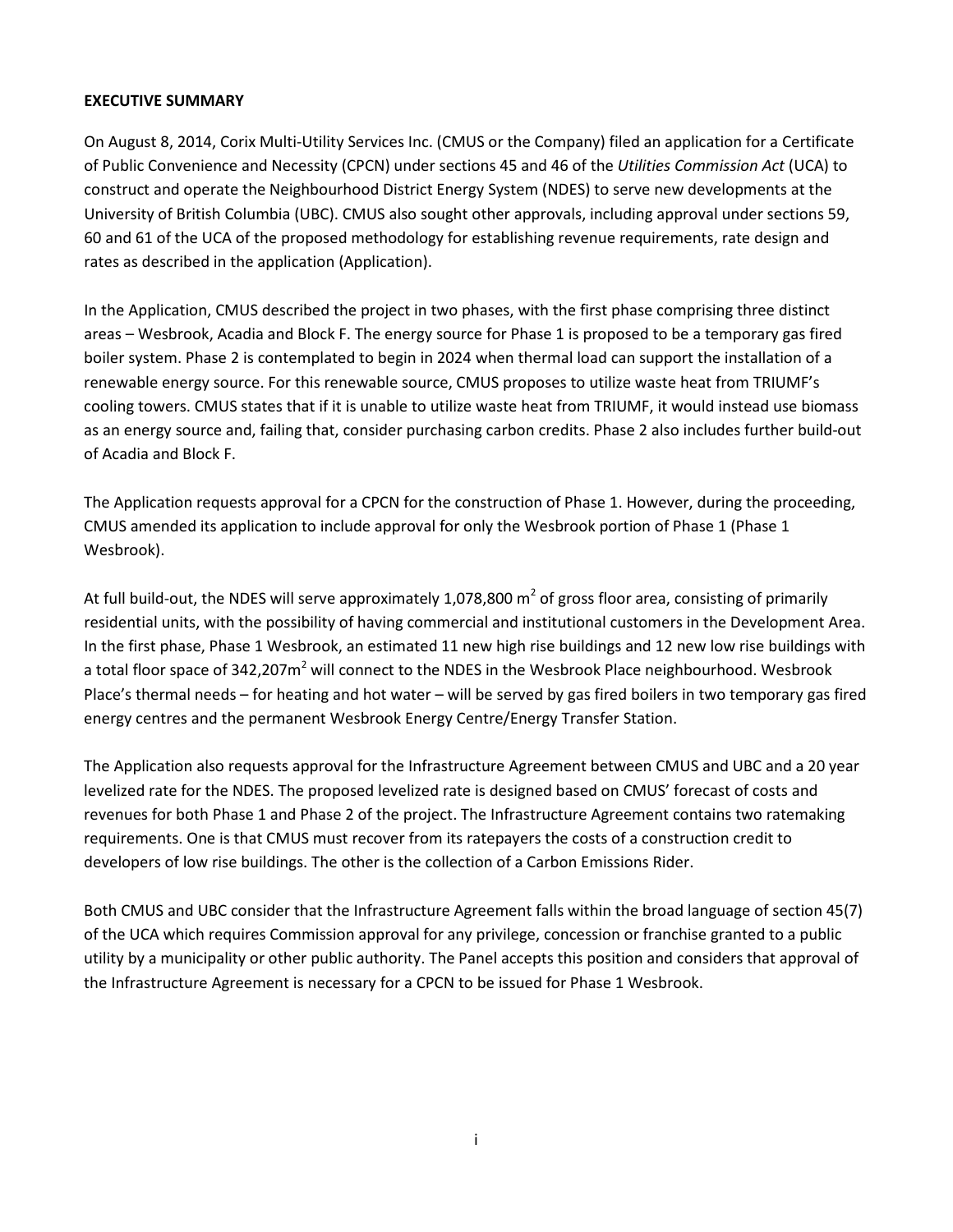In this decision, the Panel considers whether the Application is consistent with the Commission's CPCN Guidelines, in addition to whether the proposed rate design complies with sections 59 and 60 of the UCA. In particular, the Panel considers the following:

- Does the proposed project align with the *Clean Energy Act* and provincial government policy;
- Is the Infrastructure Agreement between CMUS and UBC appropriate;
- Is the Load Analysis and Energy Forecast adequate;
- Is the project in the public interest if there is no future renewable heat source;
- Is the scope of the CPCN reasonable;
- Is the 20 year levelized rate design appropriate;
- Is the Project Description adequate;
- Are the Cost Estimates adequate;
- Is the risk of Stranded Assets acceptable; and
- Has there been adequate Public and First Nation Consultation?

Upon consideration of these issues, the Panel finds there is sufficient evidence to support acceptance of this CPCN Application and is prepared to grant a CPCN for Phase 1 Wesbrook subject to modifications to the Infrastructure Agreement as laid out by the Panel.

In making this determination, the Panel notes that Phase 1 Wesbrook introduces potential economic risk to ratepayers because of the buildup of the revenue deficiency deferral account. In addition, it produces an increase in greenhouse gas emissions above a business as usual scenario. However, we acknowledge the intent of the parties, as part of Phase 2 of the project, to develop a central energy plant based on renewable energy and that Phase 1 Wesbrook is a necessary first step to that goal. For this reason, we consider that Phase 1 Wesbrook contributes to meeting the applicable BC's energy objectives and will provide an overall benefit to ratepayers. On that basis, we are prepared to approve it. The Panel acknowledges the stewardship role of UBC with respect to the development of the University Endowment Lands and its commitment to the well-being of the community. This is an essential element of our approval for Phase 1 Wesbrook.

The Panel finds that the Infrastructure Agreement requires CMUS to charge a rate that is unduly discriminatory under section 59 of the UCA and is therefore unable to approve the Infrastructure Agreement with this requirement. Further, the Panel identifies issues with the NDES Extension terms in the Infrastructure Agreement. However, the Panel is prepared to approve the Infrastructure Agreement and grant the CPCN for Phase 1 Wesbrook, if the agreement is amended and refiled with the Commission within 60 days of this decision.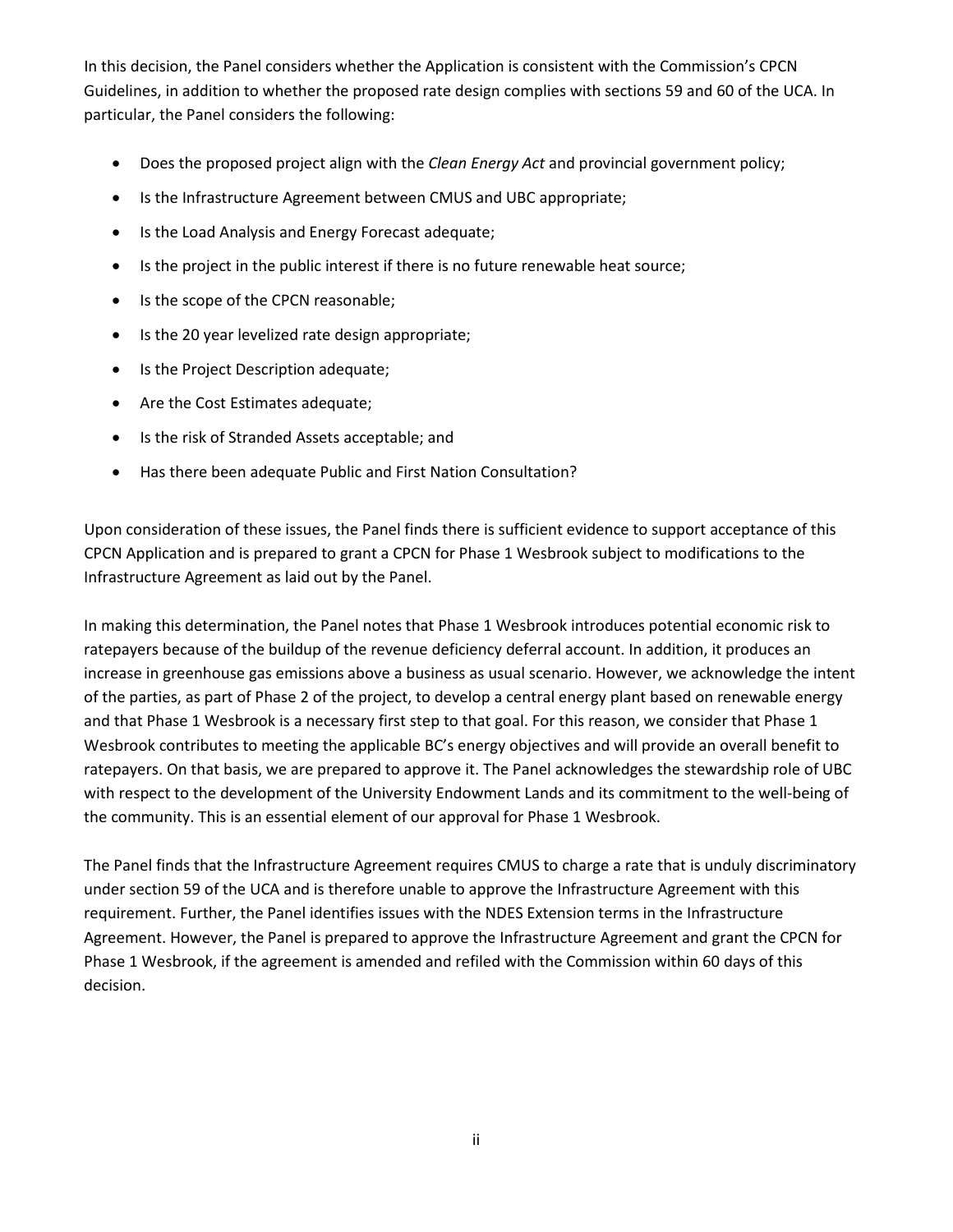The Panel is unable to approve CMUS' proposed 20 year levelized rate design at this time. In order to assist CMUS to prepare a revised rate design that the Panel is prepared to approve, in the following sections, we make further determinations relating to the following:

- Levelized rate structure;
- Carbon Emissions Rider and Connection Credit;
- Allocation of annual rate based on proposed fixed/variable charge;
- Capital structure;
- System operating costs; and
- Project development costs.

The Infrastructure Agreement provides CMUS with a franchise to operate the NDES in the territory defined by UBC. The Panel approves a single thermal rate in this territory regardless of where the energy is served from.

For the purpose of the allowed system extension costs, the Commission finds that the "initial TES capital cost" is \$11,193,073 in real 2014 dollars.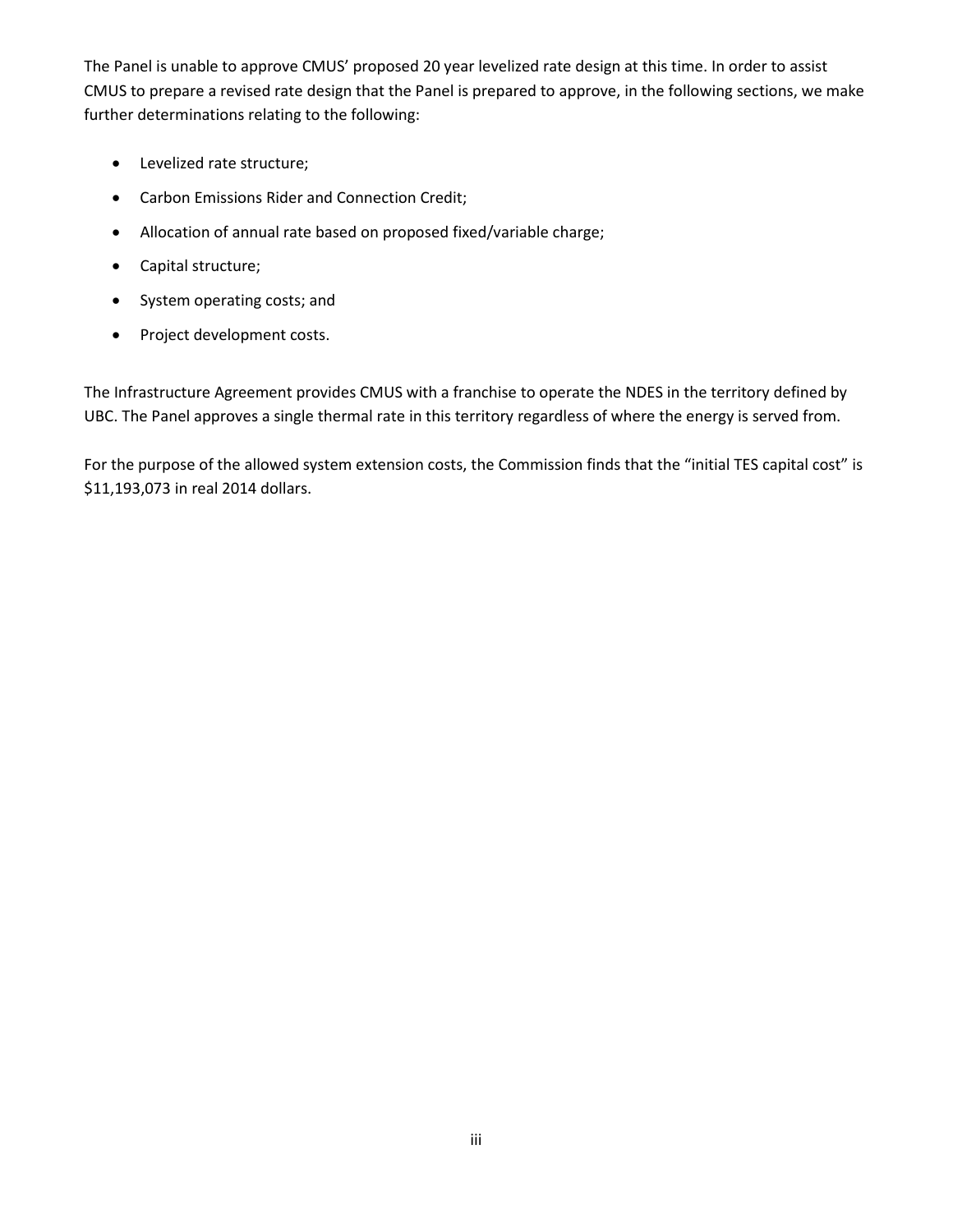#### <span id="page-7-0"></span>**1.0 INTRODUCTION**

On August 8, 2014, Corix Multi-Utility Services Inc. (CMUS) applied for a Certificate of Public Convenience and Necessity (CPCN) to construct and operate a Neighbourhood District Energy System (NDES) at the University of British Columbia (UBC) (Application). Initially, CMUS sought to include the infrastructure necessary to serve future loads in the Wesbrook, Acadia and Block F neighbourhoods. However, in the Streamlined Review Process (SRP) CMUS removed the Acadia and Block F neighbourhoods from the CPCN Application. In the future, CMUS still expects these neighbourhoods to be served from the NDES. $^1$  $^1$ 

The removal of these neighbourhoods resulted in an amended CPCN application, which include only the first 10 years of construction and operation, and provides thermal energy service to new developments in Wesbrook Place. For clarity, the term Phase 1 Wesbrook will be used to refer to the project applied for in the amended application and Phase 1 will refer to the project in the original application. The infrastructure for Phase 1 Wesbrook consists of two temporary energy centres (TEC), a component of the permanent Wesbrook Energy Centre/Energy Transfer Station (EC/ETS), distribution piping and energy transfer stations.

To provide context and justification for the Application, CMUS also provided information regarding a future second phase of NDES development. Phase 2 is contemplated to occur in 2024 when thermal load can support the installation of the alternate energy source, which is likely to be the utilization of waste heat from TRIUMF's cooling towers.<sup>[2](#page-7-3)</sup>

As part of the Application, CMUS seeks approval of its proposed methodology for establishing revenue requirements, rate design and rates for the first 10 years of the project. CMUS seeks approval to include within its levelized rate design the revenues and costs associated with all phases of the project, which includes Wesbrook, Acadia, Block F and the future alternative energy source. CMUS is not seeking approval of final rates as part of this Application; instead, it will file an application for final rates in 2015.<sup>[3](#page-7-4)</sup> CMUS proposes to establish a 20-year levelized rate structure and specifically requests approval to establish a revenue deficiency deferral account (RDDA) to accomplish the proposed rate levelization. There are two unique rate design features which form part of the Infrastructure Agreement between UBC and CMUS and are characterized by UBC as "essential elements" of the project – the Carbon Emissions Rider and the Connection Credit. Both of these features represent a cost to ratepayers and form part of the overall rate proposed to be charged to ratepayers during Phase 1 of the project.<sup>[4](#page-7-5)</sup>

#### **1.1 The applicant**

<span id="page-7-1"></span>CMUS is a subsidiary of Corix Inc., a privately held Canadian corporation owned by the British Columbia Investment Management Corporation. CMUS has experience in development, ownership and operation of district energy utilities, including UniverCity in Burnaby, BC. CMUS will be responsible for developing,

<span id="page-7-2"></span><sup>&</sup>lt;sup>1</sup> Transcript Volume 1, pp. 56–57.<br>
<sup>2</sup> Exhibit B-1-1, p. 1.<br>
<sup>3</sup> CMUS Final Argument, p. 6.

<span id="page-7-3"></span>

<span id="page-7-4"></span>

<span id="page-7-5"></span> $4$  Ibid., p. 5; Exhibit B-1-1, p. 2.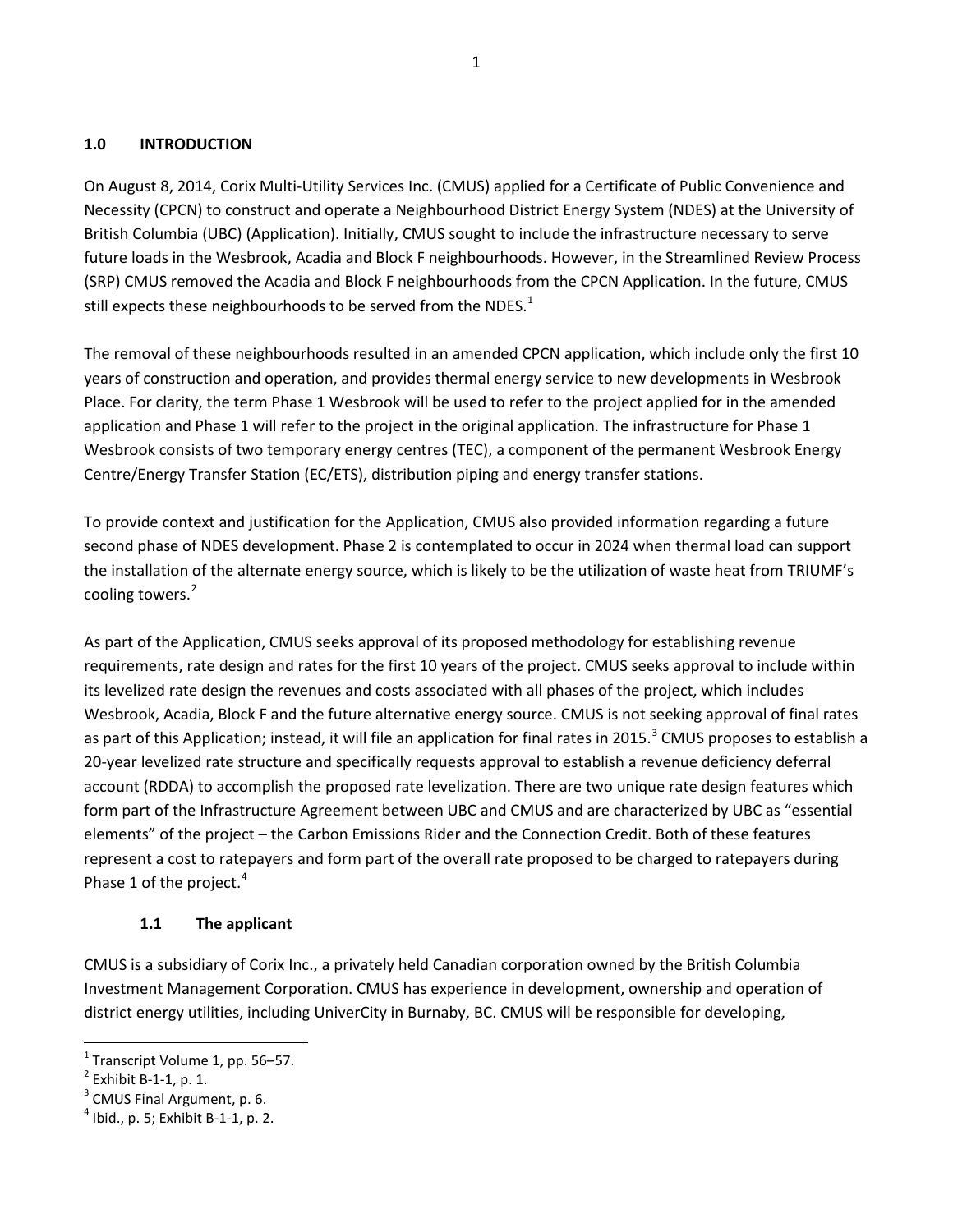<span id="page-8-0"></span>implementing and owning the NDES that is expected to provide thermal energy to UBC's new development areas at its Vancouver campus, and potentially Block F.<sup>[5](#page-8-4)</sup>

# **1.2 Key stakeholders for Phase 1 and Phase 2**

# 1.2.1 The University of British Columbia

<span id="page-8-1"></span>This Application deals with UBC's Point Grey campus in Vancouver, BC. The Point Grey campus is located within the boundaries of Metro Vancouver. However, Metro Vancouver's land use bylaws do not apply. Rather, UBC's Board of Governors must ensure that land use in development areas is consistent with the land use plan. The UBC Board of Governors applies the general land use policies of the land use plan by adopting a neighbourhood plan for each development area.<sup>[6](#page-8-5)</sup>

UBC Properties Investments Ltd. (UBC Properties Trust) administers the process of subdividing, servicing and marketing these lands to third party developers. It was created in 1988 as a wholly owned subsidiary of UBC.

The areas that are expected to be served by the NDES at UBC include Wesbrook Place, Stadium, Acadia East, Acadia West and East Campus. The land within each of these areas is owned in fee simple by UBC.<sup>[7](#page-8-6)</sup> Neighbourhood plans have been approved for Wesbrook Place and East Campus but have not been prepared or approved for the other areas  $^{8}$ . Wesbrook Place is currently being developed.<sup>[9](#page-8-8)</sup>

# 1.2.2 TRIUMF

<span id="page-8-2"></span>TRIUMF is Canada's national laboratory for particle and nuclear physics and is owned and operated by a consortium of Canadian universities including UBC.<sup>[10](#page-8-9)</sup> TRIUMF is located to the south of Wesbrook Place on the UBC campus.<sup>[11](#page-8-10)</sup> In Phase 2, CMUS proposes to utilize waste heat from TRIUMF.

# 1.2.3 University Neighbourhood Association

<span id="page-8-3"></span>The University Neighbourhood Association (UNA) is a society incorporated under the *Society Act* (British Columbia).[12](#page-8-11) The UNA represents and provides municipal-like services to residents of UBC's residential neighbourhoods.<sup>13</sup>

l

<span id="page-8-4"></span> $^5$  Exhibit B-1-1, p. 5.<br>  $^6$  Ibid., p. 6.<br>  $^7$  Ibid, p. 6.

<span id="page-8-5"></span>

<span id="page-8-8"></span><span id="page-8-7"></span><span id="page-8-6"></span><sup>&</sup>lt;sup>8</sup> Exhibit B-3, p. 23; Exhibit B-6, BCUC 1.39.1.<br><sup>9</sup> Exhibit B-1-1, p. 6.<br><sup>10</sup> Ibid, p. 7.<br><sup>11</sup> Ibid, p. 8; Exhibit D-1.<br><sup>12</sup> Exhibit B-1-1, Appendix 10, p. 8.<br><sup>13</sup> Exhibit D-2.

<span id="page-8-10"></span><span id="page-8-9"></span>

<span id="page-8-11"></span>

<span id="page-8-12"></span>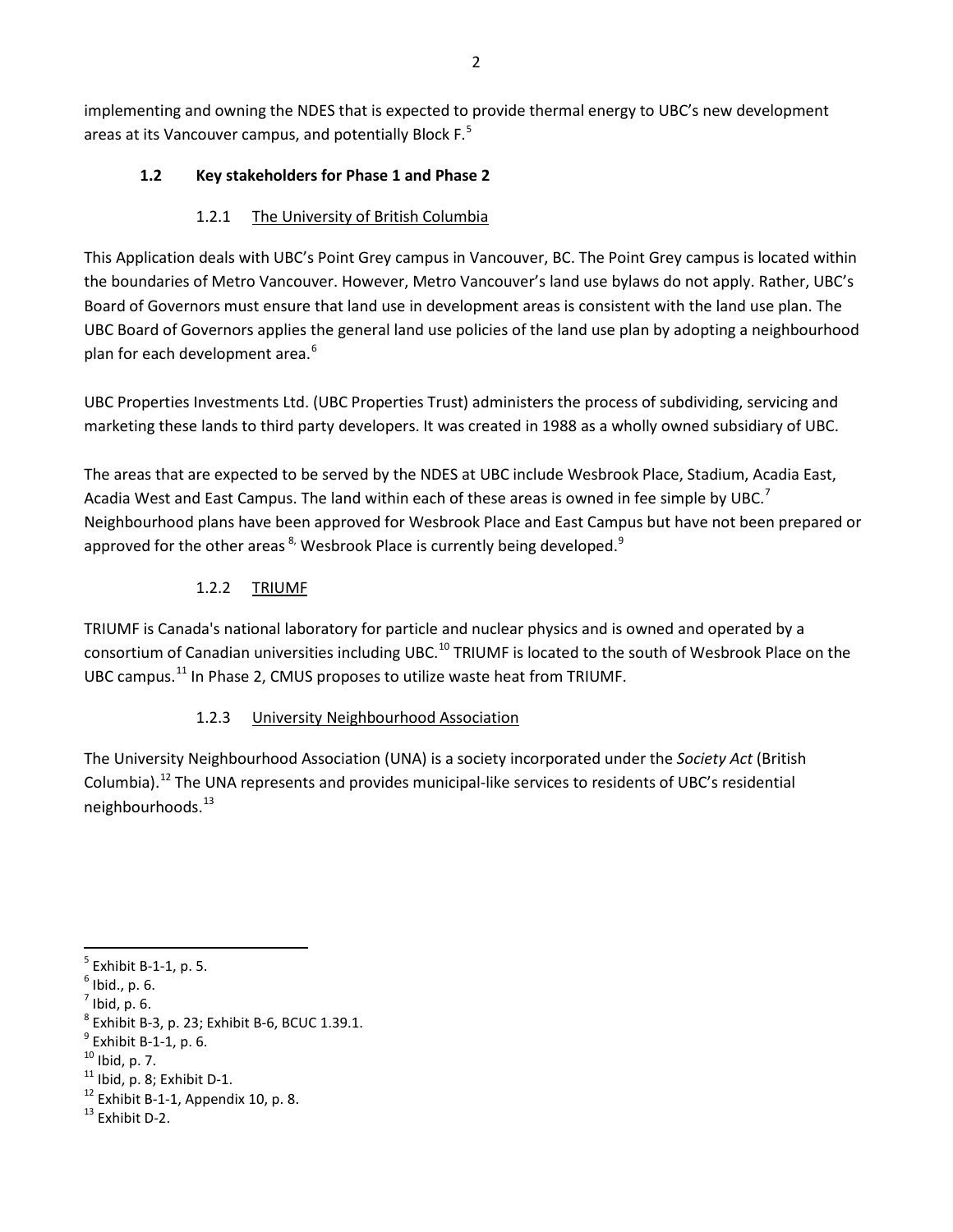#### 1.2.4 Others

<span id="page-9-0"></span>The proposed project will affect ratepayers in buildings to be served by the NDES. Additionally, those in the surrounding areas may be affected by the project. The general public may benefit from potential reduced carbon emissions and GHG levels if Phase 2 occurs, although Phase 1 Wesbrook will increase GHG levels.

### **1.3 Orders sought**

<span id="page-9-1"></span>CMUS is seeking the following:

- a) A CPCN under section 45 of the *Utilities Commission Act* (UCA) for the construction and operation of the Wesbrook portion of Phase 1 of the proposed community-based district energy system at UBC, Vancouver BC.<sup>[14](#page-9-2)</sup>
- b) Approval under subsection 45 (vii) of the UCA of the Infrastructure Agreement between CMUS and UBC including endorsement of the proposed project plan.
- c) Approval under sections  $59^{15}$ , 60 and 61 of the UCA of the proposed methodology for establishing revenue requirements, rate design and rates for the initial 10 years of the project, as described in the Application. CMUS is not seeking approval of final rates. Instead, it seeks approval of the methodology by which the revenue requirement and rates would be established;  $^{16}$  $^{16}$  $^{16}$ 
	- i) The indicative rate base as provided in Section 2.7 of the Application;
	- ii) The indicative revenue requirement as provided in Section 2.9:
		- 1. A deemed capital structure of 57.5% debt and 42.5% equity;
		- 2. Long term debt financing costs estimated at 4.0%;
		- 3. A return on equity (ROE) of 9.5%;
		- 4. Operating costs as provided in Section 2.6.2; and
		- 5. 20-year levelized rate structure.
	- iii) Approval of the accounting treatment of the following:
		- 1. A revenue deficiency deferral account which is used to record those portions of revenue requirements which are not recovered in the early stages of development, with the goal of complete recovery of the funds over the 20-year period;
		- 2. The Connection Credit for low rise buildings connected prior to 2021;
		- 3. The Carbon Emissions Rider; and
		- 4. The indicative rate design as provided in Section 2.10 of the Application.<sup>[17](#page-9-5)</sup>

<span id="page-9-3"></span><span id="page-9-2"></span><sup>&</sup>lt;sup>14</sup> CMUS Final Argument, pp. 3–4.<br><sup>15</sup> The Application requested approval under section 56, which is not applicable.<br><sup>16</sup> CMUS Final Argument, p. 6.<br><sup>17</sup> Exhibit B-1-1, pp. 4, 12.

<span id="page-9-5"></span><span id="page-9-4"></span>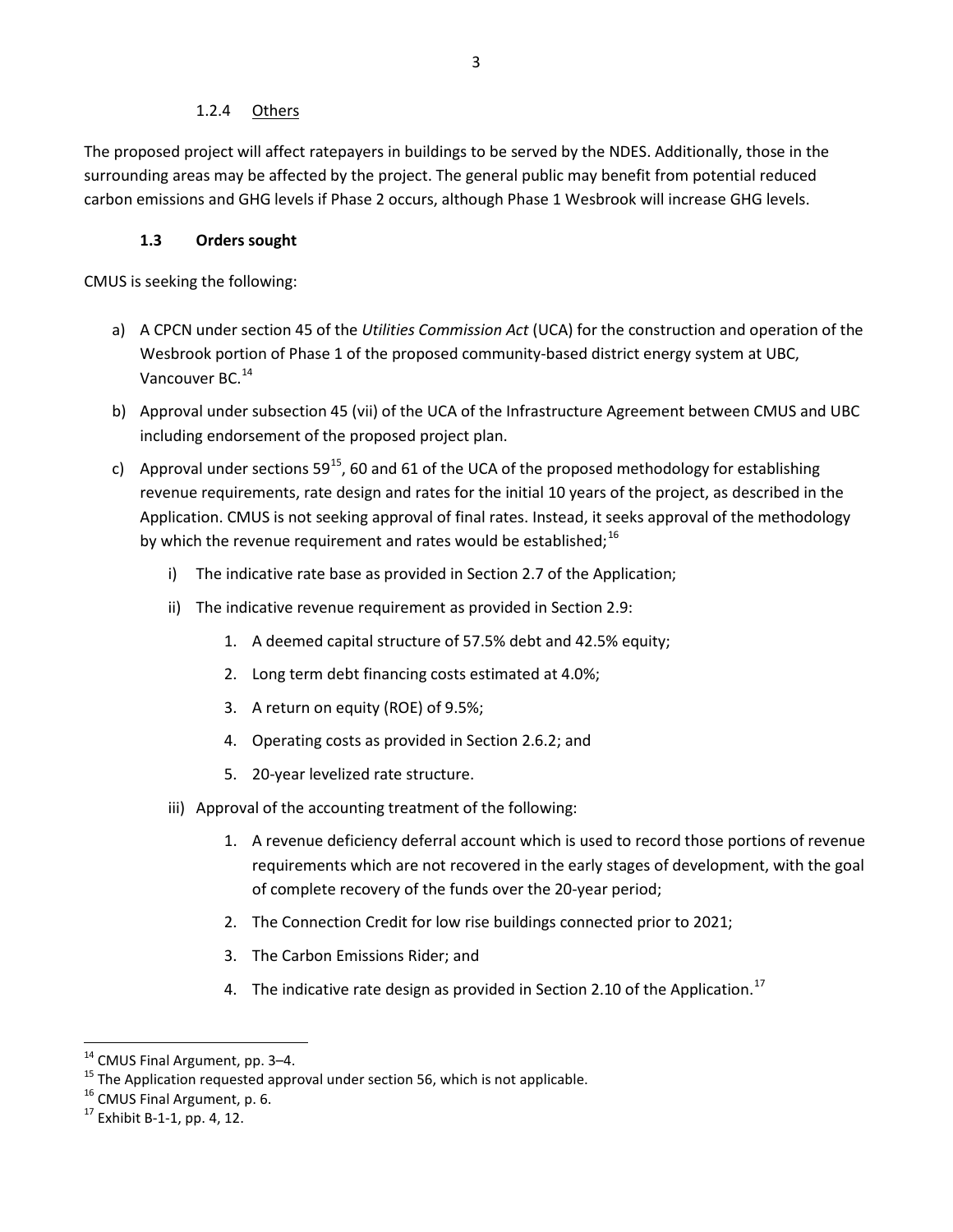- iv) The indicative financial model be kept confidential to protect CMUS' business interests<sup>[18](#page-10-4)</sup>; and
- v) Approval to capitalize and amortize CMUS' and UBC's project development costs over 30 years and to have these costs included in rates.

### **1.4 Regulatory process**

<span id="page-10-0"></span>The review of the Application was conducted by way of written information requests, a Streamlined Review Process (SRP) and written arguments. The interveners were BC Sustainable Energy Association and the Sierra Club of British Columbia (BCSEA) and UBC. The Regulatory Timetable is summarized in Appendix A.

#### <span id="page-10-2"></span><span id="page-10-1"></span>**2.0 PROJECT DESCRIPTION**

# **2.1 Project history and need**

UBC's on-campus residential community currently houses approximately 8,500 residents in student accommodations and an additional 8,000 permanent community residents. UBC is targeting an additional 8,000+ student beds by 2030 and neighbourhood build-out is projected to conclude by 2041 with a population of approximately 24,000 residents.

In 2011, UBC and the UNA developed a Community Energy and Emissions Plan (CEEP) for UBC's residential community. The CEEP presents a comprehensive framework to achieve reductions in the use of energy, and to reduce GHG emissions within the community. It recommends the implementation of a low carbon district energy system to service all new buildings starting in 2015. CMUS was named by UBC to implement the district energy system.<sup>[19](#page-10-5)</sup>

# **2.2 Project build-out schedule, load analysis and demand forecasts**

<span id="page-10-3"></span>At full build-out, the NDES will serve approximately 1,078,800  $m<sup>2</sup>$  of gross floor area, consisting primarily of residential units, with the possibility of having commercial and institutional customers in the Development Area.<sup>[20](#page-10-6)</sup> The total gross floor area upon completion of Phase 1 (2015 to 2023) is forecast to be 493,000m<sup>2</sup>.<sup>[21](#page-10-7)</sup> CMUS later removed the Acadia and Block F neighbourhoods from the CPCN approvals sought.<sup>[22](#page-10-8)</sup> Based on development projections provided by UBC Properties Trust, CMUS projects that 11 new high rise buildings and 12 new low rise buildings, with a total floor space of 342,207 $m^2$ , will connect to the NDES during Phase 1 Wesbrook.<sup>[23](#page-10-9)</sup> CMUS utilizes a phased approach to the project whereby the installation of distribution piping system (DPS) and energy sources are scheduled and sized to match the development construction in the area.<sup>[24](#page-10-10)</sup> CMUS submits that this approach serves as a method of mitigating development risk and uncertainty.<sup>[25](#page-10-11)</sup>

<span id="page-10-7"></span>

<span id="page-10-6"></span>

<span id="page-10-5"></span><span id="page-10-4"></span><sup>&</sup>lt;sup>18</sup> Exhibit B-1, Cover Letter, p. 1.<br>
<sup>19</sup> Exhibit B-1-1, p. 13.<br>
<sup>20</sup> Ibid., p. 15.<br>
<sup>21</sup> Ibid., p. 15.<br>
<sup>22</sup> CMUS Final Argument, p. 4; Exhibit B-6, Attachment L, p. 1.<br>
<sup>23</sup> Exhibit B-6, BCUC 1.28.2.<br>
<sup>24</sup> Exhibit B-1

<span id="page-10-9"></span><span id="page-10-8"></span>

<span id="page-10-10"></span>

<span id="page-10-11"></span>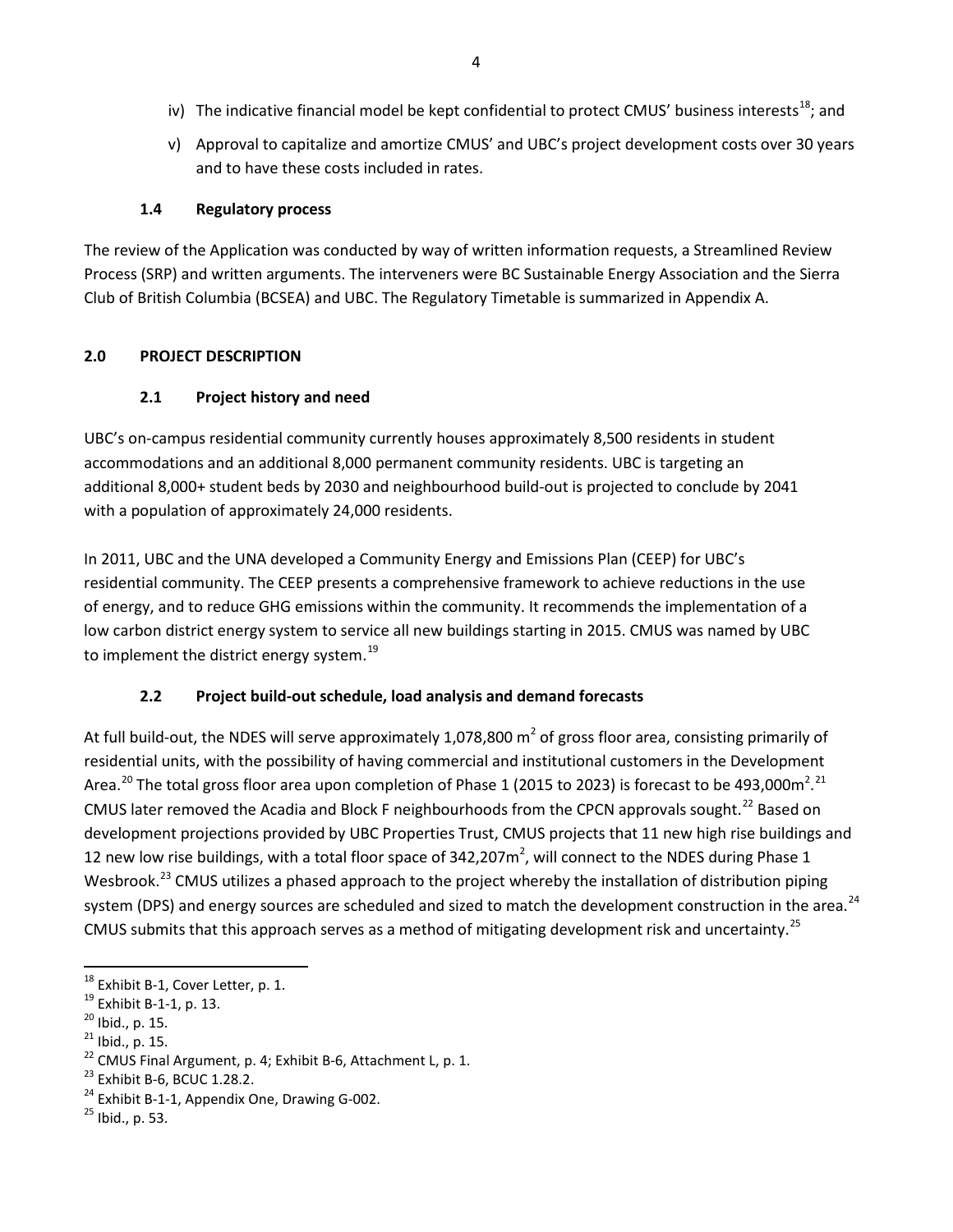The project plan assumes all the new buildings will connect to the NDES for domestic hot water, ventilation air and space heating within suites.<sup>[26](#page-11-1)</sup> This assumption was substantiated through a Community Energy Covenant for each new development, to be entered into by each developer, and requires that the developer use the CMUS NDES for heating purposes.<sup>[27](#page-11-2)</sup> CMUS states that existing buildings without a district energy covenant are not required to connect to the NDES.<sup>[28](#page-11-3)</sup> Evidence indicates that existing buildings are not forecasted to connect to the NDES during Phase  $1.^{29}$  $1.^{29}$  $1.^{29}$ 

CMUS estimates that for Phase 1 Wesbrook the 85 percent diversified peak demand will increase every year to 2023 and will reach 13,431kW. <sup>[30](#page-11-5)</sup> Similarly, CMUS estimates that for Phase 1 Wesbrook the load will increase every year to 2023 and will reach 33,593kWh. <sup>[31](#page-11-6)</sup> The 85 percent diversified peak demand is based primarily on peak heating energy use intensities (EUI) of 47.5W/m<sup>2</sup> for high rises and 46.5W/m<sup>2</sup> for low rises. The load forecast is based primarily on a weighted average annual EUI of 100 kWh/ $m^2$  of projected floor area for buildings receiving full hydronic service.<sup>[32](#page-11-7)</sup>

# **2.3 Project alternatives**

<span id="page-11-0"></span>To initially serve the NDES, alternative energy sources (AES), such as biomass, rather than temporary gas boilers were also considered. However, CMUS found that based on an initial conceptual analysis, use of AES technology for the temporary energy system was cost prohibitive.<sup>[33](#page-11-8)</sup> CMUS also considered using a permanent but phased-in AES, as opposed to installing a temporary energy system. However, CMUS found that the annual revenue requirement under this scenario would be significantly higher too.<sup>[34](#page-11-9)</sup> Connecting to UBC's existing Academic District Energy System (ADES) was another option considered. However, the ADES connection option was not chosen because the cost of interconnection is estimated to be approximately \$5 million as compared to \$2 million associated with implementing the TECs and the impact on annual revenue requirement during Phase 1 is materially higher.<sup>[35](#page-11-10)</sup> Last, CMUS considered recovering waste heat from TRIUMF at an earlier opportunity but found that rates and the revenue deficiency deferral account balance would be significantly higher than the temporary gas boiler option.<sup>[36](#page-11-11)</sup>

- <span id="page-11-4"></span>
- <span id="page-11-5"></span>
- <span id="page-11-7"></span><span id="page-11-6"></span>
- <span id="page-11-1"></span><sup>26</sup> Ibid., p. 15.<br>
<sup>27</sup> Exhibit B-6, BCUC IR 1.38.1.<br>
<sup>28</sup> Ibid., BCUC IR 1.28.3.<br>
<sup>29</sup> Ibid., BCUC IR 1.28.2; Attachment L, p. 1.<br>
<sup>30</sup> Ibid., Attachment L, p. 1.<br>
<sup>31</sup> Ibid., Attachment L.<br>
<sup>32</sup> Exhibit B-1-1, p. 17; E
- <span id="page-11-8"></span>
- <span id="page-11-9"></span>
- <span id="page-11-10"></span>
- <span id="page-11-11"></span>

<span id="page-11-2"></span>

<span id="page-11-3"></span>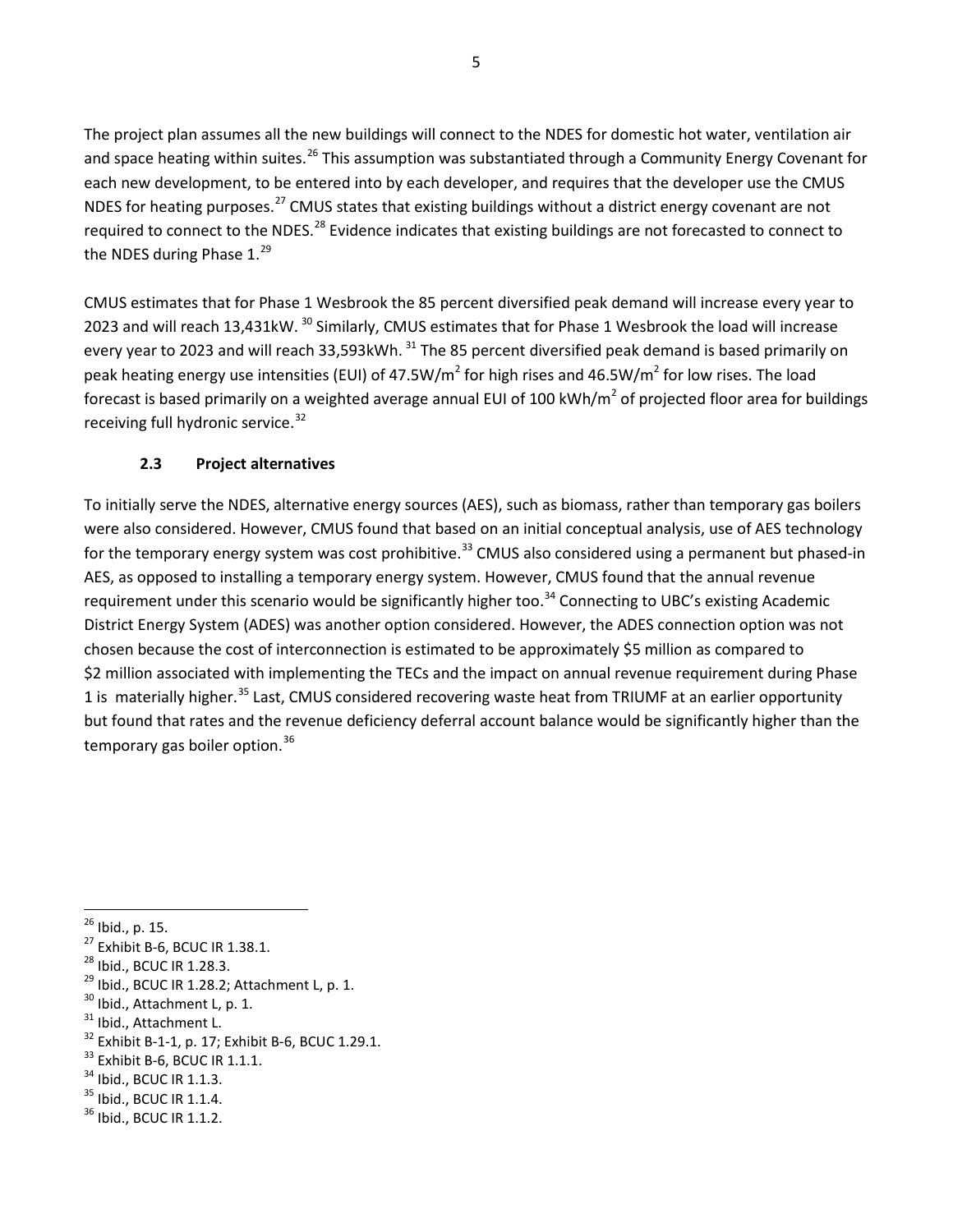# **2.4 Project scope and description for Phase 1 Wesbrook**

<span id="page-12-0"></span>To serve initial customers in Wesbrook Place from 2015 to 2023, there will be two independent thermal energy supply loops, one to serve new customers in the east part of Wesbrook Place and one to serve new customers in the west part of Wesbrook Place. In 2022 and 2023, these two sub-systems are expected to be interconnected and connected to a permanent Wesbrook EC/ETS.<sup>[37](#page-12-2)</sup>

The infrastructure necessary to provide thermal service to these initial customers consists of two TECs, a component of the Wesbrook EC/ETS, distribution piping and energy transfer stations (ETS). Each TEC consists of two 2.9MW non-condensing natural gas boilers housed within a standard 53 foot shipping container.<sup>[38](#page-12-3)</sup> Starting in 2022, one 5 MW natural gas boiler will be installed inside the permanent Wesbrook EC/ETS to provide additional thermal energy to the interconnected Wesbrook loop. This boiler is required to meet the heat demand in the Wesbrook Place neighbourhood, in excess of what the two TECs are able to provide.

In Phase 2 the Wesbrook EC/ETS will also begin to function as an ETS and a second 5 MW natural gas boiler will be added. The two 5 MW natural gas boilers in the Wesbrook EC/ETS will continue to provide peaking and backup energy to the Wesbrook Place neighbourhood in Phase 2.<sup>39</sup> The two TECs will be removed once Phase 2 begins.<sup>[40](#page-12-5)</sup>

The DPS runs from the TECs to the customers' buildings and the Wesbrook EC/ETS. The construction of the DPS will be phased to match the development in Wesbrook Place such that the DPS will reach new buildings just as they are reaching completion.<sup>[41](#page-12-6)</sup> Generally, there will be one ETS per building, which will likely consist of one space heating heat exchanger and one domestic hot water heat exchanger.<sup>[42](#page-12-7)</sup>

# <span id="page-12-1"></span>**2.5 Long-term plan (beyond Wesbrook Phase I) and its viability**

Initially, CMUS applied for a CPCN for a Phase 1 which would also provide service to new buildings in Acadia East and Block F to be built between 2020 and 2023.<sup>[43](#page-12-8)</sup> However, in the SRP CMUS removed these areas from the CPCN Application. In the future, CMUS still expects these areas to be served from the NDES.<sup>[44](#page-12-9)</sup> Acadia East and Block F will likely be served by purchased energy from the ADES, initially from a separate district heating loop.<sup>[45](#page-12-10)</sup> In CMUS' Final Argument, it explains that the CPCN and System Extension regulatory framework established in the British Columbia Utilities Commission's Thermal Energy Systems Regulatory Framework Guidelines (2014) (TES Guidelines) is sufficient for CMUS to expand in accordance with the UBC Project Plan.<sup>[46](#page-12-11)</sup>

<span id="page-12-2"></span><sup>&</sup>lt;sup>37</sup> Exhibit B-1-1, p. 47; Exhibit B-6, BCUC IR 1.30.3.<br><sup>38</sup> Exhibit B-1-1, p. 50.<br><sup>39</sup> Ibid., p. 51.<br><sup>41</sup> Ibid., p. 25.<br><sup>42</sup> Ibid., p. 51.<br><sup>42</sup> Ibid., p. 51.<br><sup>43</sup> Ibid., p. 47.<br><sup>44</sup> Transcript Volume 1, pp. 56-57, 59.<br><sup>4</sup>

<span id="page-12-3"></span>

<span id="page-12-4"></span>

<span id="page-12-5"></span>

<span id="page-12-6"></span>

<span id="page-12-7"></span>

<span id="page-12-8"></span>

<span id="page-12-9"></span>

<span id="page-12-10"></span>

<span id="page-12-11"></span>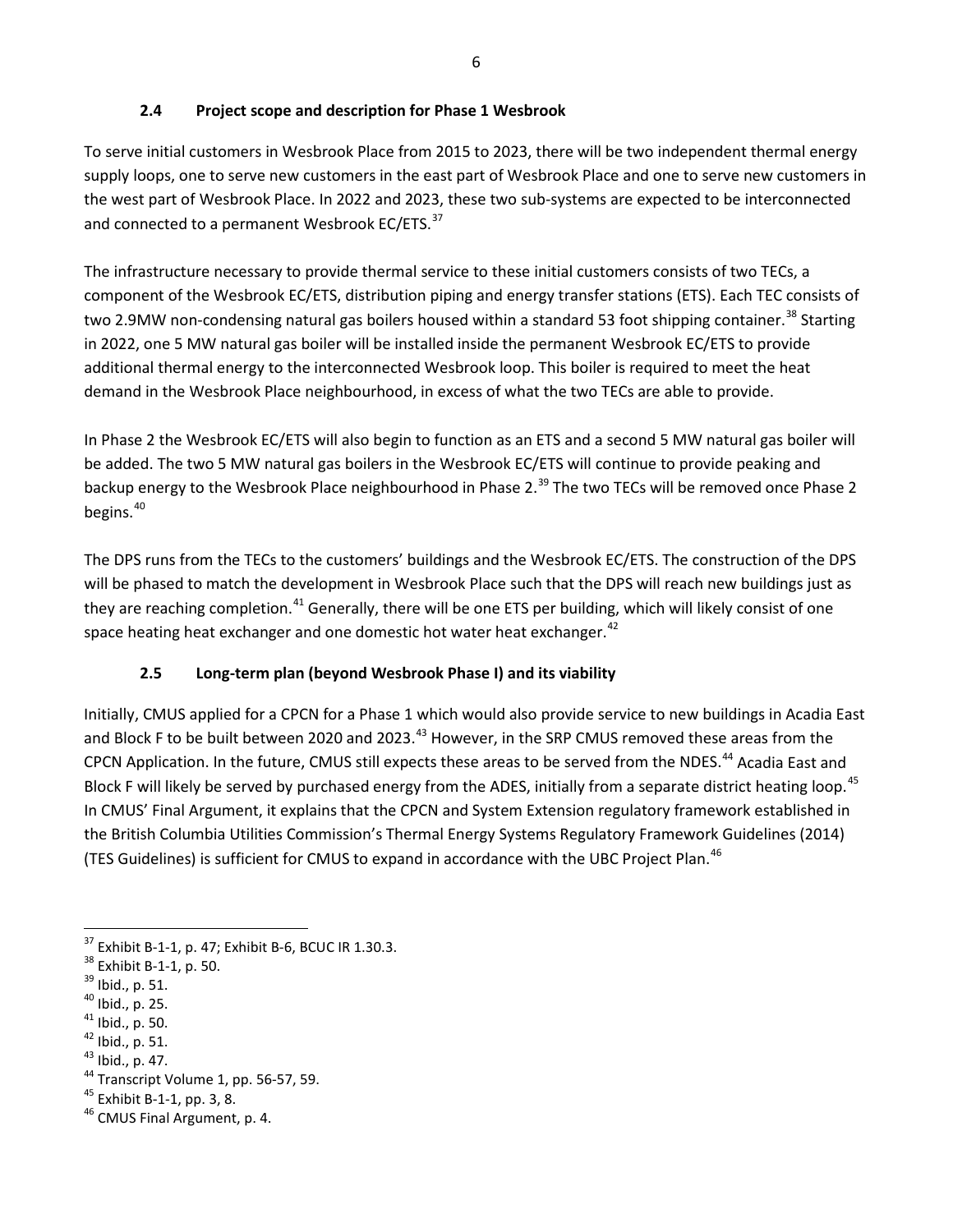To provide context and justification for the Application, CMUS also provided information regarding a future second phase of NDES development. Phase 2 is contemplated to occur in 2024 when thermal load can support the installation of the alternate energy source, which is likely to be the utilization of waste heat from TRIUMF's cooling towers.[47](#page-13-1) The trigger to initiate Phase 2 of the NDES is either or both of the following events: the interconnection of the Wesbrook portion of the NDES and the ADES and/or the connection of a permanent Central Energy Plant to an AES.<sup>[48](#page-13-2)</sup>

# 2.5.1 TRIUMF and other alternatives

<span id="page-13-0"></span>UBC conducted a pre-feasibility study that investigated a range of thermal energy sources to supply the NDES with the following four energy supply alternatives being evaluated in more detail:

- Connection to the future medium temperature hot water system for the main Campus [ADES];
- Heat capture from the TRIUMF cooling facilities;
- Biomass combustion from a facility located on South Campus; and
- Sewer heat capture from South Campus sewer lines.

The pre-feasibility study results concluded that waste heat captured from TRIUMF and connection to the ADES are the most cost effective options.

In 2011, a full feasibility report was conducted and concluded using waste heat from TRIUMF and/or biomass is technically feasible and an NDES using these sources could provide significant reductions in natural gas use and GHG emissions. It also concluded that waste heat from TRIUMF is the preferable starting technology, but biomass offers an economically viable alternative to TRIUMF if agreements cannot be reached with TRIUMF to access waste heat.<sup>[49](#page-13-3)</sup>

UBC and TRIUMF signed a Letter of Intent showing joint support for the development, establishment and operation of a heat recovery and distribution system using waste heat from TRIUMF's cooling towers. The Letter of Intent includes the principle of TRIUMF guaranteeing UBC sole access to, and use of, the warm water generated at TRIUMF at no cost until such time as UBC has retired the debt associated with the capital cost of the system. It was extended in March 2014 and was modified to include UBC or a third party utility provider such as CMUS.<sup>50</sup>

<span id="page-13-1"></span> $\overline{\phantom{a}}$ <sup>47</sup> Exhibit B-1-1, p. 1.<br><sup>48</sup> Ibid., p. 47.<br><sup>49</sup> Ibid., p. 14.<br><sup>50</sup> Ibid., p. 8, Appendix 9.

<span id="page-13-2"></span>

<span id="page-13-3"></span>

<span id="page-13-4"></span>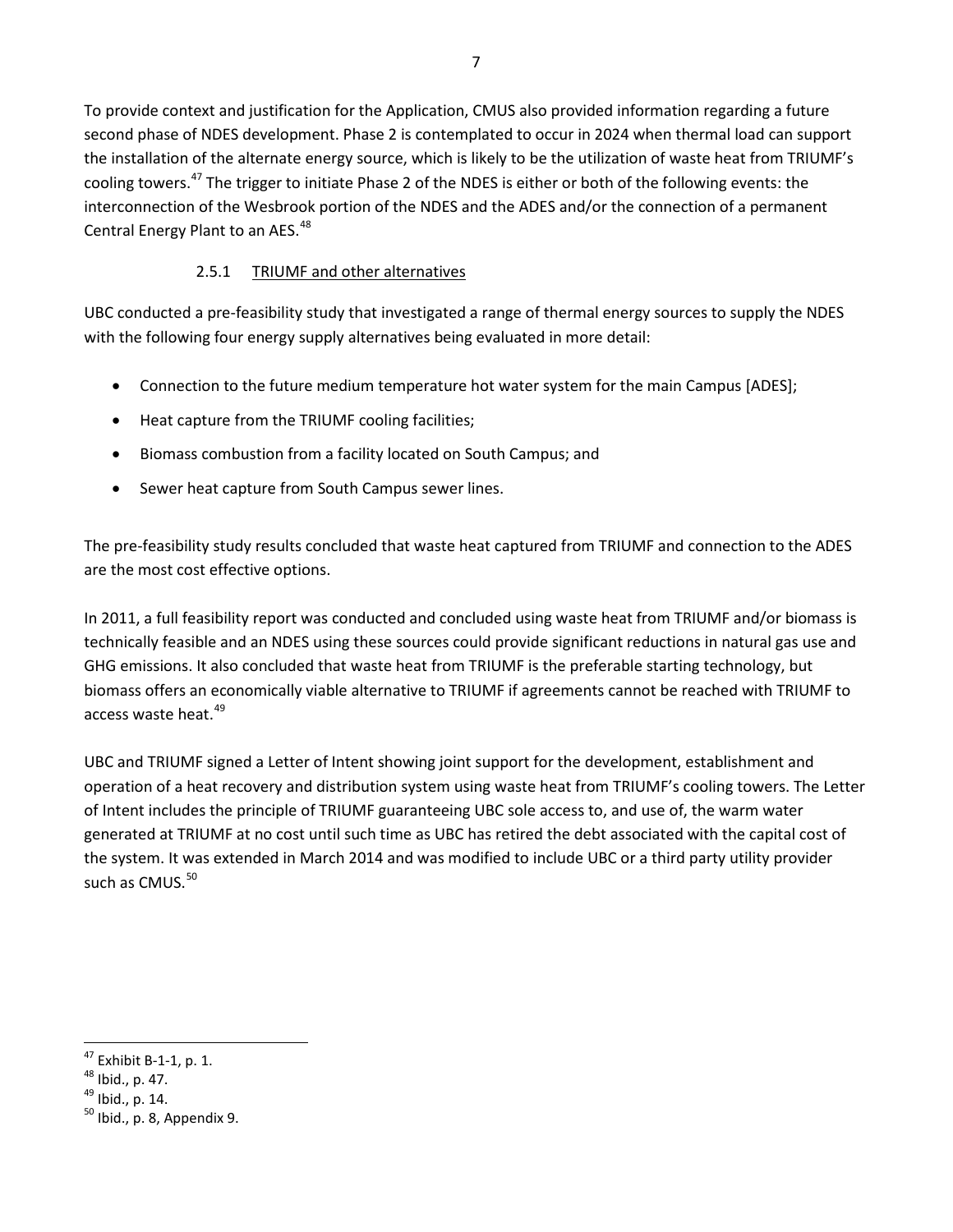#### 2.5.2 Infrastructure Agreement and Project Plan

<span id="page-14-0"></span>UBC and CMUS have developed an Infrastructure Agreement (IA) to define the roles and responsibilities for the development of the NDES at UBC.<sup>[51](#page-14-1)</sup> The agreement includes information on the overall project plan and phasing, accounting requirements such as the Carbon Emissions Rider and the Connection Credit, as well as information on franchise fees, extensions, and many other requirements. It is a 45 page legal document containing nine schedules.<sup>[52](#page-14-2)</sup>

In response to Commission IR 1.16.1, CMUS explains:

UBC and [CMUS] consider that the Infrastructure Agreement falls within the broad language of Section 45(7) of the Utilities Commission Act which states: "Except as otherwise provided, a privilege, concession or franchise granted to a public utility by a municipality or other public authority after September 11, 1980 is not valid unless approved by the Commission.<sup>[53](#page-14-3)</sup>

In the IA the project plan is defined as follows:

**"Project Plan"** means the plan for carrying out the Infrastructure Work, the operation of the NDES and the provision of Energy Services, a copy of which as at the date of this Agreement is attached as Schedule B, setting out:

- (i) an indicative development and load forecast;
- (ii) technical design specifications, including DPS layout, and current and future energy sources;
- (iii) a capital plan reflecting the indicative development and load forecast and technical specifications;
- (iv) operating assumptions, including equipment efficiencies, labour requirements and all costs to provide the Energy Services;
- (v) input fuel price assumptions;
- (vi) the Project Plan Pro Forma;
- (vii) rate design and rate setting principles; and
- (viii) the Extension Test;

as approved by the BCUC and as amended thereafter in accordance with this Agreement, including so as to reflect changes in the Development Forecast and in NDES operating costs that are a flow-through to NDES Customers.<sup>54</sup>

<span id="page-14-1"></span> $51$  Ibid., p. 24.

<span id="page-14-2"></span><sup>&</sup>lt;sup>52</sup> Exhibit B-3-2.<br><sup>53</sup> Exhibit B-6, BCUC IR 1.16.1.<br><sup>54</sup> Exhibit B-3-2, pp. 6–7.

<span id="page-14-4"></span><span id="page-14-3"></span>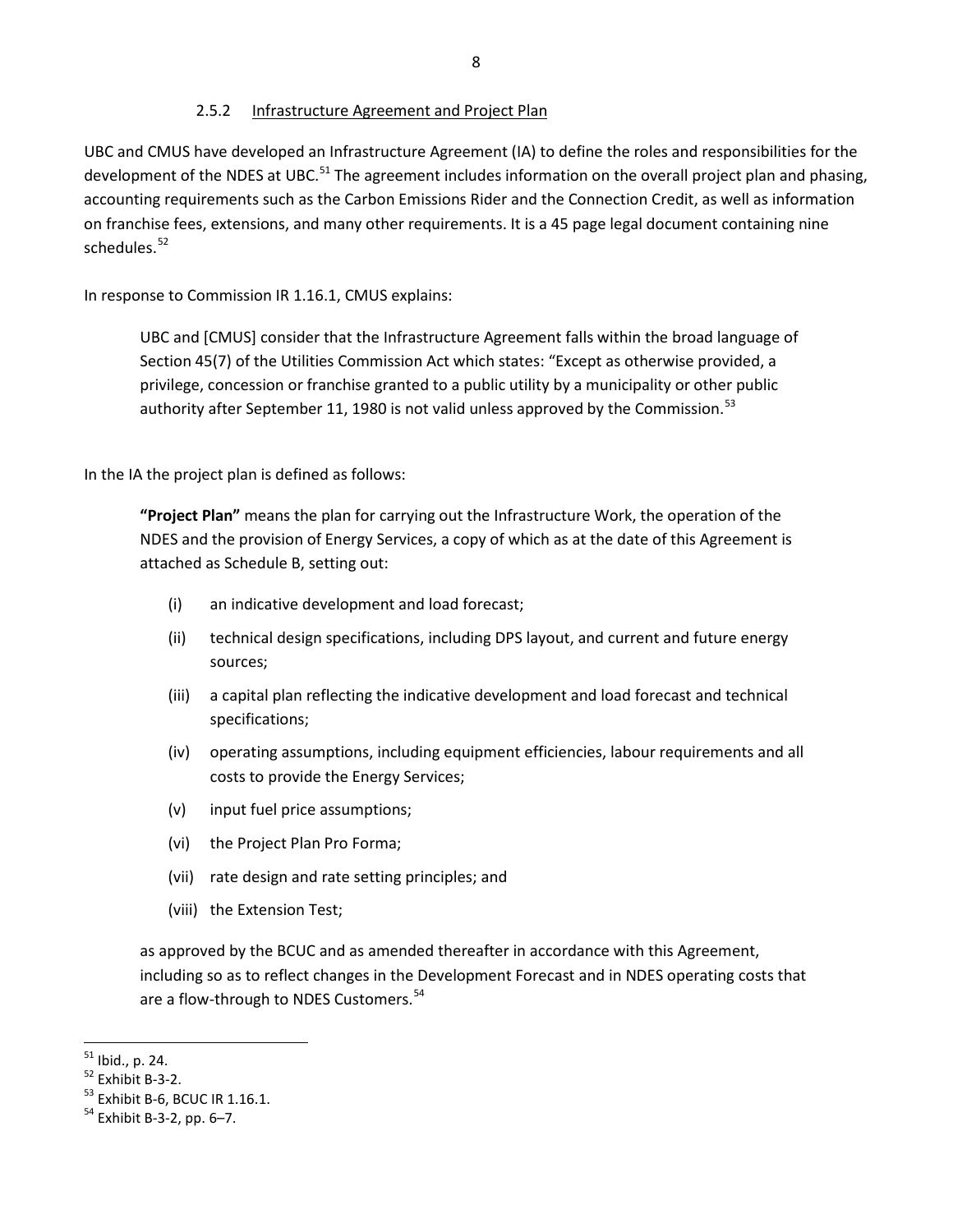Schedule B of the IA is itself also titled Project Plan. It is another 45 page document with three appendices and includes information on all eight of the points outlined in the Project Plan definition above. It contains similar, but not identical information as is contained in the body of the Application.<sup>[55](#page-15-2)</sup> Additionally, the Application refers to both a Project Plan and a project plan.

CMUS seeks approval of the IA, including endorsement of the project plan.<sup>[56](#page-15-3)</sup> However, as described above, the Infrastructure Agreement defines Project Plan as the project plan set out in Schedule B. [57](#page-15-4) 

# <span id="page-15-1"></span><span id="page-15-0"></span>**3.0 PROJECT COSTS AND RATE DESIGN**

#### **3.1 Capital costs**

The CPCN approval request is for \$11,193,073 in real 2014 dollars, which is the total Phase 1 Wesbrook project capital cost up to and including the year 2023.<sup>[58](#page-15-5)</sup> A breakdown of the total Phase 1 Wesbrook project capital cost up to and including the year 2023 is provided in the table below.

<span id="page-15-2"></span><sup>55</sup> Ibid., Schedule B.

<span id="page-15-5"></span><span id="page-15-4"></span>

<span id="page-15-3"></span><sup>&</sup>lt;sup>56</sup> Exhibit B-1-1, pp. 3, 12.<br><sup>57</sup> Ibid., pp. 3, 12.<br><sup>58</sup> Exhibit B-10; CMUS Final Argument, p. 4.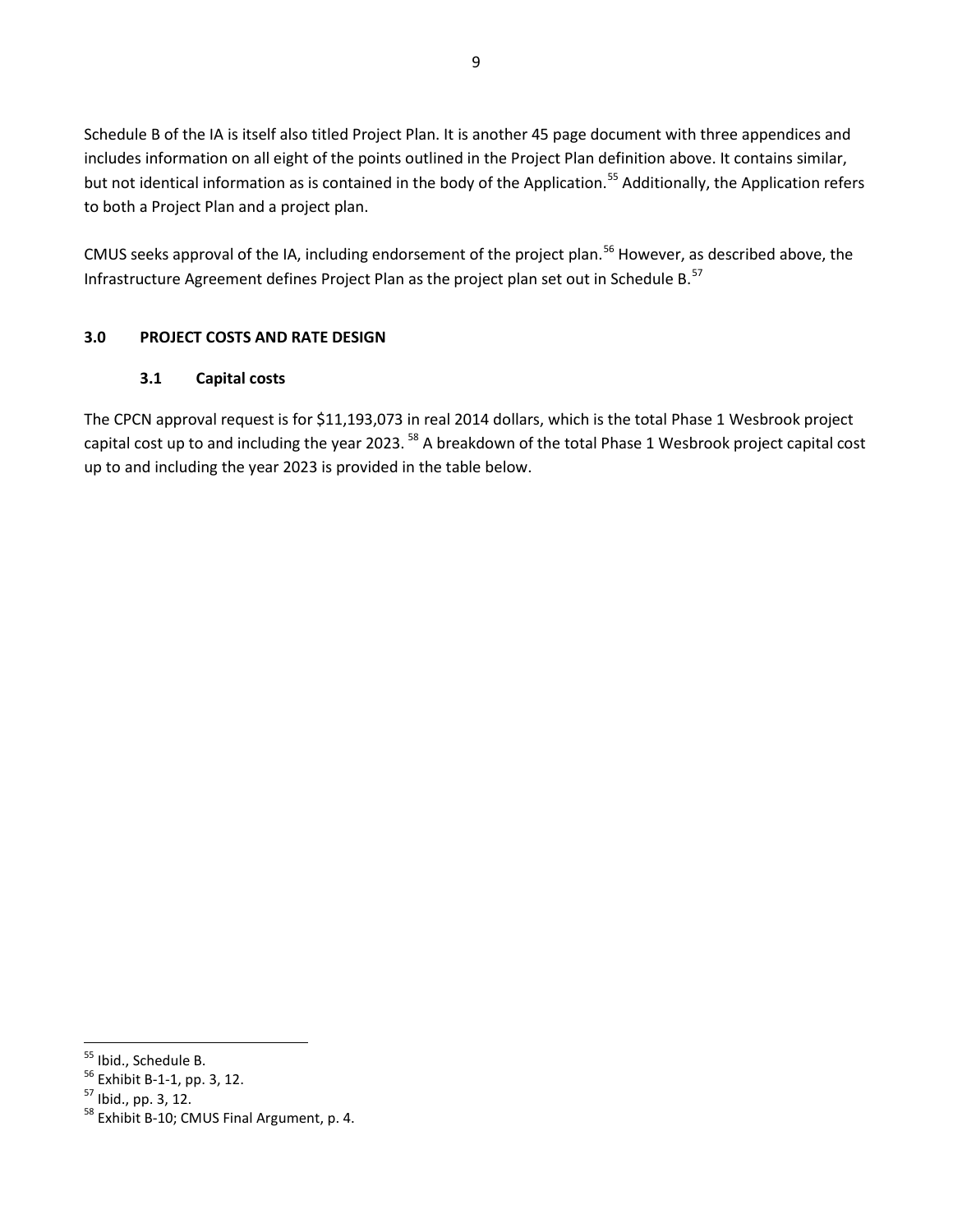| Š.<br>Ŝ.<br>Ś.<br>% of base estimate<br>% of base estimate<br>% of base estimate<br>Ŝ<br>Before Wesbrook EC/ETS is installed | Ŝ.         |
|------------------------------------------------------------------------------------------------------------------------------|------------|
|                                                                                                                              |            |
|                                                                                                                              |            |
| a. Wesbrook West                                                                                                             |            |
| 674,230<br>30,340<br>4.5%<br>40,454<br>6.0%<br>67,423<br>10.0%<br>i) TECs - equipment                                        | 812,447    |
| 8,330<br>119,000<br>7.0%<br>17,850<br>15.0%<br>23,800<br>20.0%<br>ii) TECs - installation                                    | 168,980    |
| 1,682,583<br>117,780.78<br>7.0%<br>252,387.38<br>15.0%<br>20.0%<br>iii) DPS<br>336,516.50                                    | 2,389,267  |
| iv) ETSs<br>1,020,939<br>6.0%<br>102,093.87<br>10.0%<br>30,628.16<br>3.0%<br>61,256.32                                       | 1,214,917  |
| b. Wesbrook East                                                                                                             |            |
| i) TEC - Equipment<br>674,230<br>30,340<br>4.5%<br>40,454<br>6.0%<br>67,423<br>10.0%                                         | 812,447    |
| ii) TEC - Installation<br>119,000<br>8,330<br>7.0%<br>23,800<br>20.0%<br>17,850<br>15.0%                                     | 168,980    |
| iii) DPS<br>1,657,656<br>116,035.89<br>7.0%<br>248,648.33<br>15.0%<br>331,531.10<br>20.0%                                    | 2,353,871  |
| 649,688<br>19,490.65<br>3.0%<br>38,981.29<br>6.0%<br>10.0%<br>iv) ETSs<br>64,968.82                                          | 773,129    |
| c. All other Wesbrook costs, if any (please list)                                                                            |            |
| A. Total Wesbrook Phase 1 capital costs before Westbrook                                                                     |            |
| 6,597,325<br>361,276<br>5.5%<br>717,881<br>10.9%<br>1,017,556<br>15.4%<br><b>EC/ETS</b> is installed                         | 8,694,038  |
|                                                                                                                              |            |
| 2. Wesbrook EC/ETS costs - Phase 1 only                                                                                      |            |
| 477,000<br>71,550<br>95,400<br>a. Building<br>33,390<br>7.0%<br>15.0%<br>20.0%                                               | 677,340    |
| 629,250<br>18,878<br>3.0%<br>94,388<br>15.0%<br>125,850<br>20.0%<br>b. Equipment                                             | 868,365    |
| c. Installation<br>included with equipment                                                                                   |            |
| 4,510<br>9,665<br>12,886<br>d. DPS<br>64,430<br>7.0%<br>15.0%<br>20.0%                                                       | 91,491     |
| 185,625<br>5,569<br>3.0%<br>6.0%<br>18,563<br>10.0%<br>e. All other costs, if any (please list) - ETSs<br>11,138             | 220,894    |
| 4.6%<br>13.8%<br>252,699<br>18.6%<br>1,356,305<br>62,346<br>186,740<br>B. Total Wesbrook EC/ETS Phase 1 capital costs        | 1,858,090  |
|                                                                                                                              |            |
| 3. After Wesbrook EC/ETS is installed and connected and                                                                      |            |
| still Phase 1                                                                                                                |            |
| a. Wesbrook West                                                                                                             |            |
| i) TECs - Equipment                                                                                                          |            |
| ii) TECs - Installation                                                                                                      |            |
| iii) DPS<br>7.0%<br>15.0%<br>21,803<br>20.0%<br>109,015<br>7,631<br>16,352                                                   | 154,802    |
| iv) ETSs<br>4,177<br>3.0%<br>13,922<br>10.0%<br>139,219<br>8,353<br>6.0%                                                     | 165,671    |
| b. Wesbrook East                                                                                                             |            |
| i) TECs - Equipment<br>$\sim$<br>$\sim$<br>ä,                                                                                | $\sim$     |
| ii) TECs - Installation                                                                                                      |            |
| iii) DPS<br>109,015<br>7,361<br>7.0%<br>16,352<br>15.0%<br>21,803<br>20.0%                                                   | 154,802    |
| 4,177<br>3.0%<br>6.0%<br>13,922<br>10.0%<br>iv) ETSs<br>139,219<br>8,353                                                     | 165,671    |
| c. All other Wesbrook costs, if any (please list)                                                                            |            |
| C. Total Wesbrook Phase 1 capital costs after Westbrook                                                                      |            |
| 496,469<br>4.8%<br>23,615<br>49,411<br>10.0%<br>71,450<br>14.4%<br><b>EC/ETS</b> is installed                                | 640,945    |
|                                                                                                                              |            |
| 954,031<br>15.9%<br>8,450,099<br>447,238<br>5.3%<br>11.3%<br>1,341,705<br>Total Wesbrook Phase 1 capital costs (A + B +C)    | 11,193,073 |

# <span id="page-16-0"></span>**Table 1 Phase 1 Wesbrook Project Capital Cost and Budget Estimate (Thousands, 2014 \$)[59](#page-16-0)**

l

<sup>&</sup>lt;sup>59</sup> Exhibit B-10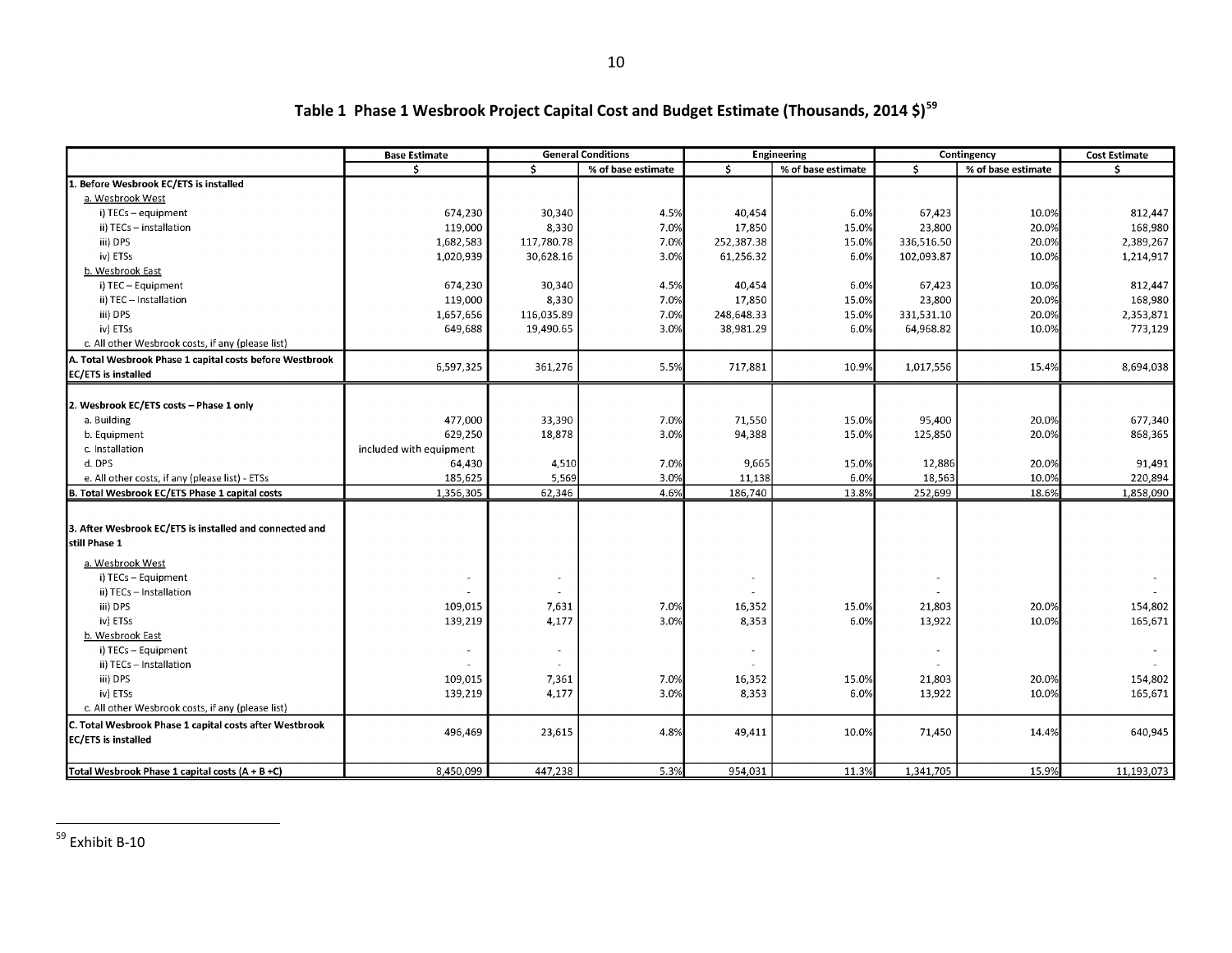In the Application, CMUS explains that the overall cost estimate of the original NDES application is an Association of Consulting Engineering Companies British Columbia (ACEC-BC) Class C estimate. However, some elements of this cost estimate have a higher degree of accuracy and can be classified as ACEC-BC Class B.<sup>[60](#page-17-0)</sup>

In the SRP, CMUS submits that the revised project's capital cost estimate is based on a maturity level of project definition that includes the level of detail expected of an AACE Class 3 estimate except CMUS only has a tentative location for the Wesbrook EC/ETS agreed upon with UBC Properties Trust.<sup>[61](#page-17-1)</sup>

CMUS submits the TEC estimates are based on a 2014 tender pricing received for a similar plant and adjusted for size. The TEC installation cost estimate is based on averaged unit pricing for similar installations in the Lower Mainland. The estimate for the Wesbrook EC/ETS is based on a 2013 supplier quotation, recent electrical and control tender unit pricing and CMUS' engineering consultant's expertise for mechanical balance of plant and heat pump estimates.

DPS estimates are based on actual installed costs of DPS in the Lower Mainland. The DPS layout was developed using a WaterCAD model to optimize the pipe sizing. The pipe lengths were determined using a Geographic Information System. [62](#page-17-2) 

The ETS estimates are based on CMUS' engineering consultant's experience at UniverCity, as well as a number of other buildings, including at Southeast False Creek and on UBC campus.<sup>[63](#page-17-3)</sup>

CMUS submits the estimate is suitable for budget control or authorization and \$25,000 was spent developing the estimate.<sup>[64](#page-17-4)</sup> The accuracy of the estimate is plus or minus 20 percent and CMUS states that they have a high degree of confidence that the total project capital cost will fall within this range.<sup>65</sup>

In response to BCUC IR 1.10.3, CMUS provided a breakdown of the cost estimates.

The Wesbrook TECs cost estimates include the following:

- Containerized Boiler Plant Fabrication
	- o Equipment: boilers, shipping container, expansion tanks, piping, valves, pumps, controls
	- o General conditions at 4.5%
	- o Engineering costs at 6%
	- o Contingency of 10%

<span id="page-17-0"></span><sup>&</sup>lt;sup>60</sup> Exhibit B-1-1, p. 58.

<span id="page-17-2"></span>

<span id="page-17-1"></span><sup>&</sup>lt;sup>61</sup> Transcript Volume 1, pp. 139–140.<br><sup>62</sup> Exhibit B-1-1, pp. 59–60.<br><sup>63</sup> Transcript Volume 1, pp. 140–141.<br><sup>64</sup> Ibid., p. 139; Exhibit B-10.<br><sup>65</sup> CMUS Final Argument, pp. 138, 152.

<span id="page-17-4"></span><span id="page-17-3"></span>

<span id="page-17-5"></span>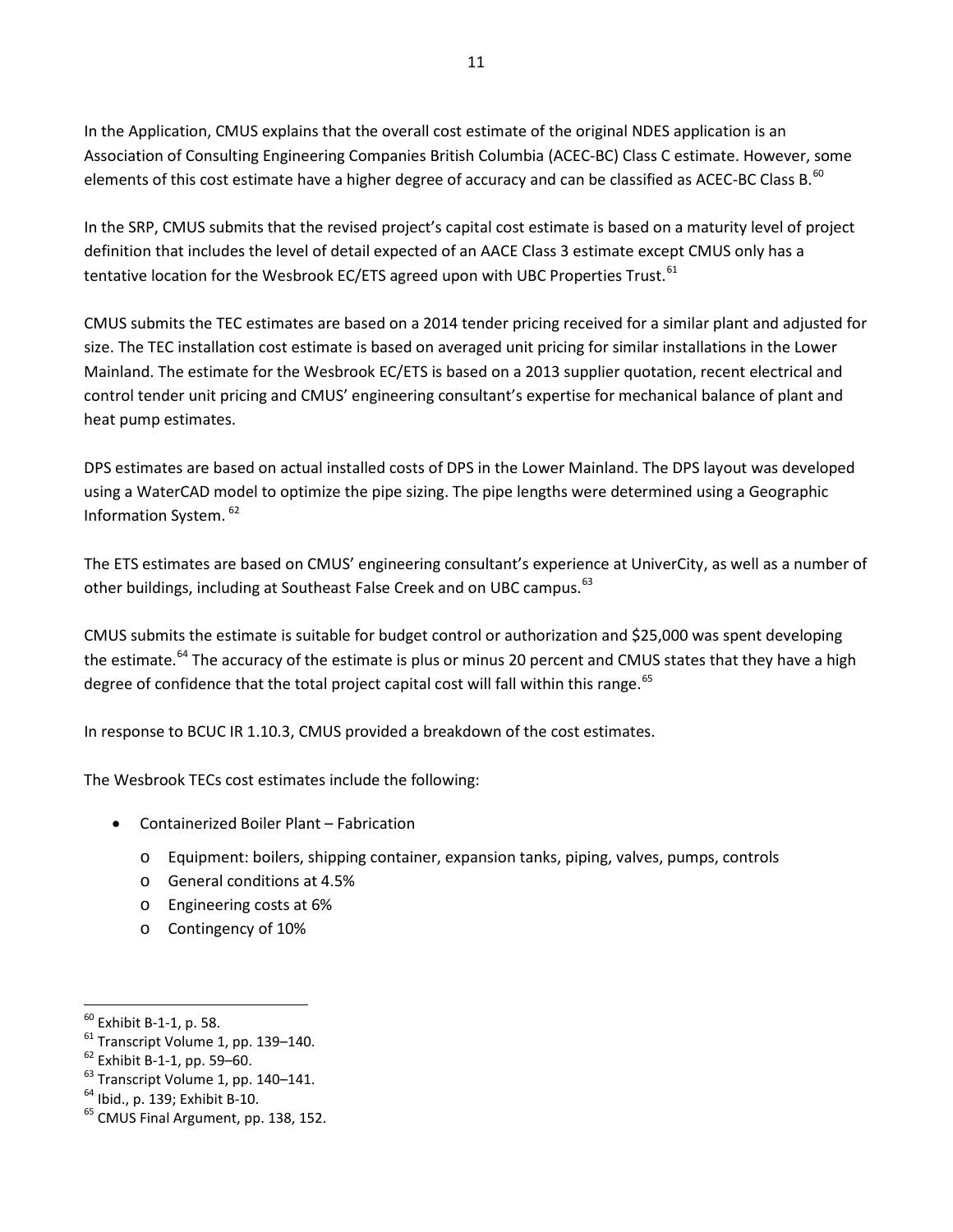- Containerized Boiler Plant Installation
	- o Reinforced concrete foundation and seismic anchoring of the container
	- o Sanitary sewer connection
	- o Water service connection
	- o Gas service connection
	- o Electrical service connection
	- o Supply and return piping for the district energy system
	- o TEC demolition and site restoration
	- o General conditions at 7%
	- o Engineering at 15%
	- o Contingency of 20%

The Wesbrook EC/ETS cost estimates include the following:

- Equipment: boilers, expansion tanks, piping, valves, pumps, controls
- Installation: mechanical and electrical work; sanitary sewer connection; water service connection; gas service connection; electrical service connection; and DPS connection
- Space allowance provision
- General conditions at 3% for Mechanical, Electrical and Equipment capital costs and 7% for Building, Structure and Site Work costs
- Engineering at 15%
- Contingency of 20%

The DPS cost estimates include the following:

- Equipment: pre-insulated piping, fittings and valves
- Installation: civil work, welding, pipe conditioning
- General conditions at 7%
- Engineering at 15%
- Contingency of 20%

The ETS cost estimates include the following:

- Equipment: heat exchangers, strainers, piping, fittings, valves, instruments, controls (i.e., control valves and flow meter), hangers and supports
- Installation: mechanical and electrical work, equipment conditioning
- General conditions at 3%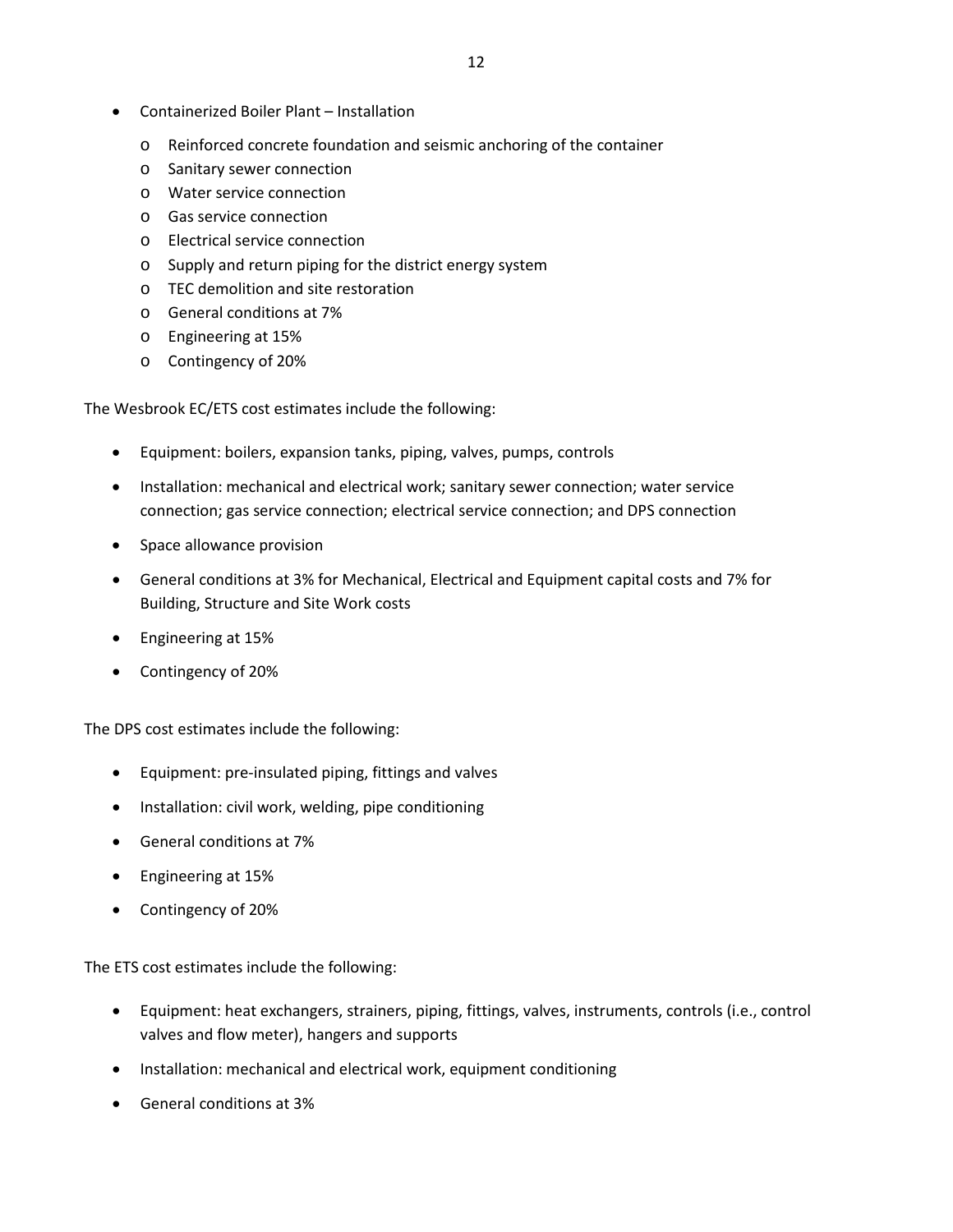- Engineering at 6%
- Contingency of 10%

The following items are not included in the cost estimates and are not expected to be incurred by CMUS:

- Storm sewer connections (not anticipated to be required)
- Land acquisition costs associated with the temporary and permanent energy facilities
- Geotechnical work required to assess foundation requirements for any buildings or structures
- Contaminated site investigations or remediation
- Environmental impact mitigation
- Allowances for utility conflicts (i.e., major utility relocations exceeding the contingency budget)
- Cost premiums due to critical shortages of labour and/or materials
- Goods and Services Tax  $(GST)^{66}$  $(GST)^{66}$  $(GST)^{66}$

The estimated cumulative capital costs by year are as follows:

| <b>Cumulative Capital</b><br><b>Costs (thousands,</b>           | 2015                     | 2016           | 2017                     | 2018      | 2019      | 2020      | 2021      | 2022      | 2023      |
|-----------------------------------------------------------------|--------------------------|----------------|--------------------------|-----------|-----------|-----------|-----------|-----------|-----------|
| Nominal \$)                                                     |                          | $\overline{2}$ | 3                        | 4         | 5         | 6         | 7         | 8         | 9         |
| <b>Energy Centre, Site</b><br>Work and Buildings,<br>Cumulative | $\overline{\phantom{a}}$ | 175,807        | 175,807                  | 175,807   | 175,807   | 175,807   | 175,807   | 175,807   | 175,807   |
| Energy Centre,<br>Mechanical.<br>Cumulative                     | ٠                        | 845.270        | 845.270                  | 845.270   | 845.270   | 845.270   | 845.270   | 845.270   | 845.270   |
| Energy Centre, Heat<br>Pump, Cumulative                         | $\overline{\phantom{a}}$ | ٠              | $\overline{\phantom{a}}$ |           |           |           |           |           |           |
| DPS, Cumulative                                                 | ٠                        | 1,171,919      | 1,171,919                | 1,271,563 | 1.306.055 | 2,334,478 | 2,594,482 | 2,594,482 | 2,594,482 |
| <b>Energy Transfer</b><br><b>Stations, Cumulative</b>           | $\sim$                   | 229,818        | 229.818                  | 349.370   | 471.312   | 595.693   | 849.431   | 849.431   | 849.431   |
| <b>Total, Cumulative</b>                                        | ٠                        | 2.422.814      | 2.422.814                | 2.642.010 | 2.798.444 | 3.951.248 | 4.464.989 | 4.464.989 | 4.464.989 |

#### **Table 2 Wesbrook East Cumulative Capital Cost (Thousands, Nominal \$)[67](#page-19-1)**

<span id="page-19-1"></span>

<span id="page-19-0"></span><sup>&</sup>lt;sup>66</sup> Exhibit B-6, BCUC IR 1.10.3.<br><sup>67</sup> Ibid., BCUC IR 1.10.2.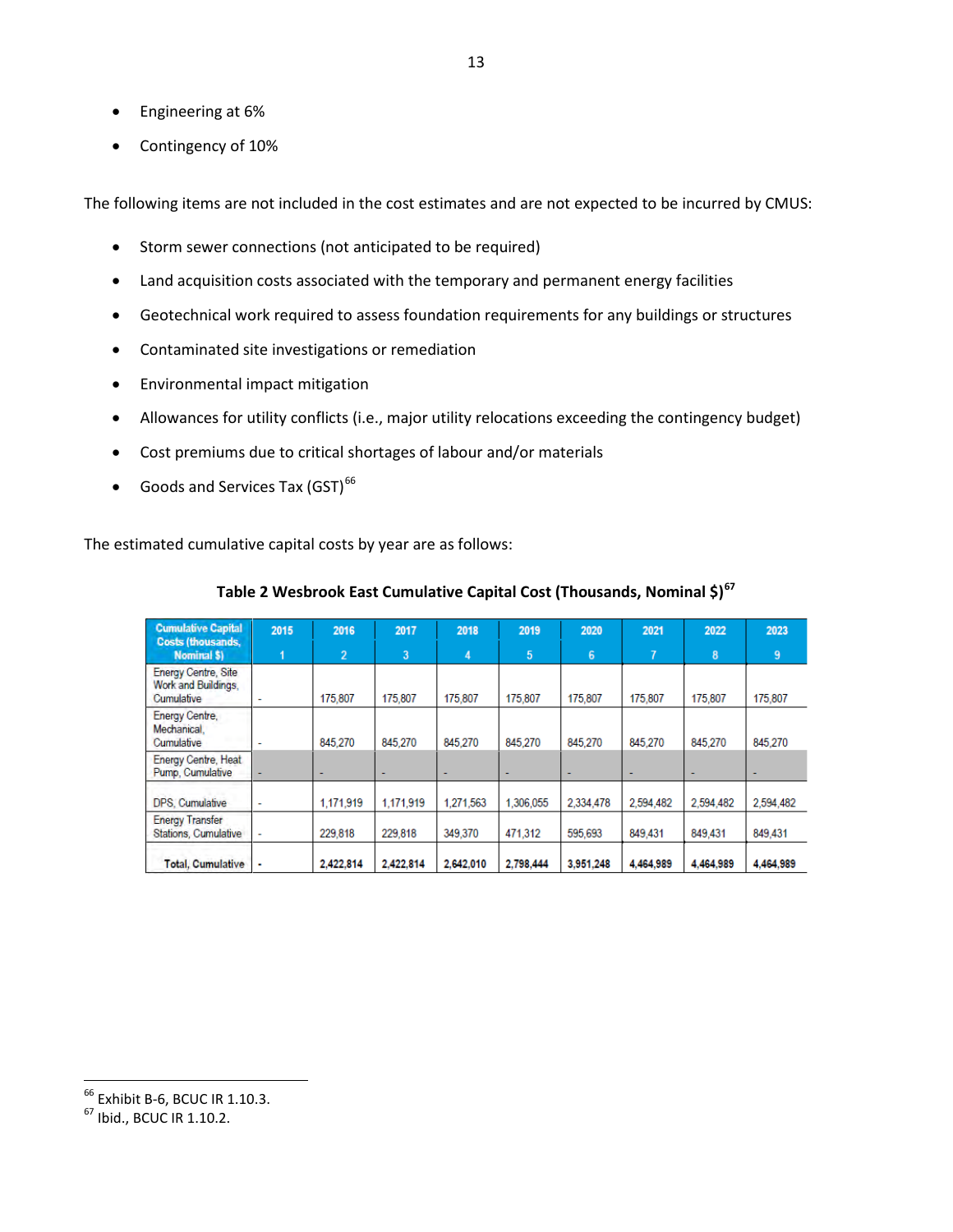| <b>Cumulative Capital</b>                                       | 2015      | 2016           | 2017      | 2018      | 2019      | 2020           | 2021      | 2022      | 2023      |
|-----------------------------------------------------------------|-----------|----------------|-----------|-----------|-----------|----------------|-----------|-----------|-----------|
| <b>Costs (thousands,</b><br><b>Nominal \$)</b>                  |           | $\overline{2}$ | 3         | 4         | 5         | $6\phantom{1}$ |           | 8         | 9         |
| <b>Energy Centre, Site</b><br>Work and Buildings,<br>Cumulative | 172,360   | 172,360        | 172,360   | 172,360   | 172,360   | 172,360        | 172,360   | 172,360   | 172,360   |
| Energy Centre,<br>Mechanical.<br>Cumulative                     | 828,696   | 828,696        | 828,696   | 828,696   | 828,696   | 828,696        | 828,696   | 828,696   | 828,696   |
| <b>Energy Centre, Heat</b><br>Pump, Cumulative                  |           |                |           | ٠         |           | ٠              |           |           |           |
| DPS. Cumulative                                                 | 399,063   | 947,004        | 1,823,780 | 1,854,521 | 2.115.293 | 2,249,110      | 2,509,113 | 2,509,113 | 2,509.113 |
| <b>Energy Transfer</b><br>Stations, Cumulative                  | 112,656   | 227,565        | 579,187   | 698,738   | 942,623   | 1,191,385      | 1,318,254 | 1,318,254 | 1,318,254 |
| <b>Total, Cumulative</b>                                        | 1.512.775 | 2.175.625      | 3.404,023 | 3.554.315 | 4.058.971 | 4.441.551      | 4.828.423 | 4,828,423 | 4,828,423 |

**Table 3 Westbrook West Cumulative Capital Cost (Thousands, Nominal \$)[68](#page-20-1)**

**Table 4 Wesbrook EC/ETS Cumulative Capital Cost (Thousand, Nominal \$)[69](#page-20-2)**

| <b>Cumulative Capital</b>                                       | 2015                     | 2016           | 2017         | 2018       | 2019            | 2020           | 2021 | 2022      | 2023      |
|-----------------------------------------------------------------|--------------------------|----------------|--------------|------------|-----------------|----------------|------|-----------|-----------|
| <b>Costs (thousands,</b><br>Nominal \$)                         |                          | $\overline{2}$ | $\mathbf{a}$ | 4          | $5\phantom{.0}$ | 6 <sub>6</sub> | 7    | 8         | 9         |
| <b>Energy Centre, Site</b><br>Work and Buildings,<br>Cumulative |                          | . .            | ۰            | ÷          |                 | $\sim$         |      | 793,612   | 793,612   |
| Energy Centre,<br>Mechanical.<br>Cumulative                     |                          |                |              | $\sim$     |                 | $\sim$         |      | 1,017,428 | 1,017,428 |
| Energy Centre, Heat<br>Pump, Cumulative                         |                          |                |              |            |                 |                |      |           |           |
| DPS. Cumulative                                                 |                          |                | ×.           | ÷          |                 | ٠              | ۰    | 107.196   | 477,201   |
| <b>Energy Transfer</b><br>Stations, Cumulative                  | $\overline{\phantom{a}}$ | ×.             | $\sim$       | <b>COL</b> |                 | $\sim$         |      | 258,813   | 654,796   |
| <b>Total, Cumulative</b>                                        |                          | ۰              | ۰            |            | ۰               | ۰              | ۰    | 2,177,048 | 2,943,037 |

# **3.2 Project development costs**

<span id="page-20-0"></span>CMUS requests approval to capitalize project development costs incurred by itself and by UBC and to amortize these costs into rates over 30 years.<sup>[70](#page-20-3)</sup> In response to BCUC IR 1.15.1, CMUS provided a breakdown by year of the project development costs incurred by each party. Based on the breakdown provided by CMUS, UBC has incurred an estimated \$594,337 in project development costs up to the fourth quarter of 2014 and CMUS has incurred an estimated cost of \$392,329.<sup>[71](#page-20-4)</sup>

<span id="page-20-1"></span> $<sup>68</sup>$  Ibid., BCUC IR 1.10.2.</sup>

<span id="page-20-4"></span><span id="page-20-3"></span>

<span id="page-20-2"></span> $^{69}$  Ibid., BCUC IR 1.10.2.<br>  $^{70}$  Exhibit B-1-1, p. 24.<br>
<sup>71</sup> Exhibit B-6, BCUC IR 1.15.1, Attachment H.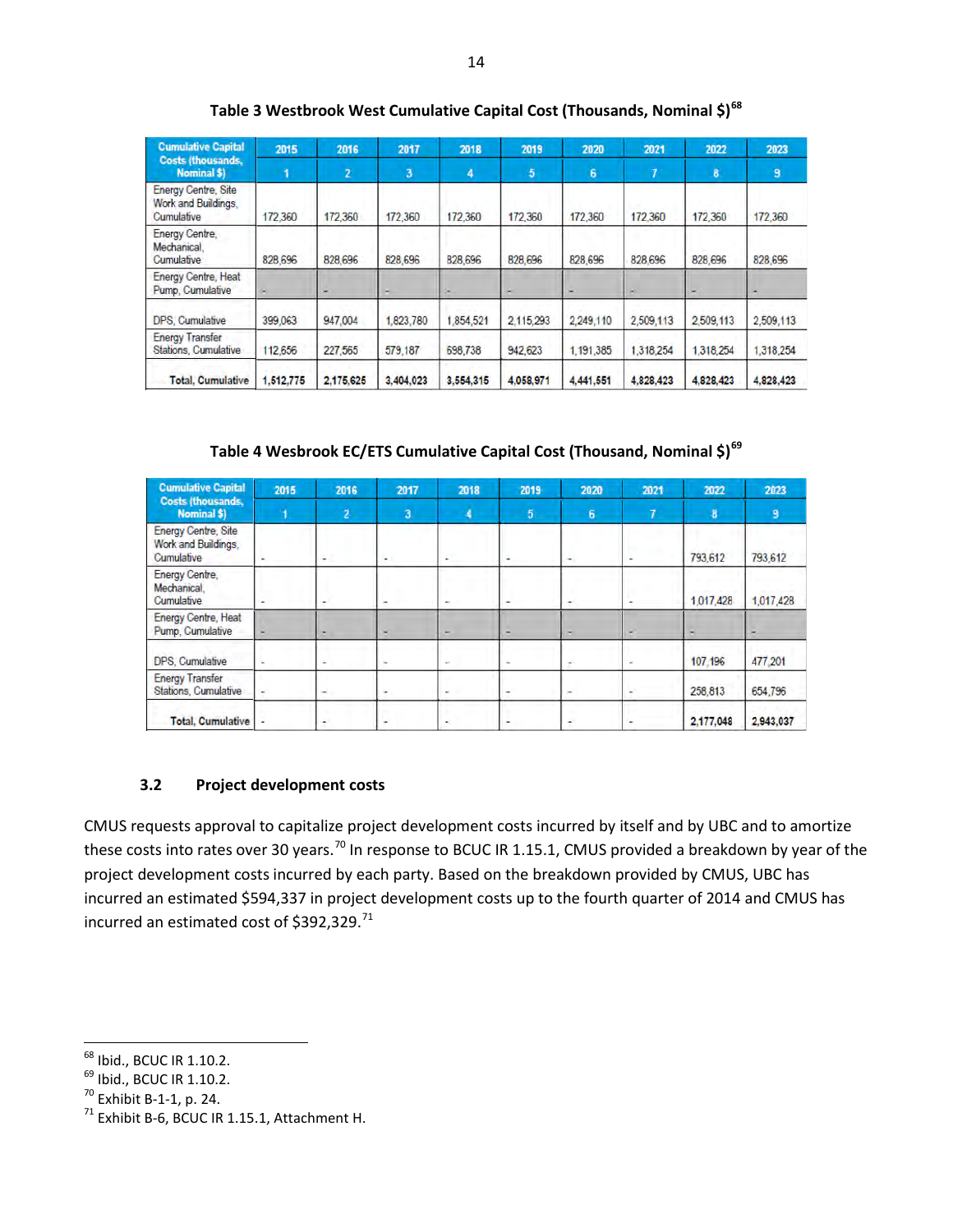When asked why it is appropriate for NDES customers to pay for UBC-incurred costs, CMUS responded as follows:

UBC's initial planning and development of the UBC NDES project began prior to [CMUS] being selected as the preferred utility partner. This included the pre-feasibility and feasibility studies upon which [CMUS] conducted the due diligence to finalize the business case. Pre-feasibility and feasibility studies are part of normal project development costs and would have been included in [CMUS]'s project development costs had UBC elected to pursue a third party provider earlier in the process. $72$ 

Notwithstanding costs incurred by UBC for the pre-feasibility and feasibility studies, UBC has also incurred \$81,631 in financial costs and \$266,330 in legal costs, which CMUS is proposing to include as capitalized project development costs.<sup>[73](#page-21-2)</sup>

CMUS submits that amortizing the project development costs over 30 years as opposed to a shorter time period is appropriate because these costs are associated with the total life of the system; thus, amortizing the costs over 30 years, which is the average life of the project assets, is a more equitable approach.<sup>[74](#page-21-3)</sup>

CMUS requests approval to capitalize and amortize project development costs over a 30-year period as part of the Application; however, CMUS submits that it does not have a complete estimate of aggregate project developments costs that will be incurred by itself and UBC prior to construction. CMUS further submits that it will provide an accurate and detailed estimate of project development costs as part of its final rates application to be filed with the Commission in 2015.<sup>[75](#page-21-4)</sup>

# **3.3 System operating costs**

<span id="page-21-0"></span>CMUS states that system operating costs include fuel, wages, maintenance, insurance, administration, land leases, water and sewer, UBC service levy, UBC franchise fee, property taxes, and all other taxes, fees and levies.<sup>[76](#page-21-5)</sup> CMUS forecasts that during Phase 1 the system operating costs will increase from \$241,000 in the initial year 2015 to \$3.5 million by year 2023. The largest driver of system operating costs during Phase 1 is fuel costs, particularly the cost of natural gas. $^{77}$  $^{77}$  $^{77}$ 

CMUS forecasts an annual cost of \$140,000 for administration and overhead charges, which includes legal, accounting, regulatory, administration, human resources, information technology support and maintenance, telephones, office supplies, and vehicle costs. The Company submits that it makes every effort to minimize these costs, but it is reasonable to assume that these costs in the early stage of the project will be higher when viewed

<span id="page-21-1"></span><sup>72</sup> Ibid., BCUC IR 1.17.2.

<span id="page-21-3"></span><span id="page-21-2"></span><sup>&</sup>lt;sup>73</sup> Ibid., BCUC IR 1.15.1, Attachment H.<br><sup>74</sup> Ibid., BCUC IR 1.15.2.<br><sup>75</sup> Ibid., BCUC IR 1.15.1.<br><sup>76</sup> Exhibit B-1-1, p. 27.<br><sup>77</sup> Exhibit B-6. BCUC IR 1.20.1. Table Q.

<span id="page-21-4"></span>

<span id="page-21-5"></span>

<span id="page-21-6"></span>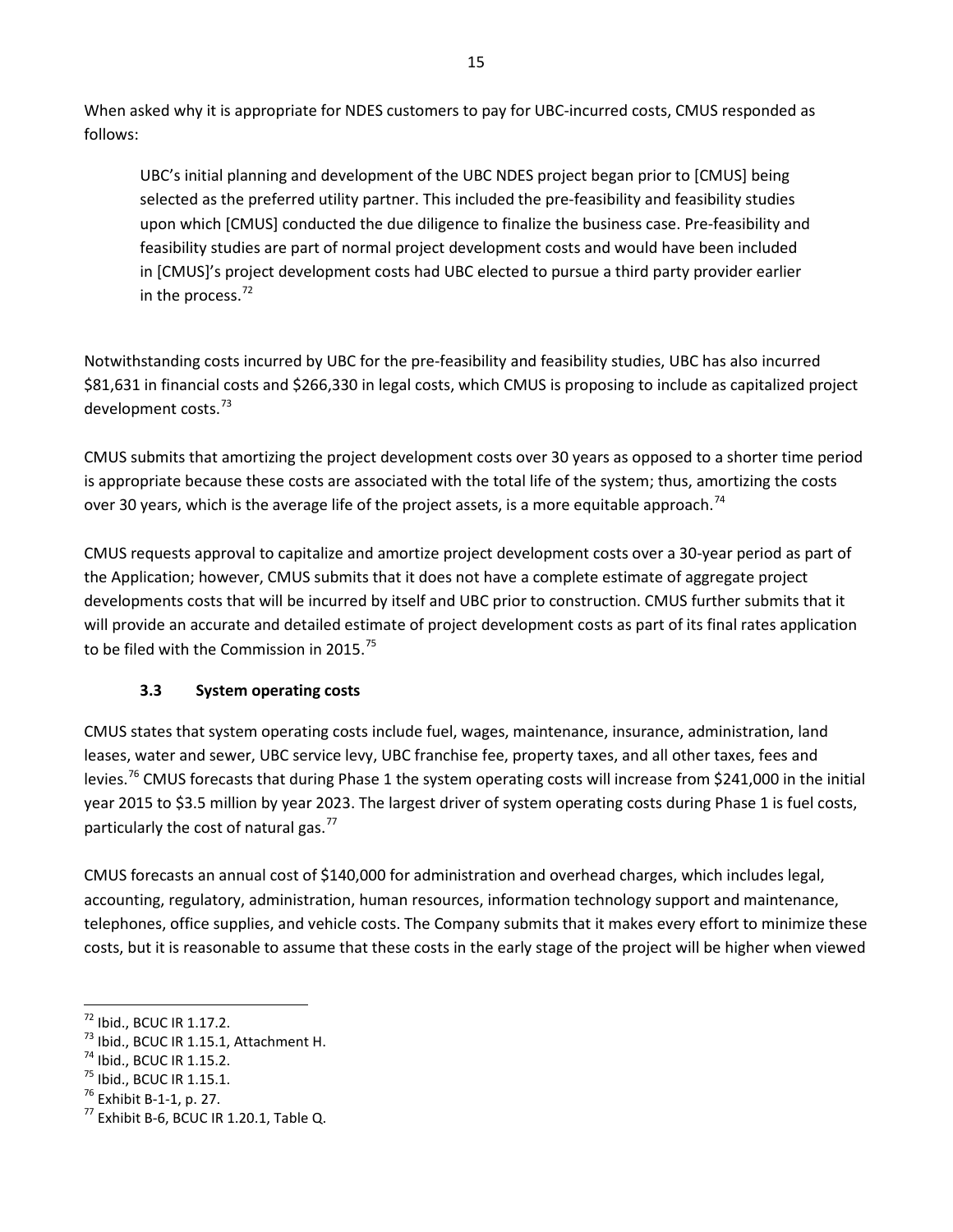on a per megawatt hour basis.<sup>[78](#page-22-3)</sup> CMUS states that its forecast for administration and overhead charges is higher for this project compared to the UniverCity district energy system because CMUS now has a better understanding of the requirements for managing a district energy system.<sup>[79](#page-22-4)</sup>

CMUS is not seeking approval of operating costs as part of the Application. The Company submits that these costs will be revisited and revised as part of its 2015 application for approval of final revenue requirements and rates prior to the initial customers attaching to the distribution system.<sup>[80](#page-22-5)</sup>

# **3.4 Debt and equity financing**

<span id="page-22-0"></span>CMUS proposes a deemed capital structure of 57.5 percent debt and 42.5 percent equity, with an equity risk premium of 75 basis points over the benchmark low risk utility return on equity of 8.75 percent. CMUS submits that this proposal is consistent with the Generic Cost of Capital (GCOC) Stage 2 "Minimum Default Capital Structure and Equity Risk Premium" for similar small thermal utilities to that contemplated for Phase 1 of the proposed NDES.<sup>[81](#page-22-6)</sup>

CMUS proposes a debt rate of 4 percent based on the credit spread between BBB and BBB (low) rated debt and the 10-year Government of Canada bond yield. CMUS submits that this is consistent with the approach for calculating a "default debt" rate for thermal energy system utilities from the Commission's GCOC Stage 1 Decision and confirmed in the Commission's Stage 2 GCOC Decision.<sup>[82](#page-22-7)</sup>

# **3.5 Rate design**

<span id="page-22-1"></span>CMUS states in its Final Argument that it is not seeking approval of final rates; instead, it seeks approval of the methodology by which the revenue requirement and rates will be established. CMUS further states that it will file for approval of final rates in 2015.<sup>[83](#page-22-8)</sup> The following components are included in CMUS' proposed rate design and are further discussed below:

- 20-year levelized rate structure
- Revenue deficiency deferral account
- Carbon Emissions Rider
- Connection Credit
- <span id="page-22-2"></span>• Allocation of annual rate based on 66.3 percent fixed charges and 33.7 percent variable charges

# 3.5.1 Proposed levelized rate

CMUS requests approval to set rates for the initial 10 years of the project. The Company proposes a rate design based on a 20-year levelized rate structure, which would begin upon initial energy load delivery and continue

<span id="page-22-3"></span><sup>&</sup>lt;sup>78</sup> Exhibit B-1-1, p. 30.

<span id="page-22-6"></span>

<span id="page-22-5"></span><span id="page-22-4"></span><sup>&</sup>lt;sup>79</sup> Exhibit B-6, BCUC IR 1.21.1.<br><sup>80</sup> Ibid., BCUC IR 1.18.1.<br><sup>81</sup> Exhibit B-1-1, p. 30.<br><sup>82</sup> Ibid., pp. 30–31, Table 19. 8<sup>3</sup> CMUS Final Argument, pp. 6–7.

<span id="page-22-8"></span><span id="page-22-7"></span>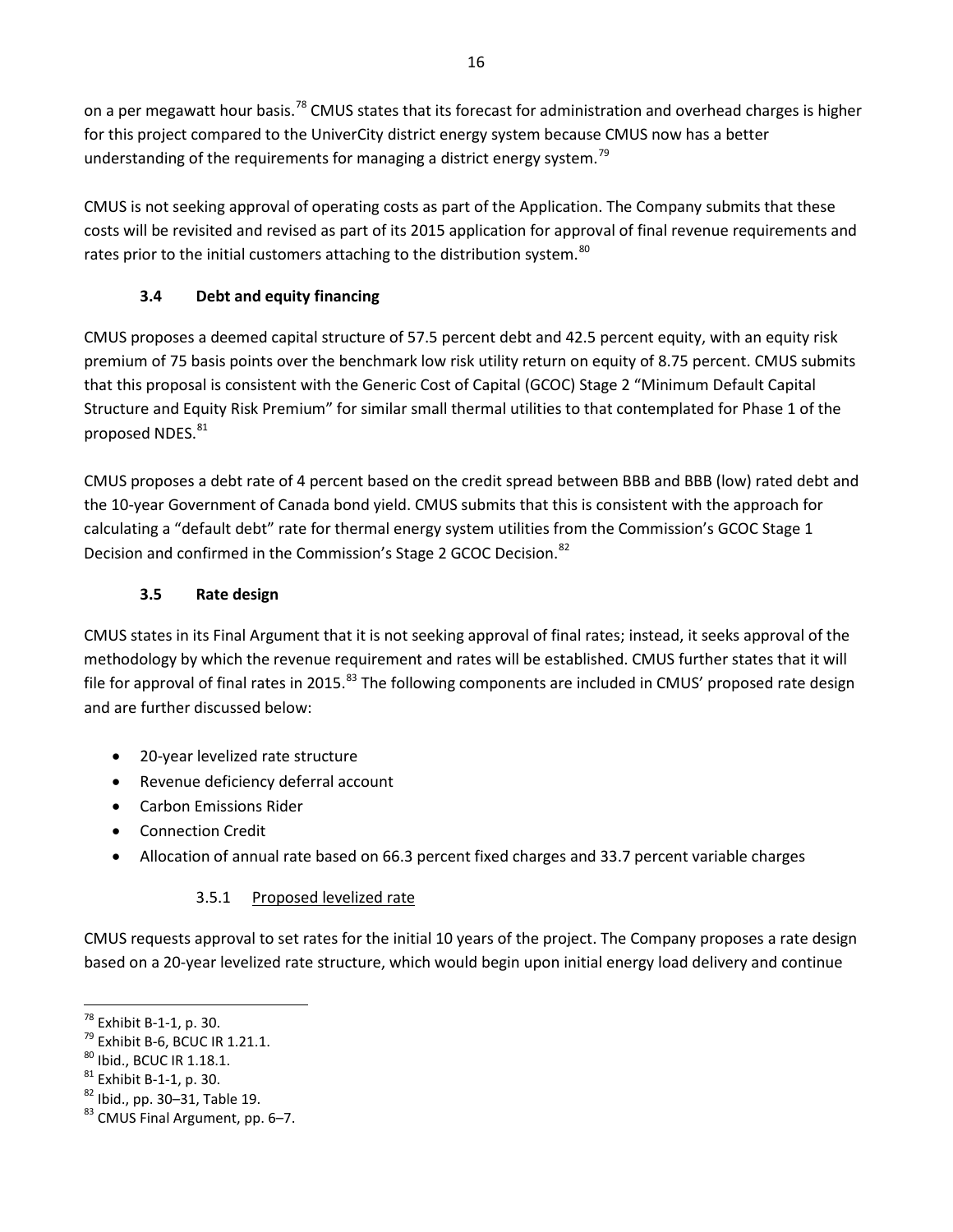until 2034 (year 20). CMUS seeks approval to include within the rate design all revenues and costs associated with all phases of the project, which includes Wesbrook, Acadia, Block F and the future alternative energy source.

The initial 2015 rate, which CMUS is not requesting approval of in the Application, is currently proposed to be set at \$98.23 per MWh. This rate would then be escalated annually at a steady percentage, currently proposed to be 2.5 percent, for the 20-year levelized rate period. CMUS submits that on a net present value basis, the NDES levelized cost over a 30-year project period is approximately \$133, which is favorable to the competitive electricity benchmark levelized cost of  $$147.^{84}$  $$147.^{84}$  $$147.^{84}$ 

CMUS submits that it will re-apply for Commission-approved rates at the end of the initial 10 years, as this is when CMUS anticipates it will be implementing Phase 2 of the Project. However, CMUS also submits that factors impacting financial assumptions or customer load forecasts may result in the Company applying to the Commission for amendments to the rates prior to the end of the initial 10-year period.<sup>[85](#page-23-2)</sup>

In order to implement the proposed 20-year levelized rate structure, CMUS requests approval in principle of the accounting treatment of the Revenue Deficiency Deferral Account (RDDA). The purpose of the RDDA is to accumulate the annual over or under recovery of revenue requirements. The RDDA is proposed to be included in rate base and to earn a return based on CMUS' after-tax weighted average cost of capital (WACC). Based on CMUS' proposed rate design, rates charged to customers will under-recover CMUS' annual revenue requirement in project years 1 to 5 and years 11 to 13, while over-recovering in all other years up to project year 20, at which time the RDDA balance will have been reduced to zero.<sup>86</sup>

<span id="page-23-0"></span>Based on the proposed rate design, CMUS forecasts that the RDDA will reach a maximum balance of \$8.1 million, which is forecast to occur in year 2028.<sup>[87](#page-23-4)</sup>

# 3.5.2 Carbon Emissions Rider

CMUS seeks approval in principle of the accounting treatment of the Carbon Emissions Rider (CER).<sup>[88](#page-23-5)</sup> The CER forms part of the IA between CMUS and UBC and has been characterized by UBC as an "essential element" of the IA. $^{89}$ 

The CER is a temporary surcharge, which, if approved, would be applied to the monthly invoice for all NDES customers until the AES is operational, which is currently projected to be in Year 2024. CMUS proposes to charge ratepayers \$25 per tonne of carbon emissions resulting from the operation of the natural gas boilers during Phase 1 of the project. These funds will be held by CMUS "in trust" and will accrue interest based on CMUS' WACC.<sup>[90](#page-23-7)</sup>

- <span id="page-23-3"></span>
- <span id="page-23-2"></span><sup>85</sup> Exhibit B-6, BCUC IR 1.18.4.<br><sup>86</sup> Exhibit B-1-1, pp. 38–39.<br><sup>87</sup> Exhibit B-6, BCUC IR 1.24.1.<br><sup>88</sup> CMUS Final Argument, p. 7.<br><sup>89</sup> Ibid., p. 5.<br><sup>90</sup> Exhibit B-1-1, p. 25.
- <span id="page-23-5"></span><span id="page-23-4"></span>
- <span id="page-23-6"></span>

<span id="page-23-1"></span><sup>84</sup> Exhibit B-1-1, pp. 37-39.

<span id="page-23-7"></span>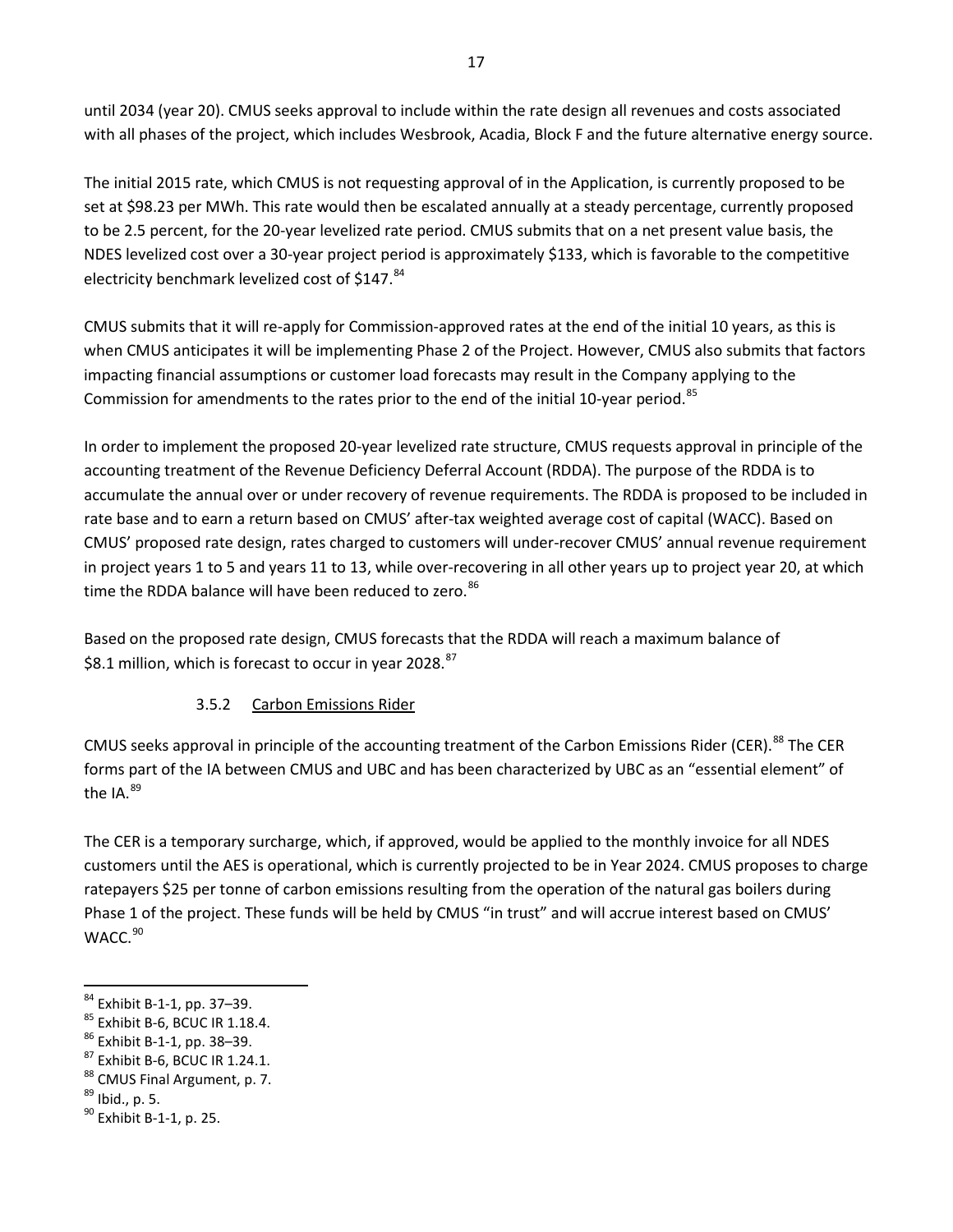CMUS proposes to apply the accumulated balance of the CER funds as a reduction to the capital cost of the AES. However, CMUS also states that if it is not feasible to implement a low carbon energy source it may use the CER funds to acquire external carbon offsets.<sup>[91](#page-24-1)</sup> CMUS clarifies in its Final Argument that it would seek Commission approval prior to using the CER funds to purchase external offsets.<sup>[92](#page-24-2)</sup> The accumulated balance of the CER is projected to be approximately \$0.9 million in 2024. $93$ 

# 3.5.3 Connection Credit

<span id="page-24-0"></span>CMUS seeks approval in principle of the accounting treatment of the Connection Credit.<sup>[94](#page-24-4)</sup> The Connection Credit forms part of the IA between CMUS and UBC and has been characterized by UBC as an "essential element" of the IA.<sup>[95](#page-24-5)</sup> As part of the IA, if approved, CMUS is required to offer a connection incentive to developers of new low-rise buildings in Wesbrook Place to offset the incremental cost of developing fully hydronic-capable buildings over the benchmark approach of using electric baseboards for in-suite heating.<sup>[96](#page-24-6)</sup>

CMUS proposes to utilize the Connection Credit from 2015 through 2021, at which time it is expected that developer innovation will drive the hydronic premium to zero and thus no connection incentive will be required. CMUS proposes to set the Connection Credit at a rate of \$4.50 per square foot of completed floor space from 2015 through 2017, and then proposes to reduce the rate by \$0.90 per square foot each year thereafter, resulting in a rate of nil by 2022.<sup>97</sup>

CMUS requests approval to recover the cost of the Connection Credit from all ratepayers, not just ratepayers of low-rise buildings. It is proposed that the Connection Credit amounts will be added to a rate base deferral account, earning a return based on CMUS' WACC. CMUS proposes to amortize the deferral account over a period of no less than 10 years.<sup>[98](#page-24-8)</sup> The Company also proposes to commence amortization of the Connection Credit in 2017, as it anticipates that the first connection incentives will be offered to developers in 2016. Based on CMUS' indicative rates model, this results in the Connection Credit deferral account being fully amortized by the end of  $2028.<sup>99</sup>$  $2028.<sup>99</sup>$  $2028.<sup>99</sup>$ 

In determining an appropriate amortization period, one of the factors considered by CMUS was the amortization periods used for demand-side management programs.<sup>[100](#page-24-10)</sup> When asked during the SRP if CMUS would be amenable to the Commission establishing a fixed amortization period for the Connection Credit deferral account, CMUS responded that it did not think it would have an issue with such a determination.<sup>[101](#page-24-11)</sup>

 $\overline{\phantom{a}}$ 

<span id="page-24-2"></span><span id="page-24-1"></span><sup>&</sup>lt;sup>91</sup> Ibid., p. 25.<br>
<sup>92</sup> CMUS Final Argument, p. 10.<br>
<sup>93</sup> Exhibit B-1-1, p. 25.<br>
<sup>94</sup> CMUS Final Argument, p. 7.<br>
<sup>95</sup> Ibid., p. 5.<br>
<sup>96</sup> Exhibit B-1-1, p. 25.<br>
<sup>97</sup> Ibid., pp. 25–26.<br>
<sup>98</sup> Ibid., pp. 25–26.<br>
<sup>99</sup> Exhibi

<span id="page-24-3"></span>

<span id="page-24-4"></span>

<span id="page-24-5"></span>

<span id="page-24-6"></span>

<span id="page-24-7"></span>

<span id="page-24-8"></span>

<span id="page-24-9"></span>

<span id="page-24-10"></span>

<span id="page-24-11"></span>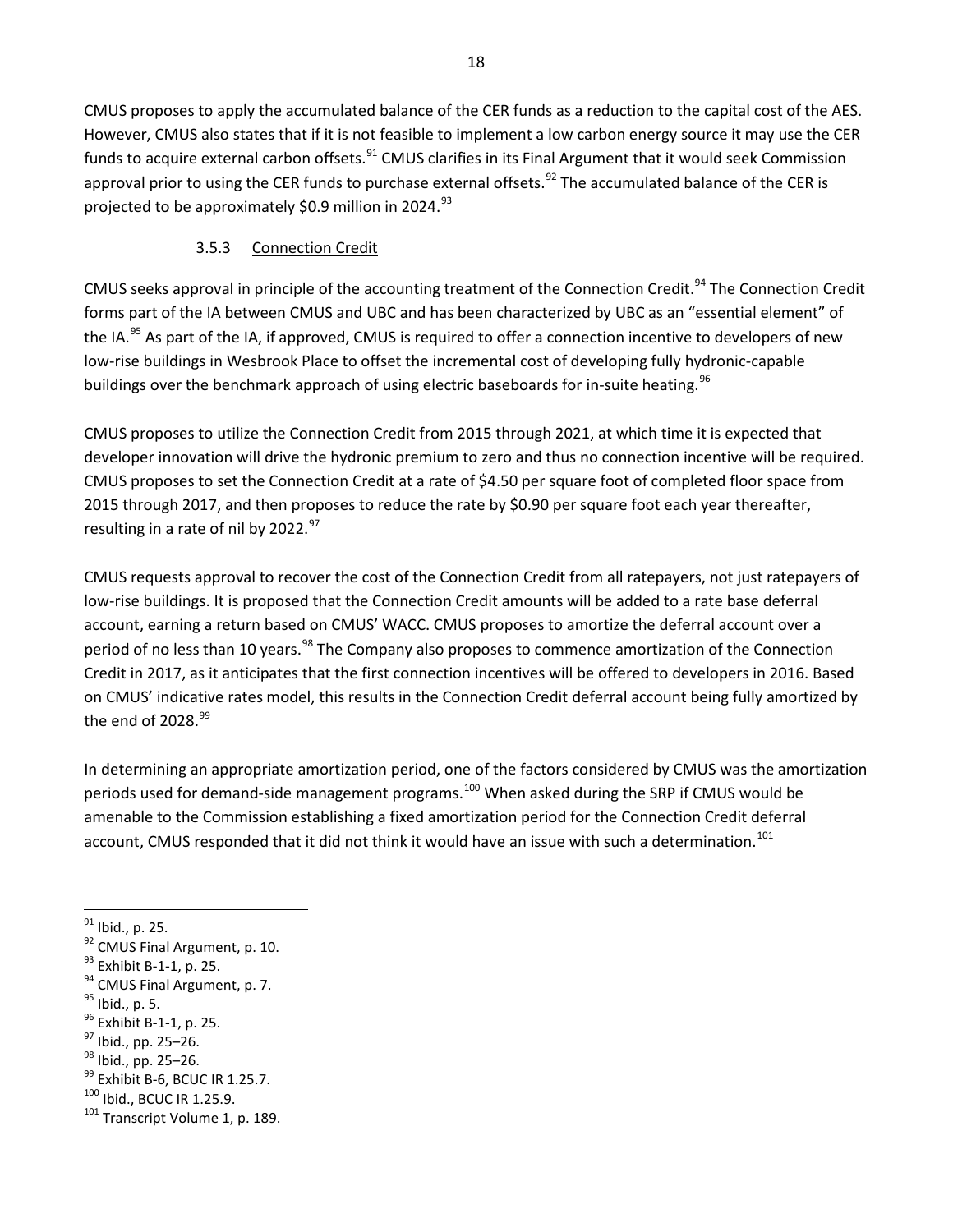#### 3.5.4 Fixed versus variable charges

<span id="page-25-0"></span>CMUS proposes an initial allocation of the annual NDES rate per MWh based on 66.3 percent fixed charges and 33.7 percent variable charges. The annual rates will be apportioned on a monthly basis and will reflect a 66.3 percent basic charge expressed as an amount per square meter of floor space for each connected building, and a 33.7 percent commodity charge expressed as an amount per MWh of energy provided to the customer building. CMUS submits that the proposed allocation is supported by the relative fixed versus variable charges included in the NDES portion of the annual revenue requirement, calculated on a net present value basis over the 30-year forecast period.<sup>[102](#page-25-3)</sup>

CMUS submits that, in addition to alignment with the actual cost of providing service to the customer, it considered rate structures used at other similar district energy systems such as UniverCity and River District when determining the appropriate fixed/variable allocation. CMUS further submits: "By aligning the customer rate with the actual cost of service, any change in energy consumption, whether due to customer behaviour or weather, will not require frequent adjustments to customers rates."<sup>[103](#page-25-4)</sup>

#### <span id="page-25-2"></span><span id="page-25-1"></span>**4.0 KEY ISSUES**

#### **4.1 Is the scope of the CPCN reasonable?**

In its Final Argument, CMUS clarifies the scope of the CPCN approval for Phase 1 as follows:

- Phase 1 of the NDES as described in the Application, specifically the components in section 4.3.
- As discussed during the SRP, [CMUS] has decided that it is not necessary to seek CPCN approval at this time for any of the Phase 2 components – i.e. Acadia East, Acadia West, Stadium, East Campus, and Block F.
- UBC remains intent on developing the Phase 2 components of the NDES since they are part of the overall UBC Project Plan, as set out in the Infrastructure Agreement with CMUS.
- The CPCN and System Extension regulatory framework established in the TES Guidelines is sufficient for CMUS to expand in accordance with the UBC Project Plan.
- The implications of removing the Phase 2 components from the CPCN approval request are as follows:
	- o Only the capital cost of the Phase 1 NDES plant is included in the CPCN approval request. Those components and associated costs are detailed in Exhibit B-10, Project Capital Cost and Budget, Rows A, B, and C. The totals are shown in the row entitled "Total Westbrook Phase 1 capital costs  $(A+B+C).^{104}$  $(A+B+C).^{104}$  $(A+B+C).^{104}$

<span id="page-25-3"></span> $102$  Exhibit B-1-1, pp. 41-42.

<span id="page-25-4"></span> $103$  Exhibit B-6, BCUC IR 1.22.2.<br> $104$  CMUS Final Argument, pp. 3–4.

<span id="page-25-5"></span>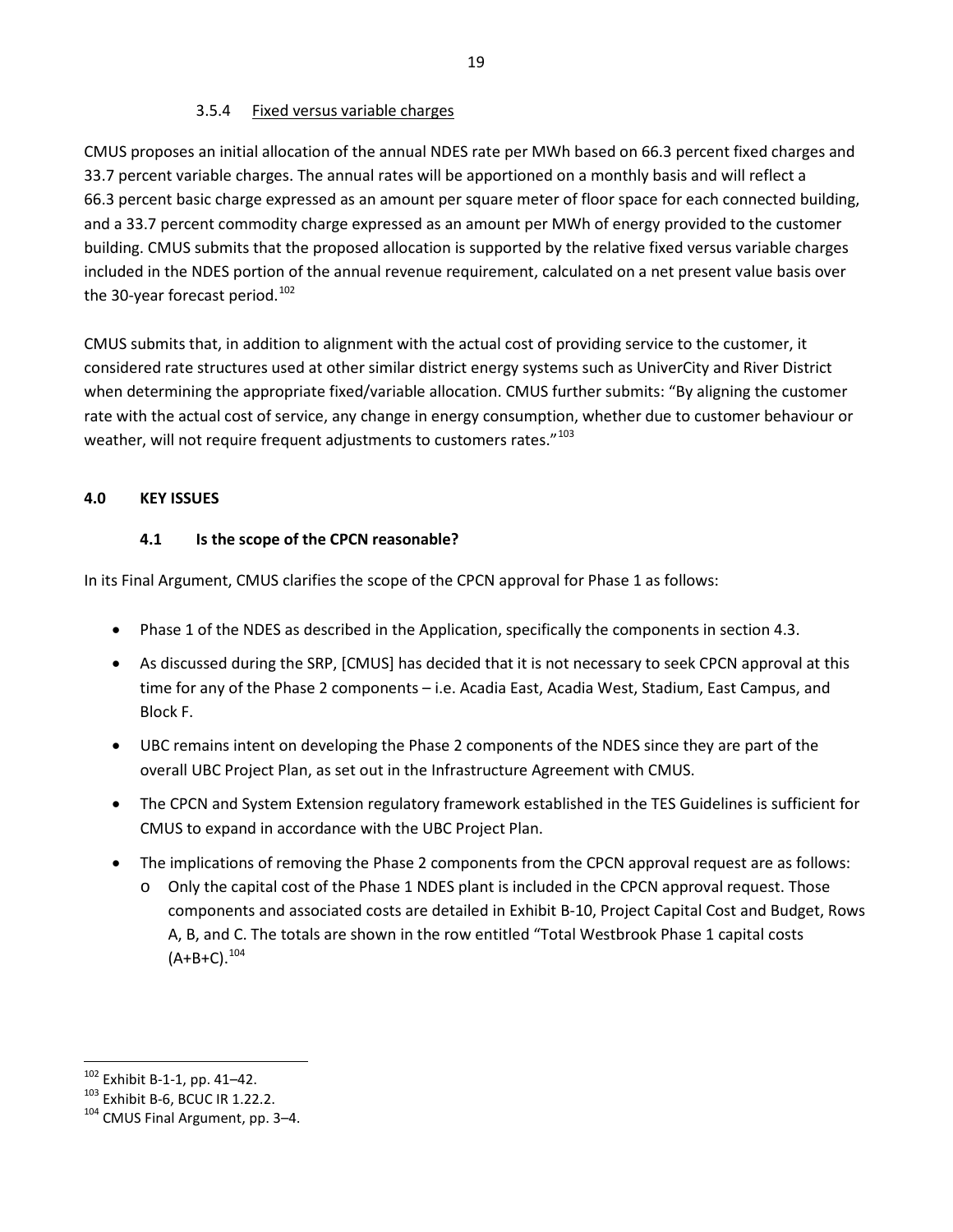#### 4.1.1 Phase 1 Wesbrook Design Basis and Servicing Plan

<span id="page-26-0"></span>The CPCN Application is for what has been defined as Phase 1 Wesbrook. Section 4.3 of the Application provides a high level description of each component of Phase 1 of the NDES, including the design basis. The components identified in Section 4.3 are the two Wesbrook temporary energy centres, distribution piping, energy transfer stations and the nodal EC/ETS: Wesbrook and Stadium. The Wesbrook nodal EC/ETS is part of Phase 1, the Stadium nodal EC/ETS is not. Specifically, only the first 5 MW gas fired boiler to be installed in the Wesbrook EC/ETS is part of the Phase 1 Wesbrook Application.<sup>[105](#page-26-1)</sup> CMUS submits it is utilizing a phased approach whereby the installation of DPS and energy sources have been scheduled and sized to match the development construction in the area.<sup>[106](#page-26-2)</sup> CMUS submits this approach serves as a method of mitigating development risk and uncertainty.[107](#page-26-3)

Drawing G002 shows the layout of all Phase 1 NDES components and the forecast construction schedule between 2015 and 2023 for all of Phase 1, also known as the servicing plan. Only the layout of the Phase 1 Wesbrook components and the Phase 1 Wesbrook forecast construction schedule is shown below.

<span id="page-26-1"></span> $105$  Exhibit B-1-1, p. 51.

<span id="page-26-3"></span><span id="page-26-2"></span> $105$  Ibid., Appendix 1, Drawing G-002.  $107$  Ibid., p. 53.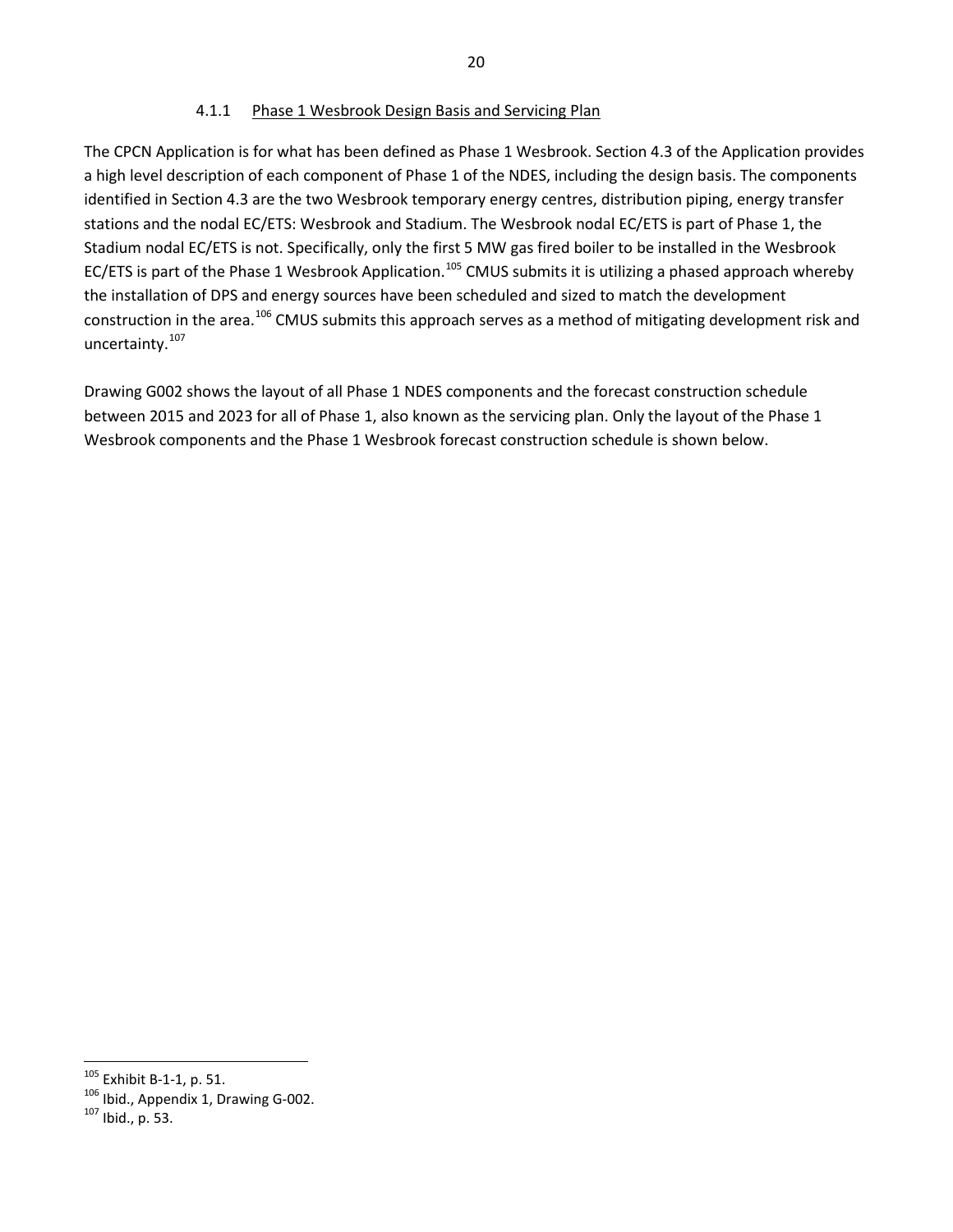

**Figure 1 Wesbrook Place Servicing Plan (2015–2023)[108](#page-27-0)** 

As noted in the drawing above, the Wesbrook EC/ETS is proposed for 2022. To demonstrate the need for the Wesbrook EC/ETS, in response to Commission IR CMUS compares the 85 percent diversified forecast peak loads of Wesbrook Place to the planned capacities available in Wesbrook Place between 2015 and 2023. The charts are provided below.

<span id="page-27-0"></span>l  $^{108}$  Exhibit B-3-2, Appendix 1, Drawing G002.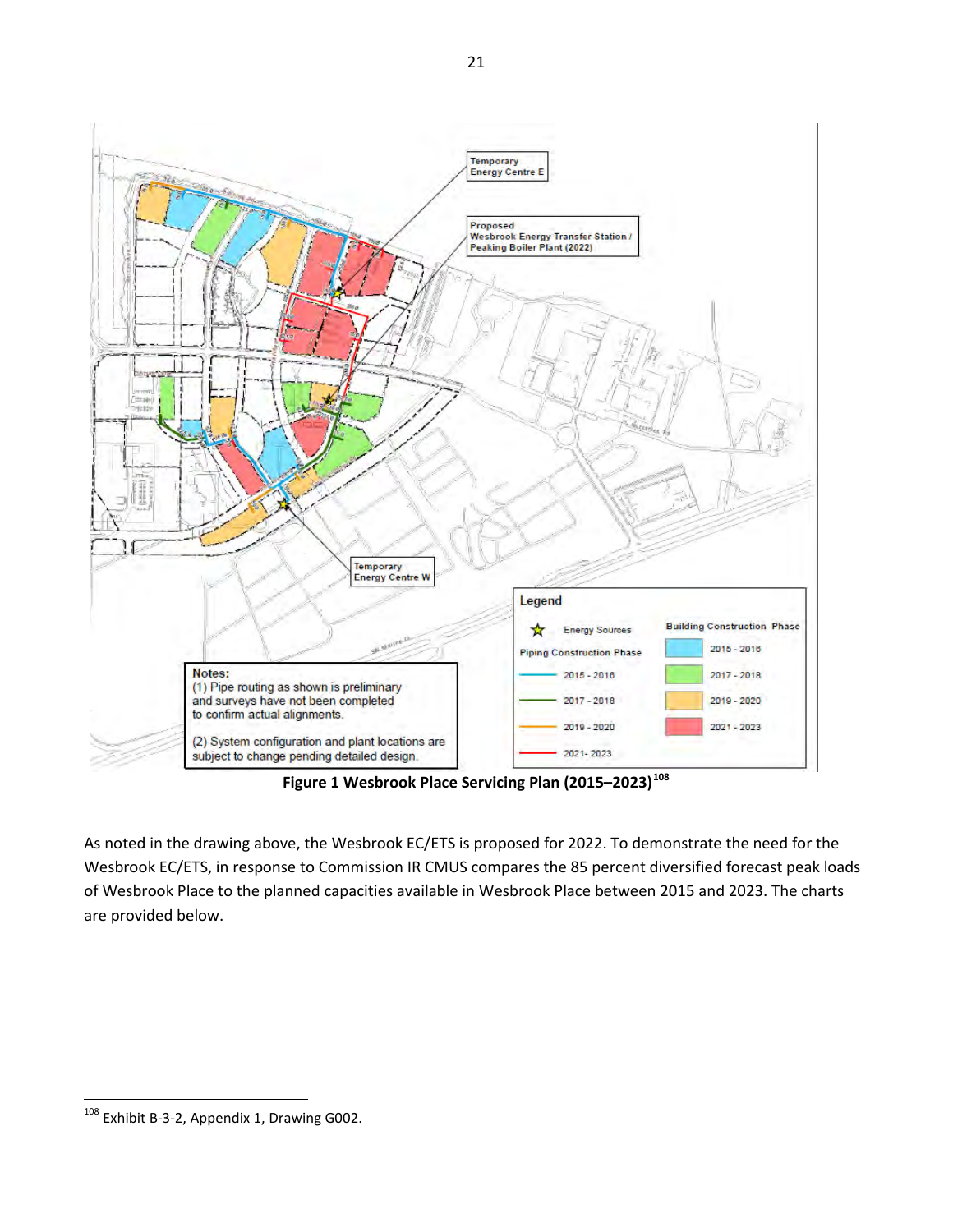

**Figure 2 TEC-E available capacity and 85 percent diversified peak load of Wesbrook East[109](#page-28-0)**



**Figure 3 TEC-W available capacity and 85 percent diversified peak load of Wesbrook West[110](#page-28-1)**

<span id="page-28-0"></span><sup>&</sup>lt;sup>109</sup> Exhibit B-6, BCUC IR 1.31.1.<br><sup>110</sup> Ibid., BCUC IR 1.31.1.

<span id="page-28-1"></span>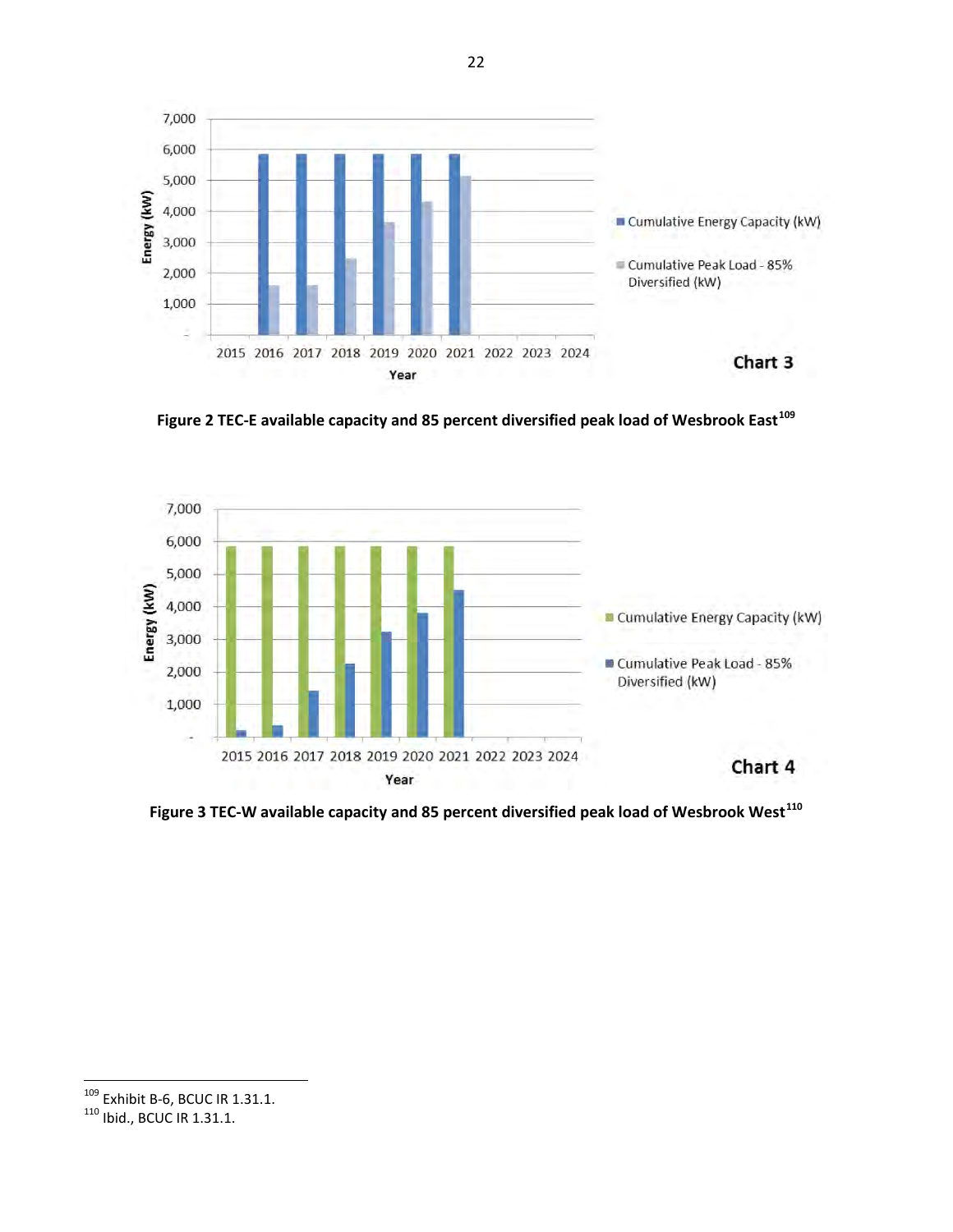

**Figure 4 TEC-E, TEC-W and Wesbrook EC/ETS available capacity and 85 percent diversified peak load of Wesbrook Place[111](#page-29-0)**

Between 2015 and 2022, the charts show that TEC-E and TEC-W would be able to supply their 85 percent diversified peak loads independently. However, beginning in 2023, the charts indicate that the 85 percent diversified peak load of Wesbrook Place will exceed the combined capacity of TEC-E and TEC-W. However, with the addition of the first 5 MW natural gas boiler associated with the Wesbrook EC/ETS, the charts indicate that an interconnected Wesbrook EC/ETS, TEC-E and TEC-W would be able to supply the forecast 85 percent diversified peak load.

In the revised Application, CMUS submits that the Wesbrook EC/ETS is currently planned to be integrated into a future residential building on Lot #27, within a mechanical room, and not a standalone building, and the cost estimate does not include building costs, only space allowance provisions.<sup>[112](#page-29-1)</sup> CMUS also submits that not until Phase 2 is it planned that the Wesbrook EC/ETS will begin to function also as an ETS, and that a second 5 MW natural gas boiler will be added to the Wesbrook EC/ETS at that time.<sup>[113](#page-29-2)</sup>

In BCSEA's Final Argument, it provides support for Commission approval of the CPCN under the amended scope which excludes Block F, Acadia East, Acadia West, Stadium and East Campus which is the Phase 1 Wesbrook  $CPCN.<sup>114</sup>$  $CPCN.<sup>114</sup>$  $CPCN.<sup>114</sup>$ 

#### **Commission determination**

<span id="page-29-4"></span>**The Panel finds that CMUS' proposed phase approach to the development of the NDES to be reasonable. Further, limiting the scope of this CPCN to the infrastructure necessary to serve the approximately 23** 

<span id="page-29-0"></span> $^{111}$  Ibid., BCUC IR 1.31.1.

<span id="page-29-3"></span><span id="page-29-2"></span>

<span id="page-29-1"></span><sup>112</sup> Exhibit B-1-1, pp. 55, 59.<br>
<sup>113</sup> Ibid., p. 51.<br>
<sup>114</sup> BCSEA Final Argument, pp. 2, 6.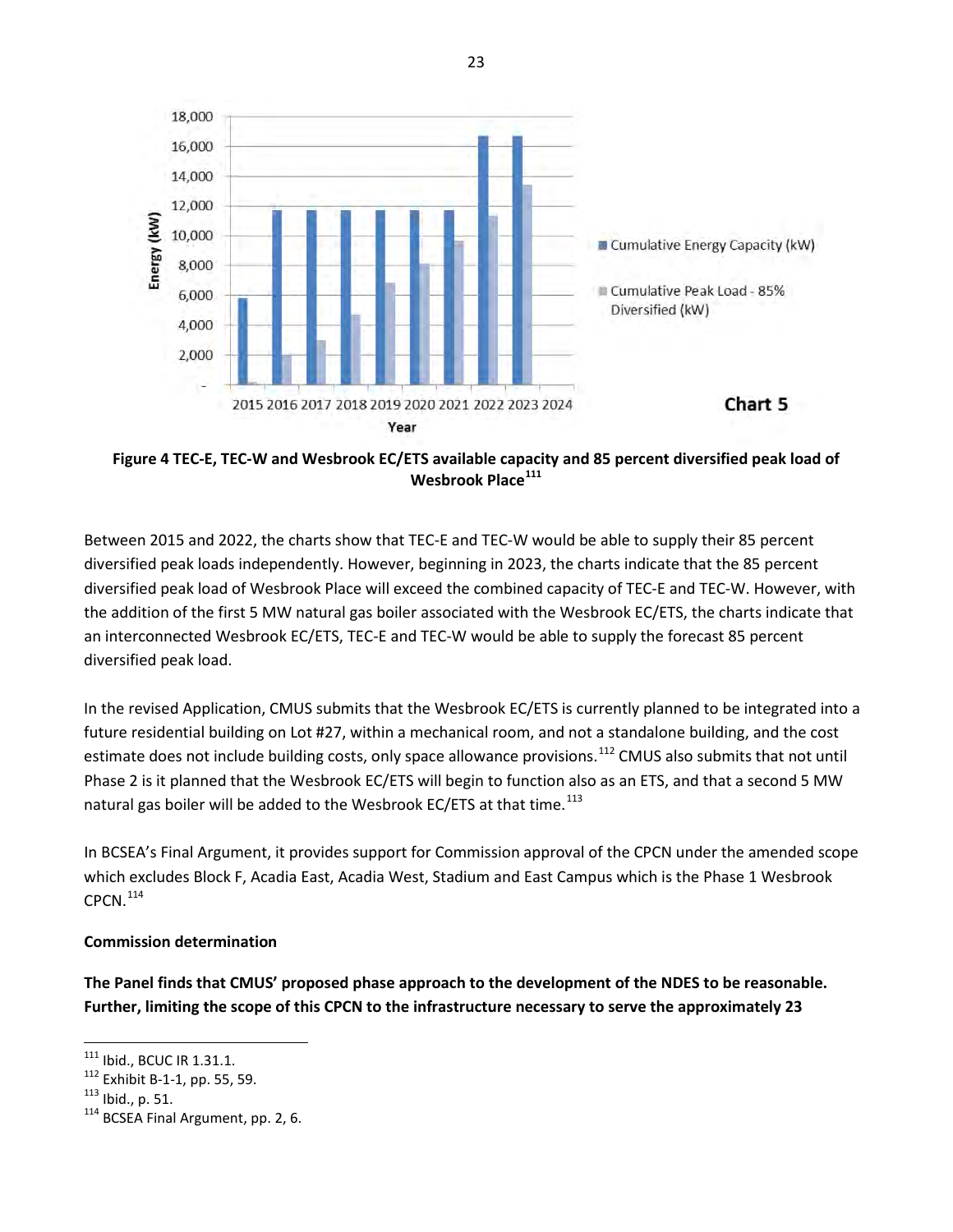**buildings anticipated to be constructed in the Wesbrook neighbourhood between 2015 and 2023 is appropriate.** 

<span id="page-30-5"></span>**The Panel finds that the design basis and servicing plan for Phase 1 Wesbrook as described in section 4.3 of the revised Application and as shown in drawing G002 is appropriate. The Panel also finds it appropriate that additional capacity beyond the two temporary energy centres is necessary prior to 2024 if the 85 percent diversified peak load in Wesbrook Place develops as forecast.** Accordingly, installing an additional 5 MW natural gas boiler at that time and integrating that boiler into a future residential building on Lot#27 with no building cost is appropriate.

# <span id="page-30-0"></span>**4.2 Alignment with Clean Energy Act and Provincial Government Policy**

CMUS submits that the NDES supports the public interest by serving several of British Columbia's energy objectives, which are outlined in section 2 of the *Clean Energy Act*. [115](#page-30-1) CMUS states that the Commission is mandated to consider the applicability of British Columbia's Energy Objectives and indicates that the relevant subsections are 2 (d), (g), (h), (i) and (j). These subsections speak to the use of innovative technologies and clean and renewable resources that support energy conservation and a reduction of greenhouse gases and waste.<sup>[116](#page-30-2)</sup>

CMUS states that the utilization of waste heat recovered from TRIUMF in Phase 2 will result in an overall reduction in greenhouse gas (GHG) emissions when compared to the benchmark scenario.<sup>[117](#page-30-3)</sup> However, CMUS also states that Phase 1 will lead to higher GHG emissions than the benchmark scenario, as seen in the following figure, because the NDES energy will be supplied using the TECs operating solely on natural gas.<sup>[118](#page-30-4)</sup>



**Figure 5 UBC NDES & ADES – GHG Emissions Profile Includes ADES Connection**

<span id="page-30-1"></span><sup>&</sup>lt;sup>115</sup> CMUS Final Argument, p. 2.

<span id="page-30-4"></span>

<span id="page-30-3"></span><span id="page-30-2"></span><sup>&</sup>lt;sup>116</sup> Ibid.<br><sup>117</sup> Ibid. <sup>118</sup> Exhibit B-5, BCSEA IR 1.2.2, 1.2.3.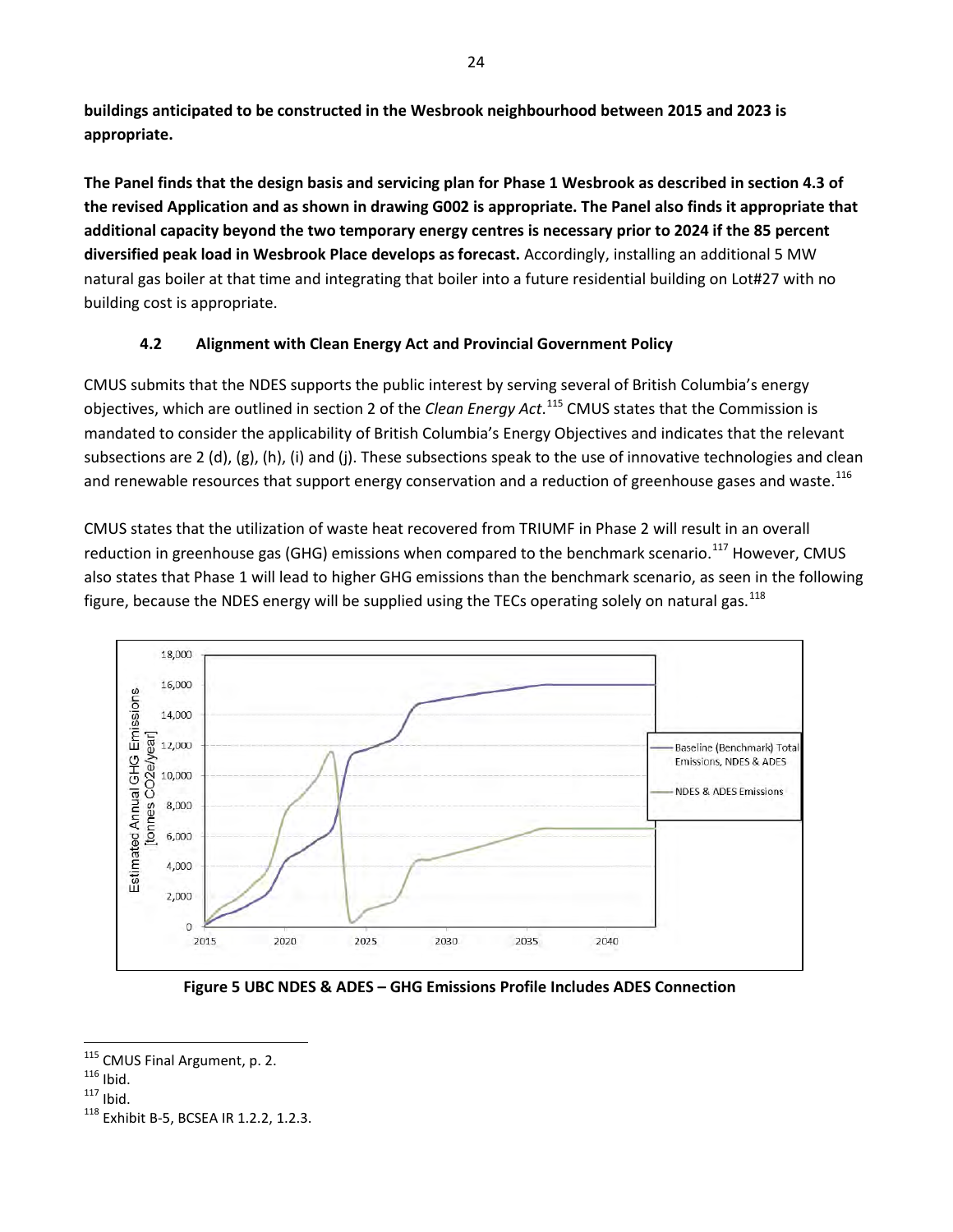BCSEA notes that the GHG reductions attributable to the NDES occur "only after the introduction of a low-carbon energy source."<sup>[119](#page-31-2)</sup> BCSEA indicates that they are persuaded by the evidence that UBC intends to implement a low-carbon energy source as soon as it becomes economically feasible. BCSEA views the NDES as the most practical and best route toward long-term GHG emissions reductions.<sup>[120](#page-31-3)</sup>

#### **Commission discussion**

The proposed project in its entirety, including phase 1 and 2, appears to align well with both British Columbia's energy objectives and the *Clean Energy Act* by reducing GHG emissions when compared to the business as usual case. However, when considered by itself, Phase 1 actually results in an increase in British Columbia's GHG emissions. The Panel acknowledges that UBC intends to implement a low-carbon energy source in Phase 2, but has concerns about how the GHG emissions could be affected if TRIUMF is not connected, if TRIUMF is delayed by a number of years, or if another low carbon energy source is not utilized.

The Panel recognizes the commitment of CMUS and UBC to reducing GHG emissions, and the objectives of the CEA, but also understands that there is no binding agreement between TRIUMF and CMUS for future delivery of waste energy. The Panel encourages CMUS and UBC to pursue a definitive agreement either with TRIUMF, or an alternate biomass energy source, to provide greater certainty on the choice, costs and timing of replacement of the temporary energy systems.

#### **4.3 Infrastructure Agreement between CMUS and UBC**

<span id="page-31-0"></span>The Panel has identified three parts of the Infrastructure Agreement that raise issues. Two of these, the CER and the Connection Credit, include the requirement for CMUS to include certain costs or amounts in rates. Therefore, the Panel reviews these Infrastructure Agreement provisions for compliance with section 59 of the UCA. In addition, the Infrastructure Agreement lays out conditions for extensions to the system. The Panel reviews these conditions for compliance with the Commission's system extension requirements and guidelines.

#### 4.3.1 Extensions

<span id="page-31-1"></span>In the SRP, CMUS confirmed that its NDES extension policy, as outlined in section 4.3 of the Infrastructure Agreement and further detailed in Schedule B of the Infrastructure Agreement, will be used as an internal policy planning tool between UBC and CMUS.<sup>[121](#page-31-4)</sup> In the SRP and in its Final Argument, CMUS explains that extensions into Acadia East, Acadia West, Stadium, East Campus and Block F areas would be subject to a future CPCN or extension test.<sup>[122](#page-31-5)</sup> CMUS also confirms that the TES Guidelines are sufficient for CMUS to expand in accordance with the UBC Project Plan.<sup>[123](#page-31-6)</sup> Section 4.3 of the IA and the relevant section of the TES Guidelines are provided below:

l

<span id="page-31-4"></span>

<span id="page-31-3"></span><span id="page-31-2"></span><sup>&</sup>lt;sup>119</sup> BCSEA Final Argument, p. 5.<br><sup>120</sup> Ibid. <sup>121</sup> Transcript Volume 1, pp. 53, 54, 55.<br><sup>122</sup> Transcript Volume 1, pp. 56–57; CMUS Final Argument, p. 4.<br><sup>123</sup> CMUS Final Argument, p. 4.

<span id="page-31-6"></span><span id="page-31-5"></span>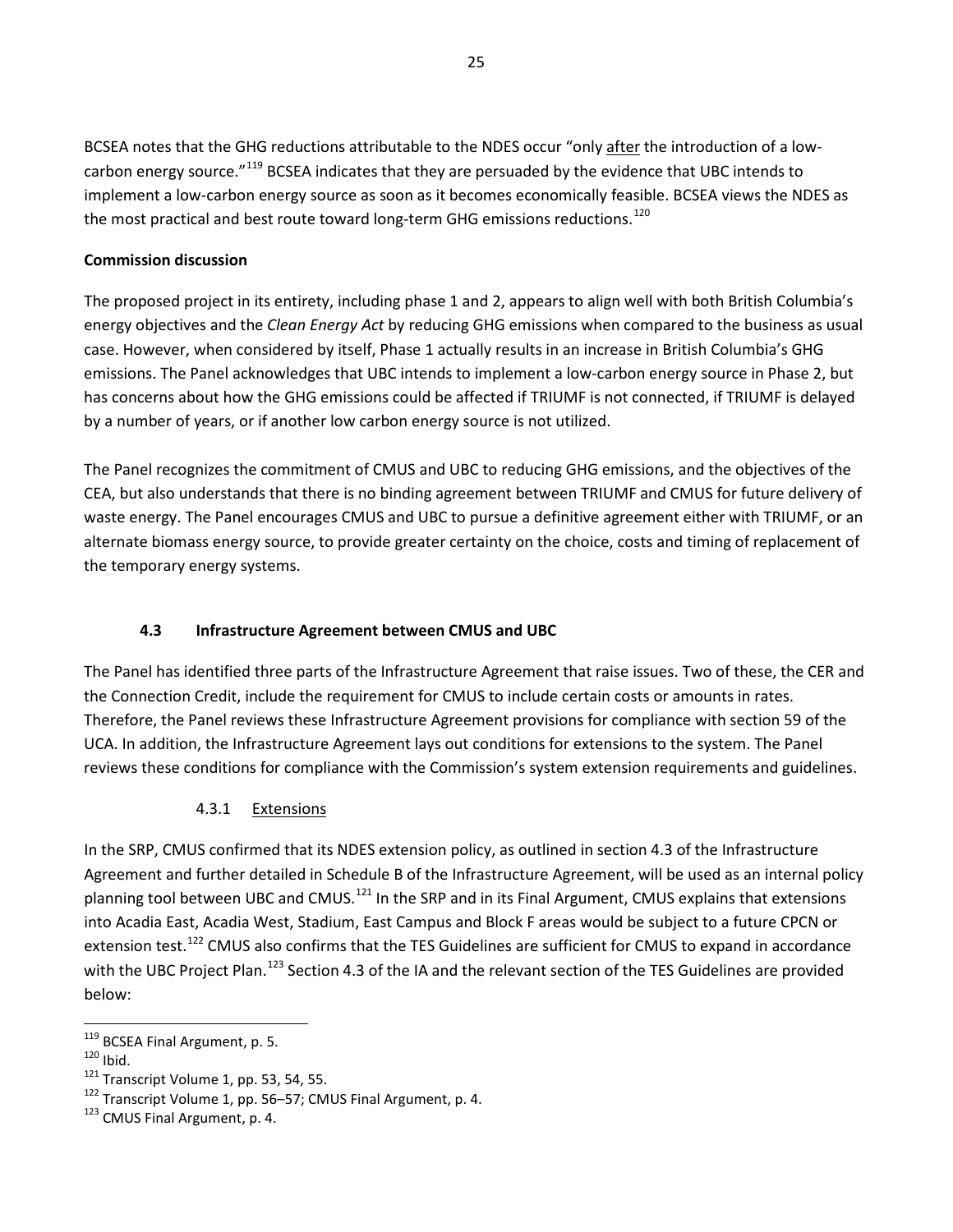Section 4.3 of the IA, NDES Extensions, states:

Subject to BCUC approval, as applicable:

- (a) [CMUS] will use the Project Plan Pro Forma as a reference for determining the ongoing feasibility of all anticipated NDES Extensions and for determining the feasibility of unanticipated NDES Extensions;
- (b) [CMUS] will carry out all NDES Extensions contemplated in the Project Plan;
- (c) [CMUS] may carry out any NDES Extension not contemplated in the Project Plan, if:
	- (i) it would result in rates for the NDES Customers that are comparable to or lower than those projected in the then-current Project Plan; or
	- (ii) [CMUS] wishes to design, construct and install such NDES Extension at its own cost and expense;
- (d) if a proposed NDES Extension would increase any of the rates chargeable to NDES Customers above the rates projected in the then-current Project Plan, CMUS may, after first giving reasonable advance notice to UBC, apply to the BCUC for approval of the proposed NDES Extension on the basis that the NDES Extension is (or should be deemed to be), despite the anticipated increase in rates, in the public interest; and
- (e) [CMUS] may, if applicable, mitigate any anticipated increase in rates for the NDES Customers by seeking a voluntary contribution in aid of construction from UBC or any customers who seek to be connected to the NDES via the proposed NDES Extension and any applicable grants or other consideration that would reduce impacts to rates for the NDES Customers.<sup>[124](#page-32-0)</sup>

Section 2.4.5 of TES Guidelines, Extensions to a Stream B TES, state:

Once a CPCN is granted for a Stream B TES, a new CPCN Application may be required if the TES Provider plans to construct or operate an extension to the TES. An extension is a capital addition to the system of a material dollar amount to provide additional capacity to meet increased demand. If the ratio of the capital costs of the planned extension to the initial capital cost of the TES, plus any previous extensions, exceeds one, a CPCN is required. A CPCN is also required if, as a result of the extension, rates for existing customers will increase by an amount greater than 10 percent.

In the event that a CPCN is not required, the TES Provider is required to file an application in the form set out in Appendix  $C^{125}$  $C^{125}$  $C^{125}$ 

<span id="page-32-0"></span><sup>&</sup>lt;sup>124</sup> Exhibit B-3-2, pp. 12–13.<br><sup>125</sup> TES Guidelines, p. 16.

<span id="page-32-1"></span>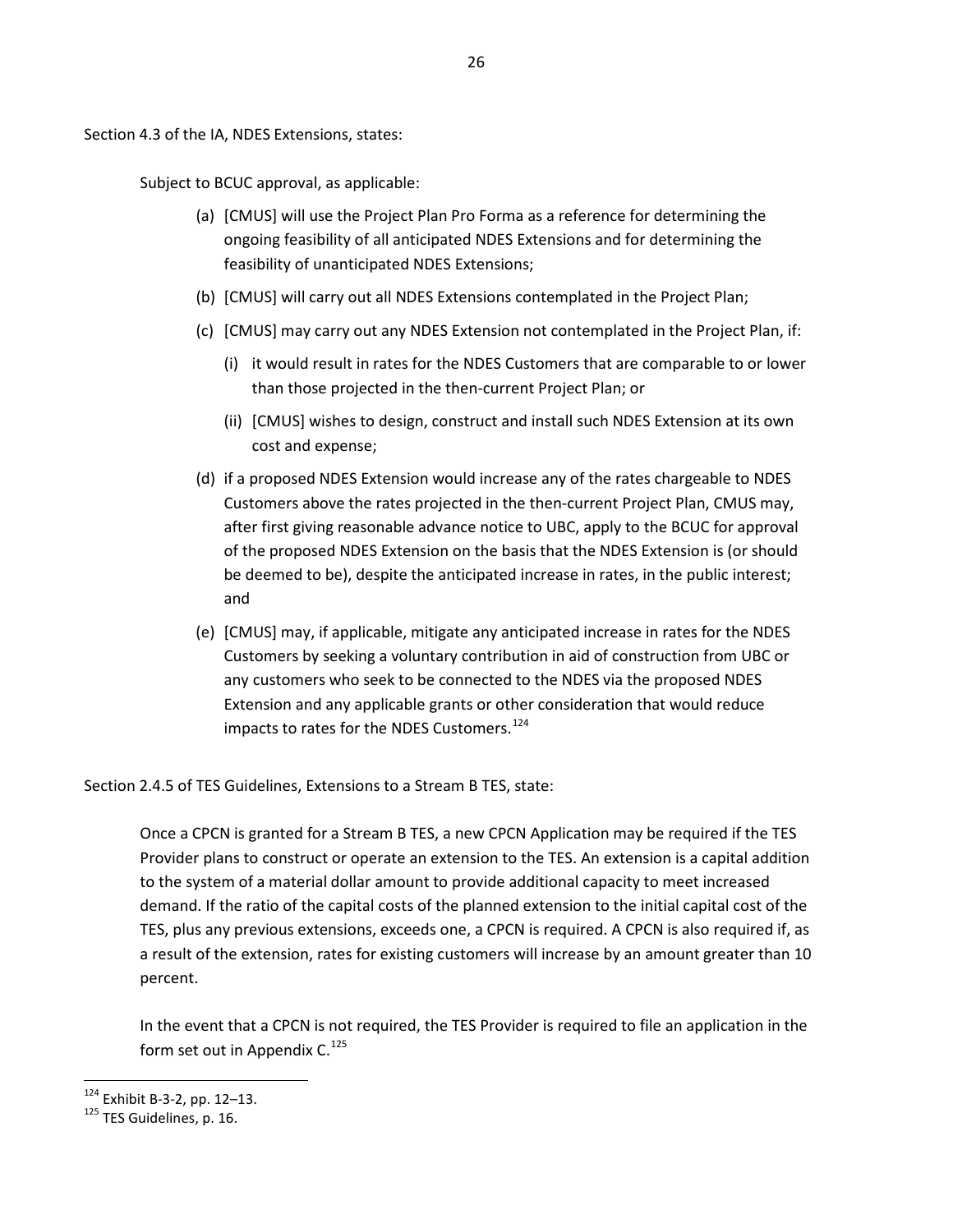Appendix C to the TES Guidelines clarifies that to use the form in Appendix C the planned system extensions must be below the original capital cost of the Stream B TES and the aggregate rate impact of all extensions must be less than 10 percent. [126](#page-33-2)

#### **Commission determination**

<span id="page-33-5"></span>**If CMUS plans to expand service to Acadia East, Acadia West, Stadium, East Campus, Block F or other areas not included in the Project Plan, the Panel directs CMUS to follow the TES Guidelines. The Panel also directs CMUS to modify the Infrastructure Agreement to ensure that it is reflective of the Commissions extension guidelines.** The Panel notes that the wording in the NDES Extension section of the IA is inconsistent with the TES Guidelines.

#### 4.3.2 Carbon Emissions Rider

<span id="page-33-0"></span>CMUS submits that "[t]he CER will help achieve equity between initial and subsequent customers. The initial customers will pay the CER as a means to help finance the cost of transition to the TRIUMF energy source." It also submits that "[CMUS] would seek Commission approval before it would divert the use of the CER funds to secure another energy source or carbon offsets." [127](#page-33-3)

During the SRP, Ms. McLarty of CMUS stated:

…really the ultimate objective of the greenhouse gas – the carbon emission rider, is to have the early customers also pay for their carbon use. So, concurrently to that, that there is that increased cost but there is also that market mechanism that is triggering them to understand that there is a cost of carbon as they are using it, in those early years.<sup>128</sup>

It appears to the Panel that the purpose of the CER is two-fold – to charge customers for their carbon emissions and to accumulate funds to incent CMUS to build the TRIUMF energy source and offset the costs of so doing. The following subsections will further describe the evidence regarding these two purposes of the CER, followed by the Panel's determination on the CER.

4.3.2.1 Financing an alternative energy source

<span id="page-33-1"></span>CMUS was asked in BCUC IR 1.26.3 why it is appropriate to apply the accumulated balance of the CER against the construction cost of the future alternative energy source as opposed to amortizing the balance over a shorter time period so as to mitigate inter-generational inequity issues. CMUS responded that it is reasonable that the credit against capital costs from the CER should be accounted for in a like manner as the capital costs being added to rate base in the year the costs are incurred, which effectively results in the CER credit balance being "amortized" into rates at 3 percent annually on a straight-line basis. CMUS believes that this is the best

<span id="page-33-2"></span> $126$  Ibid., Appendix C, pp. 1-2.

<span id="page-33-3"></span><sup>&</sup>lt;sup>127</sup> CMUS Final Argument, p. 9.  $128$  Transcript Volume 1, p. 156.

<span id="page-33-4"></span>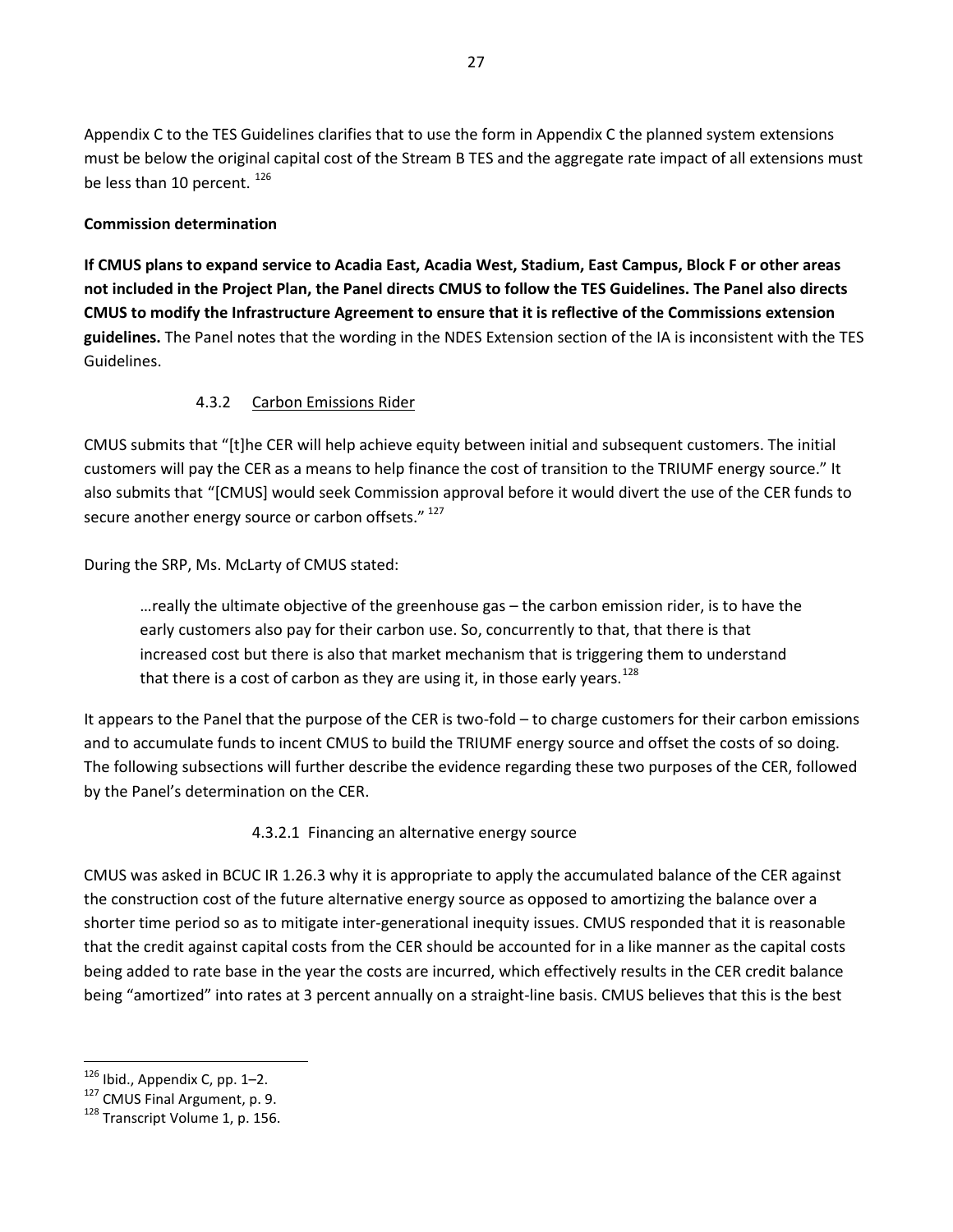use of the funds because it results in a lower rate base and lower rates to all customers over the life of the low carbon energy source.<sup>[129](#page-34-1)</sup>

CMUS was also asked whether there is a fairness issue for initial customers due to the fact that only the initial Phase 1 customers are required to pay the proposed CER yet all customers, including customers who did not contribute to the CER, will receive the benefits of reduced rates in Phase 2 of the project. CMUS responded that it does not consider there to be a fairness issue because "early customers are paying for the carbon in the energy they are consuming" and "Initial customers will have the benefit of this lower cost energy during Phase 1 and will then benefit from the low carbon energy source once it is completed. $1^{130}$  $1^{130}$  $1^{130}$ 

In response to BCUC IR 1.26.8, CMUS provided the impact on the levelized rate if the Commission does not approve the CER. CMUS submits that there is a very minor decrease in the levelized rate if the CER is not charged to ratepayers. CMUS further submits that the CER supports UBC's fundamental principle for the NDES of meeting stringent GHG emission targets through the utilization of a low carbon energy source.<sup>[131](#page-34-3)</sup>

#### 4.3.2.2 Charging customers for their carbon emissions

<span id="page-34-0"></span>In response to BCUC IR 1.26.8, CMUS provided the impact on the levelized rate if the Commission does not approve the CER. CMUS submits that there is a very minor decrease in the levelized rate if the CER is not charged to ratepayers. CMUS further submits that the CER supports UBC's fundamental principle for the NDES of meeting stringent GHG emission targets through the utilization of a low carbon energy source.<sup>[132](#page-34-4)</sup>

During the SRP, Ms. McLarty of CMUS stated:

…really the ultimate objective of the greenhouse gas – the carbon emission rider, is to have the early customers also pay for their carbon use. So, concurrently to that, that there is that increased cost but there is also that market mechanism that is triggering them to understand that there is a cost of carbon as they are using it, in those early years.<sup>133</sup>

In the SRP, the Panel Chairperson raised the following concern:

Now, as I understand it, the business as usual alternative here would be to heat these buildings with baseboard heat, electric-driven baseboard heat, and you're requiring these developers to use natural gas. So, how is it fair, then, to turn around and penalize them economically for using natural gas when what they would normally have done would have had no greenhouse gas emissions.<sup>[134](#page-34-6)</sup>

<span id="page-34-1"></span> $^{129}$  Exhibit B-6, BCUC IR 1.26.3.

<span id="page-34-5"></span><span id="page-34-4"></span>

<span id="page-34-3"></span><span id="page-34-2"></span><sup>&</sup>lt;sup>130</sup> Ibid., BCUC IR 1.26.5.<br><sup>131</sup> Ibid., BCUC IR 1.26.8.<br><sup>132</sup> Ibid., BCUC IR 1.26.8. <sup>133</sup> Transcript Volume 1, p. 156. <sup>134</sup> Ibid., p. 160.

<span id="page-34-6"></span>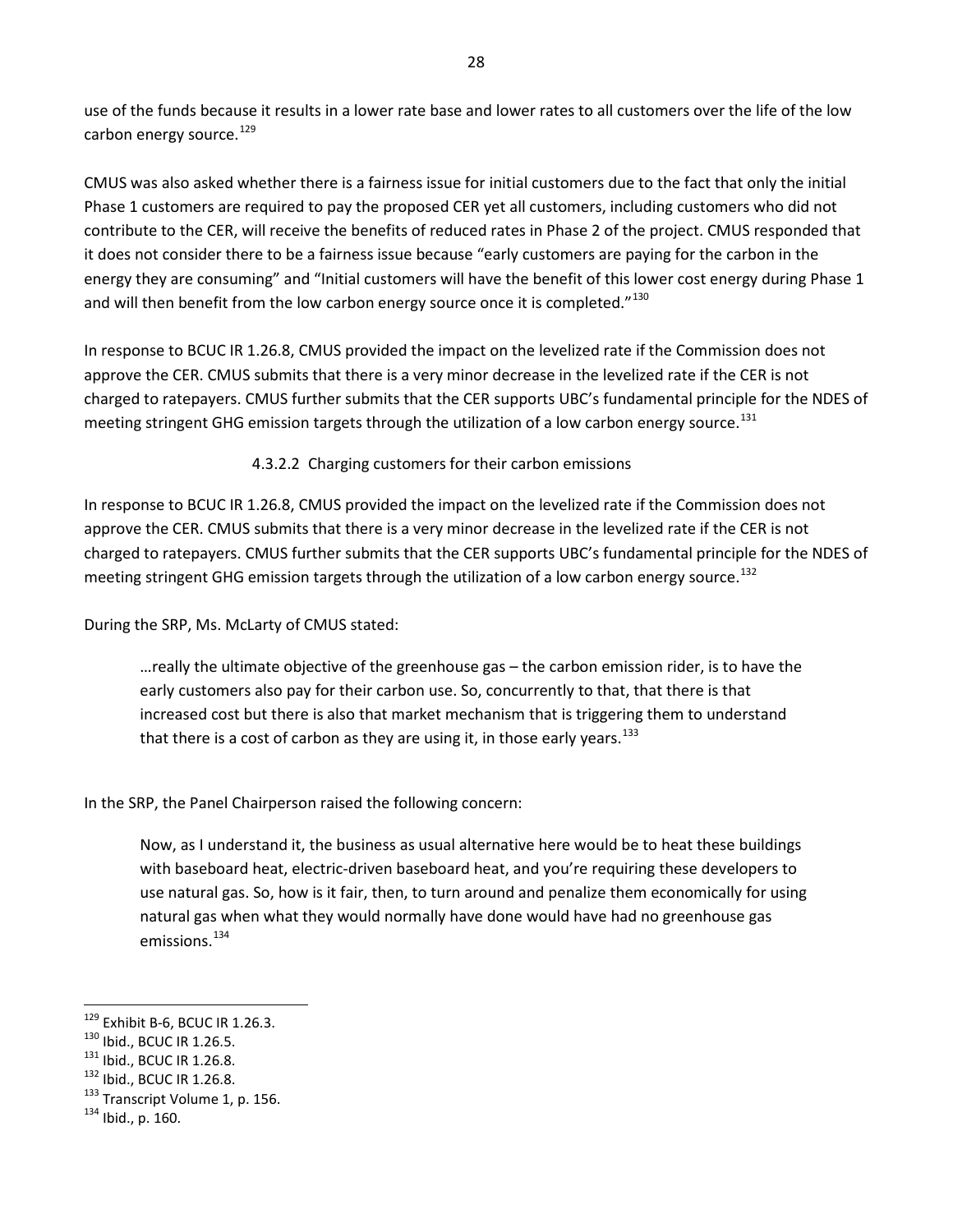Ms. McLarty of CMUS provided the following response:

I think that you are correct in the early years, there is an increased amount of greenhouse gas emissions occurring. However, over the long-term project, with the alternative, the overall goal is to reduce it down to much lower than what business as usual would be. What we don't want to do is create a situation where we have – where we don't ensure that there is a risk in an environment of low natural gas prices that there is no incentive to ever go to that renewable.<sup>135</sup>

Mr. Wigington of CMUS further responded:

The other alternative…is to introduce the low carbon emission source sooner…the result is that the rates for customers go up significantly, and maybe more appropriate or more telling is that the risk of delays and development also increase…So, this approach is the most economic approach, and these customers are signing up and living in a community that is envisioned to be, and will be, heated by and provide energy provided by a low carbon source.<sup>136</sup>

BCSEA supports approval of the Carbon Emissions Rider. BCSEA does not consider the rider to be an actual or perceived penalty against NDES customers. In BCSEA's view, the public is comfortable with the concept of a surcharge being applied to the consumption of relatively intensive energy, and in the case of the CER, the funds accumulated will go towards the transition to a low carbon energy source, which means that the GHG reduction benefits will come back directly to the NDES customers.<sup>137</sup>

In the SRP, the Panel raised the issue that given its similarity to the provincial government's carbon tax, the CER "looks like a tax."<sup>[138](#page-35-3)</sup> Mr. Henderson of UBC responded that the CER isn't a response to a need from UBC for a GHG rider. Instead, it "came about around how we can really create a framework that is going to encourage the alternative energy system to come on as soon as possible. And we felt that through the rate design that this was a quite elegant way of contributing to that."<sup>[139](#page-35-4)</sup>

Mr. Bursey, legal counsel for CMUS, stated:

From Corix's perspective to, this is conditions of the project that were given to it, and it is something that was approved by the UBC board. So a debate about that policy choice and how to frame it is, it can only go so far. From Corix's perspective, it is something that we don't have an opportunity to change, but -- and you know the points, the questions you are raising, there is some good points associated with it, but underlying it is a principle and a philosophy and there is transparency in calling it carbon emission rider rather than just adding more to the rate, because then its not clear why the rate is higher. $140$ 

<span id="page-35-0"></span> $^{135}$  Ibid., p. 162.

<span id="page-35-2"></span><span id="page-35-1"></span><sup>&</sup>lt;sup>136</sup> Ibid., p. 163.<br><sup>137</sup> BCSEA Final Argument, p. 4.<br><sup>138</sup> Transcript Volume 1, p. 170.<br><sup>139</sup> Ibid.<br><sup>140</sup> Ibid., p. 171.

<span id="page-35-3"></span>

<span id="page-35-5"></span><span id="page-35-4"></span>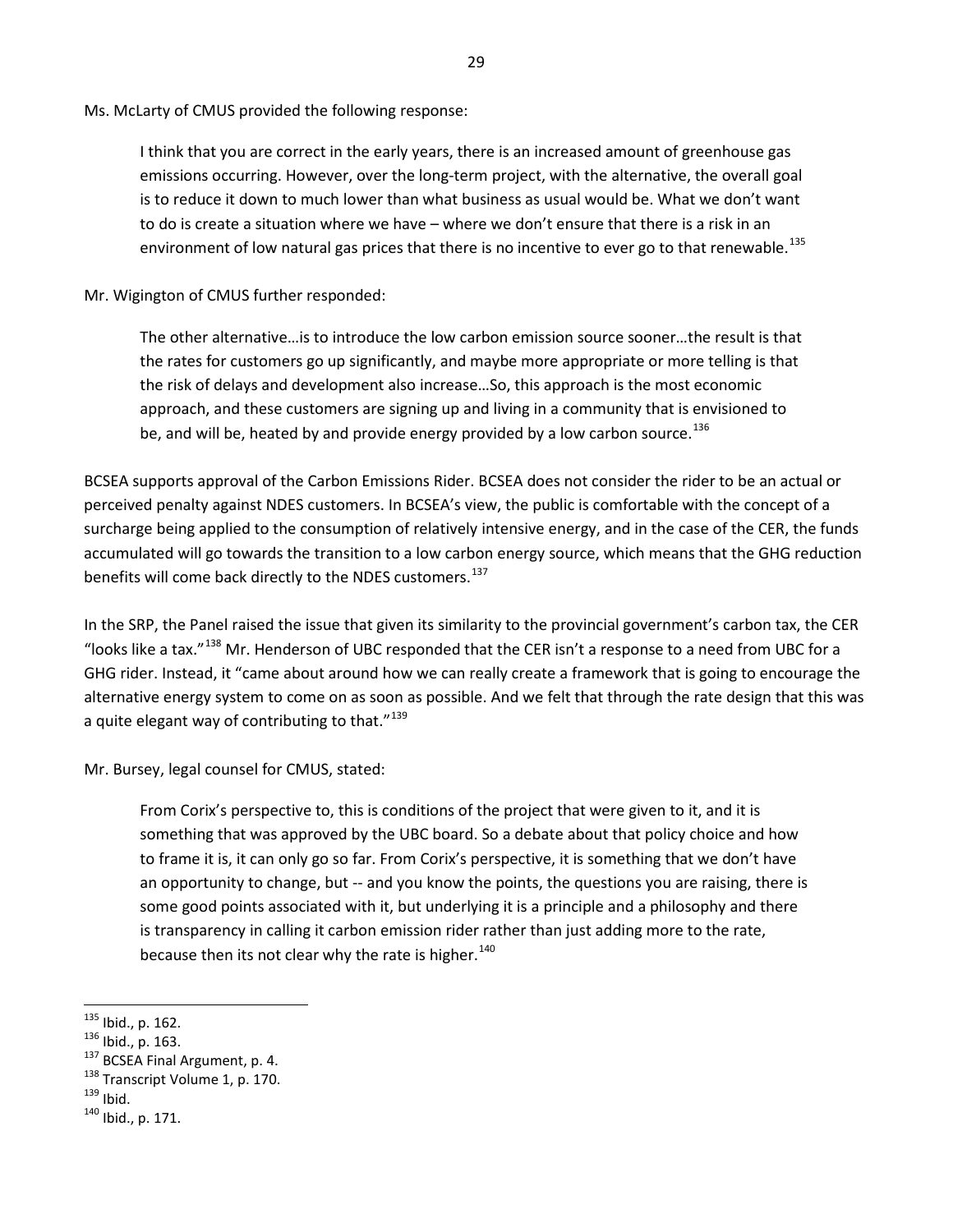In the SRP, BCSEA stated that it is uncomfortable with CMUS using CER funds to purchase carbon offsets as a substitute for carbon reductions if the TRIUMF facility could not be connected as planned.<sup>[141](#page-36-0)</sup> BCSEA supports CMUS' commitment to obtain Commission approval before using CER funds to secure another energy source or carbon offsets.<sup>[142](#page-36-1)</sup> BCSEA further suggests that the CMUS' "annual report to the Commission should include an update on (a) the status of the development of the NDES load in relation to the size of load necessary to make the transition to a low-carbon energy source viable, and (b) the current status of TRIUMF as the presumptive candidate source of low-carbon energy and any alternatives."<sup>[143](#page-36-2)</sup>

#### **Commission determination**

<span id="page-36-3"></span>In the Panel's view there are sufficient similarities between the CER and the carbon tax imposed by the provincial government to raise a public perception that the CER is a tax. To the extent that this is the case, the Panel is not persuaded that it can approve the imposition of a tax by CMUS. There is no evidence before the Panel that the UCA provides the authority to approve the imposition of such a tax. **Regardless, because it is a charge imposed by a utility, in part to finance the construction of utility infrastructure, the Panel finds that the CER is a rate and further finds, for the reasons cited below, that it does not satisfy the requirements of section 59 of the UCA.**

Rates charged by CMUS must be in accordance with section 59 of the UCA, which requires those rates not to be unjust, unreasonable, unduly discriminatory or unduly preferential. Does this rider satisfy these criteria? In particular the Panel reviews, and makes determinations on, the following:

- Does collecting amounts in rates now, to finance a construction of a subsequent phase give rise to issues of intergenerational equity?
- Is it reasonable to recover in rates amounts to offset potential costs of a phase around which uncertainty exists?
- Is it fair to levy the CER only on early connectors to the NDES?
- Is it fair to levy an emission rider on emissions generated by carbon which has already been taxed by the provincial government?

Charging initial customers the CER, to provide a benefit for which customers more than 10 years later will benefit, gives rise to a concern of intergenerational inequity. The Panel has considered the issue of intergenerational inequity in its review of the levelized rate, in particular the RDDA. The effect of the RDDA is that future customers effectively subsidize initial customers, providing a lower rate for those initial customers than would otherwise be the case. In that instance, CMUS argues that the deferral of costs to future customers "mitigates intergeneration inequity issues by ensuring that initial customers are not burdened with undue infrastructure costs while allowing customers attaching to the system in later years to enjoy the benefits of

l

<span id="page-36-0"></span><sup>&</sup>lt;sup>141</sup> BCSEA Final Argument, p. 5.<br><sup>142</sup> Ibid.<br><sup>143</sup> Ibid.

<span id="page-36-2"></span><span id="page-36-1"></span>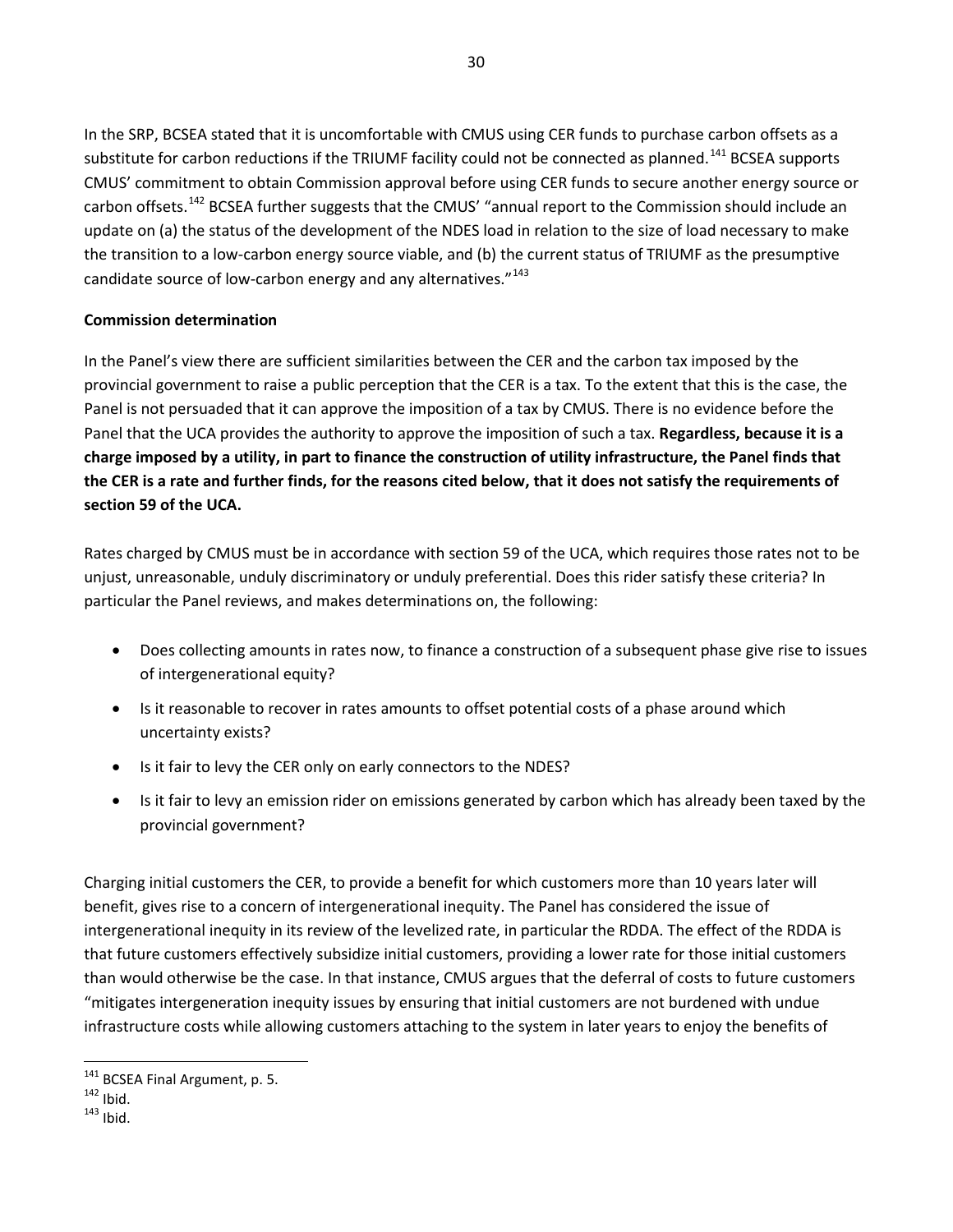lower average costs from a mature system."<sup>[144](#page-37-0)</sup> Regarding the CER, CMUS is now arguing that transferring costs from future customers to initial customers is fair. This is the opposite of its argument in the case of the RDDA.

In section 4.4.1 of this decision, the Panel discusses the use of the RDDA, agreeing with CMUS that the issue of intergenerational inequity is appropriately addressed because although future customers will face somewhat elevated rates in order to retire the RDDA, they benefit from the lower cost of operating the system.

Additionally, the Panel has concerns about the appropriateness of pre-collecting what amounts to a contribution in aid of construction (CIAC). The Panel is not persuaded that sufficient need exists to require this pre-collection. There is no evidence that CMUS will be unable to completely fund the Phase 2 development, or that rates in Phase 2 will be so high that this CIAC is necessary.

This concern is further exacerbated by the uncertainty surrounding how and when Phase 2 will proceed, particularly in light of CMUS' submissions that the CER funds could potentially be used to purchase external carbon offsets if it is not feasible to implement the AES in the planned timeframe. While we acknowledge that CMUS will seek BCUC approval for the purchase of carbon offsets, the Panel is not persuaded that it can approve the collection of funds for this purpose. It is appropriate for a utility to recover in rates its prudently incurred costs and fair return on its investments in utility infrastructure. The purchase of carbon offsets is not an expense that is required to operate the utility, nor is it a statutory requirement with which the utility must comply.

The Panel also has a concern regarding buildings located in the Phase 1 geographical area that, while required to be NDES connection ready, are not required by UBC to connect to the NDES until Phase 2.<sup>[145](#page-37-1)</sup> This raises a fairness issue for the Panel. These future customers will benefit from the reduction in rates brought about by the CER. However, they will not have paid any CER, even though they have natural gas fired thermal energy systems which emit equivalent amounts of carbon to the buildings connected to the Phase 1 NDES.

The Panel agrees that the customers of the NDES will be emitting more carbon dioxide than would a similar customer in a business as usual building. However, the connection to the NDES is not done out of choice – it is a requirement imposed by UBC. The Panel finds it unreasonable to levy a charge on these additional carbon dioxide emissions under these circumstances.

Carbon dioxide emissions from the buildings on which the CER is imposed arise largely from the natural gas that fuels the boilers in the temporary energy centers. This natural gas already has a carbon tax imposed on it by the Province, as does all natural gas sold in the province. While the Panel agrees with BCSEA that the public is comfortable with the concept of a surcharge being applied to the consumption of relatively intensive energy, the Panel is not persuaded that the public is comfortable with a double surcharge. The Panel questions whether it is appropriate to levy the CER when the customer is already paying a carbon tax on those emissions.

The Panel also reiterates the concern that it previously expressed regarding fairness. There are other developments in the franchise area that are "DES ready" because they are required by UBC to connect to the

<span id="page-37-1"></span><span id="page-37-0"></span><sup>&</sup>lt;sup>144</sup> Exhibit B-6, BCUC IR 1.24.2<br><sup>145</sup> Ibid., BCUC IR 1.28.2, 1.28.3, 1.30.4..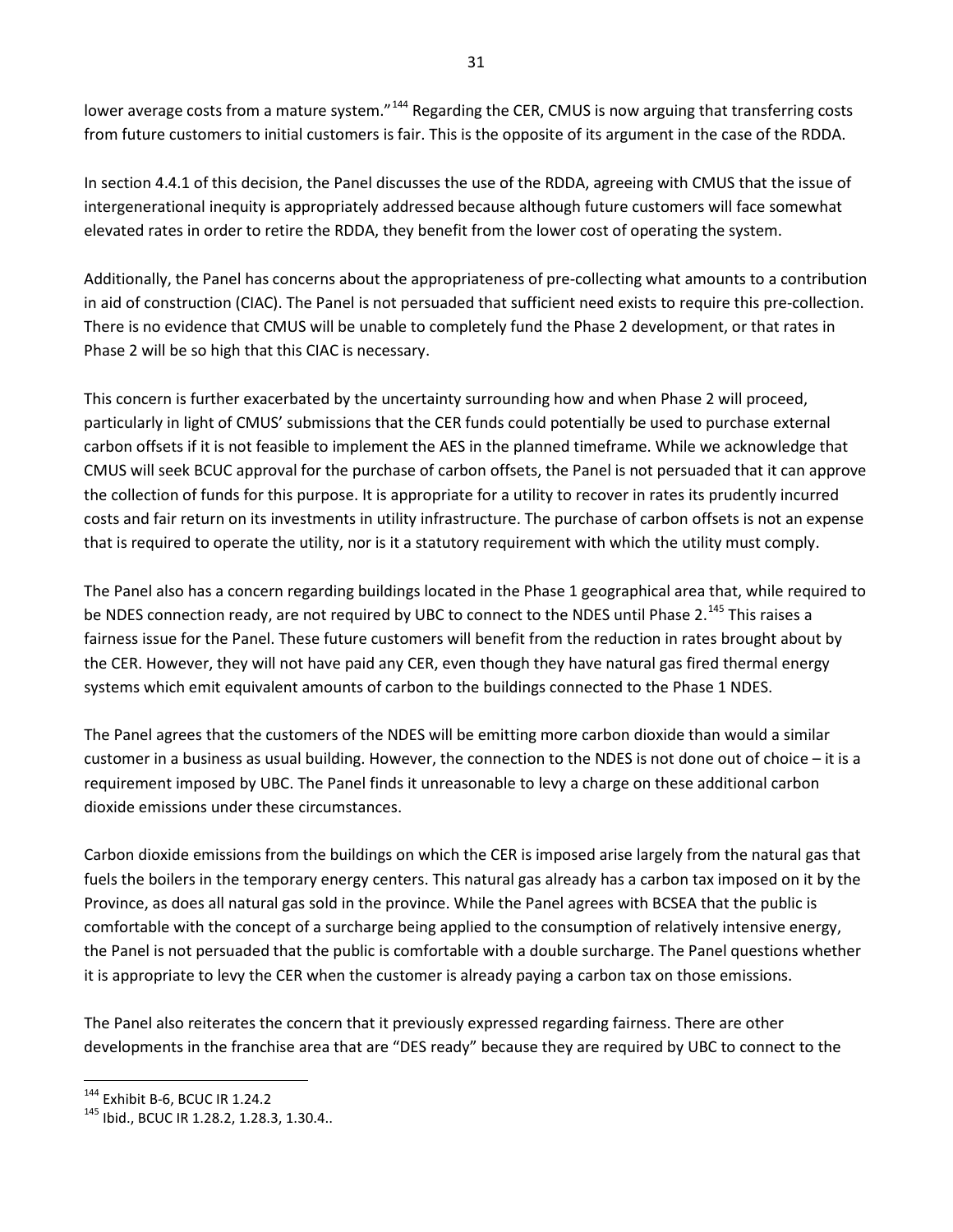NDES in Phase 2. These buildings also emit increased greenhouse gas relative to the business as usual case, although in their case the emissions come from the natural gas boilers installed on-site. There is no evidence that these future customers of the NDES will be charged a CER.

# <span id="page-38-6"></span>**Accordingly, the Commission Panel denies the inclusion of the Carbon Emissions Rider as part of CMUS' proposed rate design.**

<span id="page-38-0"></span>The Panel will address BCSEA's comments regarding reporting requirements in section 5.3.1.

# 4.3.3 Connection Credit

CMUS submits that the Connection Credit is necessary to ensure that early low-rise buildings in Wesbrook Place have the required hydronic systems to connect to the NDES and that the Connection Credit is essential to building load and lowering rates for all NDES customers.<sup>[146](#page-38-1)</sup> CMUS states that in the absence of a Connection Credit, UBC was considering an exemption to hydronic systems for low-rise construction and that UBC has previously provided an exemption for a hydronic system to one building and has paid directly for hydronic systems for two projects.<sup>[147](#page-38-2)</sup>

During the SRP, UBC was asked why, given that existing buildings in the last few years have been built with hydronic systems at UBC, there is still a need to incentivize developers. Mr. Henderson of CMUS provided the following response:

…these early developments which were developed under a kind of district energy-ready framework were kept whole by UBC and UBC doesn't wish to continue keeping the developers whole for those incremental costs and so the choice was to lose that load or to put in a connection credit and allow mandatory requirements for district energy-ready.<sup>148</sup>

CMUS further states in its Final Argument:

UBC's Board of Governors imposed a requirement for new buildings to connect to the NDES, but did so specifically on the condition that developers would be offered the Connection Credit. If the Connection Credit is not approved, UBC would need to reconsider both its support for the NDES project and for the mandatory connection to the NDES.<sup>149</sup>

BCSEA supports approval of the Connection Credit. It accepts CMUS and UBC's assertions that the incremental load and revenues attracted by the Connection Credit more than offset the incremental costs plus the Connection Credit.<sup>[150](#page-38-5)</sup>

l

<span id="page-38-4"></span><span id="page-38-3"></span>

<span id="page-38-2"></span><span id="page-38-1"></span><sup>&</sup>lt;sup>146</sup> Exhibit B-1-1, pp. 8, 26.<br><sup>147</sup> Exhibit B-1-1, p. 26.<br><sup>148</sup> Transcript Volume 1, p. 191.<br><sup>149</sup> CMUS Final Argument, p. 10.<br><sup>150</sup> BCSEA Final Argument, p. 4.

<span id="page-38-5"></span>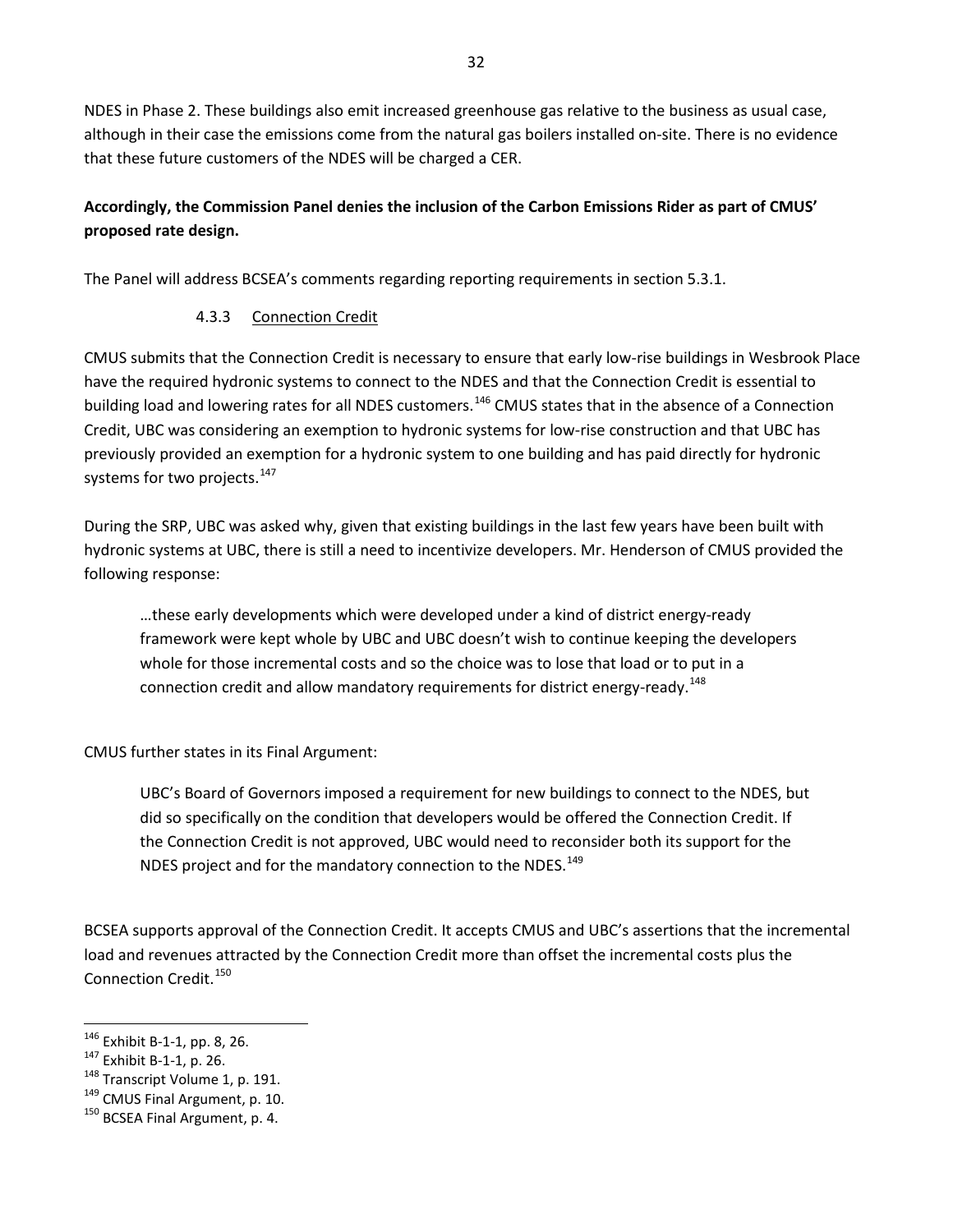#### **Commission determination**

The Panel accepts that there are incremental costs incurred in the development of low-rise buildings with hydronic heating systems relative to the business as usual case. The Panel will consider two questions: Should the connection credit be recovered in rates and if so, is the proposed recovery method consistent with section 59 of the UCA?

#### Should the connection credit be recovered in rates?

The Panel notes that the Connection Credit is a condition of the UBC Board of Governors and that without it, UBC would reconsider its support for the project. Accordingly, the Panel is of the view that the collection of the Connection Credit is in the nature of a franchise fee, which is consideration payable for a franchise. Franchise fees are typically collected on behalf of a municipality to help defer the municipality's costs incurred with regard to the franchised utility. The evidence indicates that UBC has previously been "keeping the developers whole for those incremental costs" and that the Connection Credit will be used to keep UBC and CMUS whole for these costs. Further, unlike a franchise fee that is calculated as a percentage of a customer's bill, only the actual connection costs incurred by CMUS are charged to customers.

#### Is the proposed recovery method consistent with section 59 of the UCA?

The Panel accepts that, as BCSEA submitted, the load and revenue attracted by the Connection Credit more than offset the cost of the Connection Credit. However, while in the longer term, the benefits may outweigh the costs from the perspective of the NDES, there is a potential issue of intergenerational inequity in that all of the connection costs are paid by initial customers while the benefits accrue to future customers. A longer deferral period would mitigate this issue. In this regard the Panel notes that CMUS proposes an amortization period of no less than 10 years.

<span id="page-39-2"></span>**Accordingly, the Panel approves the recovery of the connection costs in rates through the inclusion of the Connection Credit deferral account in CMUS' proposed rate design. The Panel determines that a fixed amortization period of 10 years is appropriate as it strikes an acceptable balance between the issues of intergenerational inequity and incurring ongoing carrying costs.** 

<span id="page-39-3"></span><span id="page-39-0"></span>**The Panel further directs that if the Connection Credit is still required beyond the year 2021, CMUS must apply to the Commission for additional amounts to be added to the deferral account.** 

#### **4.4 Rate design and risk to ratepayers**

CMUS addresses ratepayer risk in its Final Argument, stating that even during Phase 1 of the project, the risk to ratepayers is low.<sup>[151](#page-39-1)</sup> However, in the Panel's view, there are elements of the proposed rate design which may pose a risk to ratepayers and thus are examined in more detail in the following sections.

l

<span id="page-39-1"></span><sup>&</sup>lt;sup>151</sup> CMUS Final Argument, p. 5.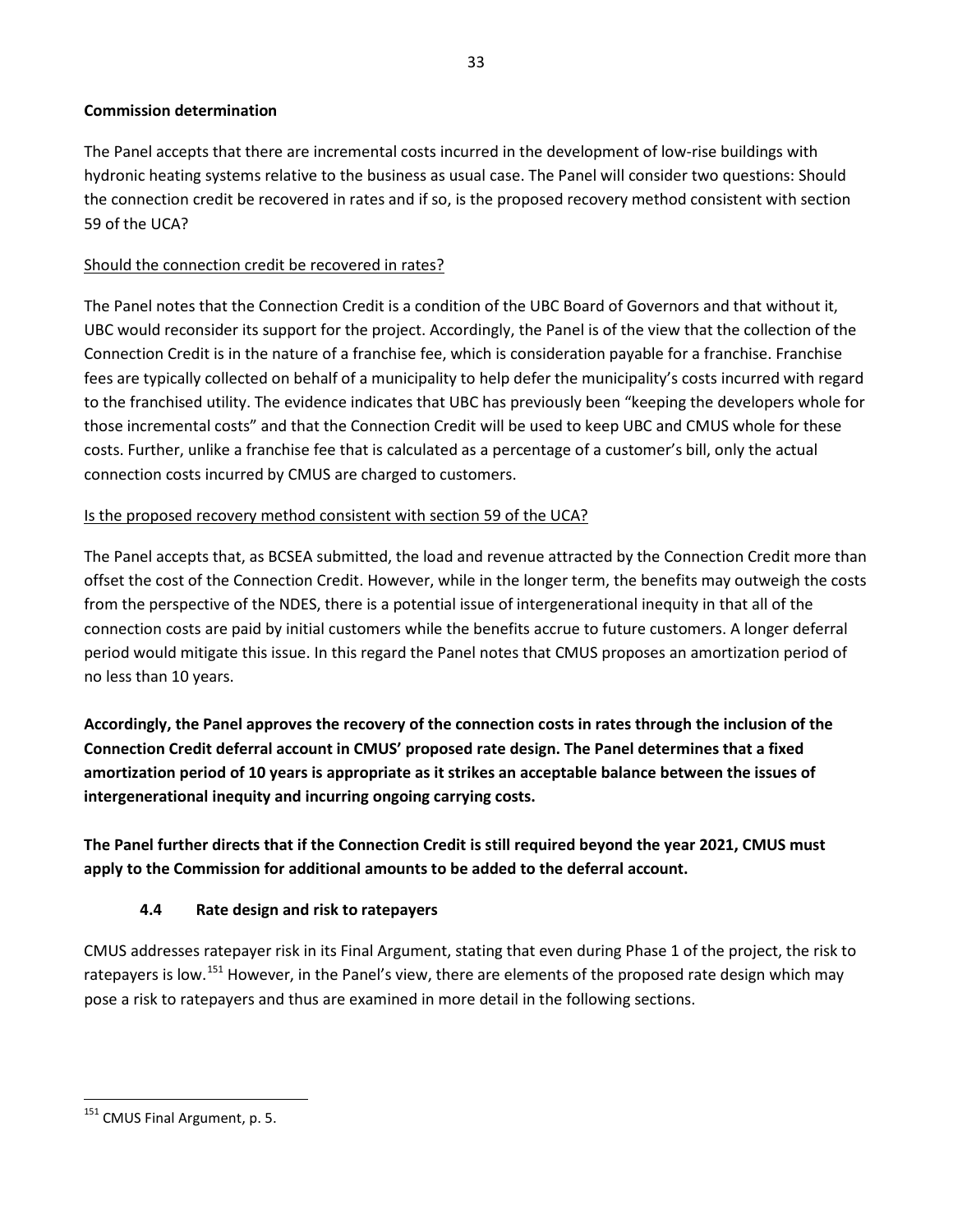#### 4.4.1 Revenue deficiency deferral account

<span id="page-40-0"></span>As described in Sectio[n 3.5.1,](#page-22-2) CMUS proposes to implement a 20-year levelized rate structure which results in CMUS under-recovering its cost of service during the early stages of the NDES and recording these underrecovered amounts in the RDDA. Based on CMUS' proposed rate design, the RDDA will be reduced to zero at the end of 20 years.

CMUS submits that during Phase 1, the scope and pace of the NDES development can largely be adjusted to match that of the residential building development so that the NDES costs and revenues stay in relative balance, with the exception of some advance building of distribution infrastructure.

With regards to the risks to ratepayers of over-paying in certain years due to the use of the levelized rate structure and the RDDA, CMUS submits that ratepayers would only overpay for the recovery of costs if the RDDA balance dropped below zero but that annual Commission review will ensure such a situation does not occur.<sup>[152](#page-40-1)</sup>

Based on CMUS' annual forecast revenue requirement, the RDDA will reach a maximum balance of \$8.1 million in year 2027. At the end of the initial 10 years of the project, the RDDA balance is forecast to be \$3.2 million.<sup>[153](#page-40-2)</sup>

When asked about the risk of accumulating a balance of approximately \$8.1 million in the RDDA, CMUS provided the following response:

…while \$8 million at the peak is a significant amount, as a percentage of the total capital it's approximately…10 percent of the total capital outlay. So when we were doing the analysis to see what, as a company, we were comfortable with in order to manage that risk, we felt that we were well within the lines of what we could manage.<sup>[154](#page-40-3)</sup>

CMUS further submits that the use of a levelized approach to smooth the costs of providing utility service as the service area and energy loads grow mitigates intergeneration inequity issues by ensuring that initial customers are not burdened with undue infrastructure costs while allowing customers attaching to the system in later years to enjoy the benefits of lower average costs from a mature system.<sup>[155](#page-40-4)</sup>

CMUS describes its proposed levelized rate as being the result of a cost of service approach to revenue requirements.<sup>[156](#page-40-5)</sup> However, unlike in a traditional cost of service revenue requirement, where the utility is responsible for any variances between forecast and actual controllable revenues/costs, CMUS proposes to record actual results in the RDDA. Thus, if the demand is lower than forecast or the costs are higher than forecast, the RDDA balance will increase. While CMUS submits that it is confident that the current cost estimates in the financial model are reasonably accurate,<sup>[157](#page-40-6)</sup> it is reasonable to expect that the forecasts become less

<span id="page-40-1"></span> $152$  ibid, pp. 3, 8-9.

<span id="page-40-3"></span><span id="page-40-2"></span><sup>&</sup>lt;sup>153</sup> Exhibit B-6, BCUC IR 1.24.1.<br><sup>154</sup> Transcript Volume 1, p. 94.<br><sup>155</sup> Exhibit B-6, BCUC IR 1.24.2.<br><sup>156</sup> Ibid., BCUC IR 1.23.5.<br><sup>157</sup> Ibid., BCUC IR 1.18.5.

<span id="page-40-4"></span>

<span id="page-40-5"></span>

<span id="page-40-6"></span>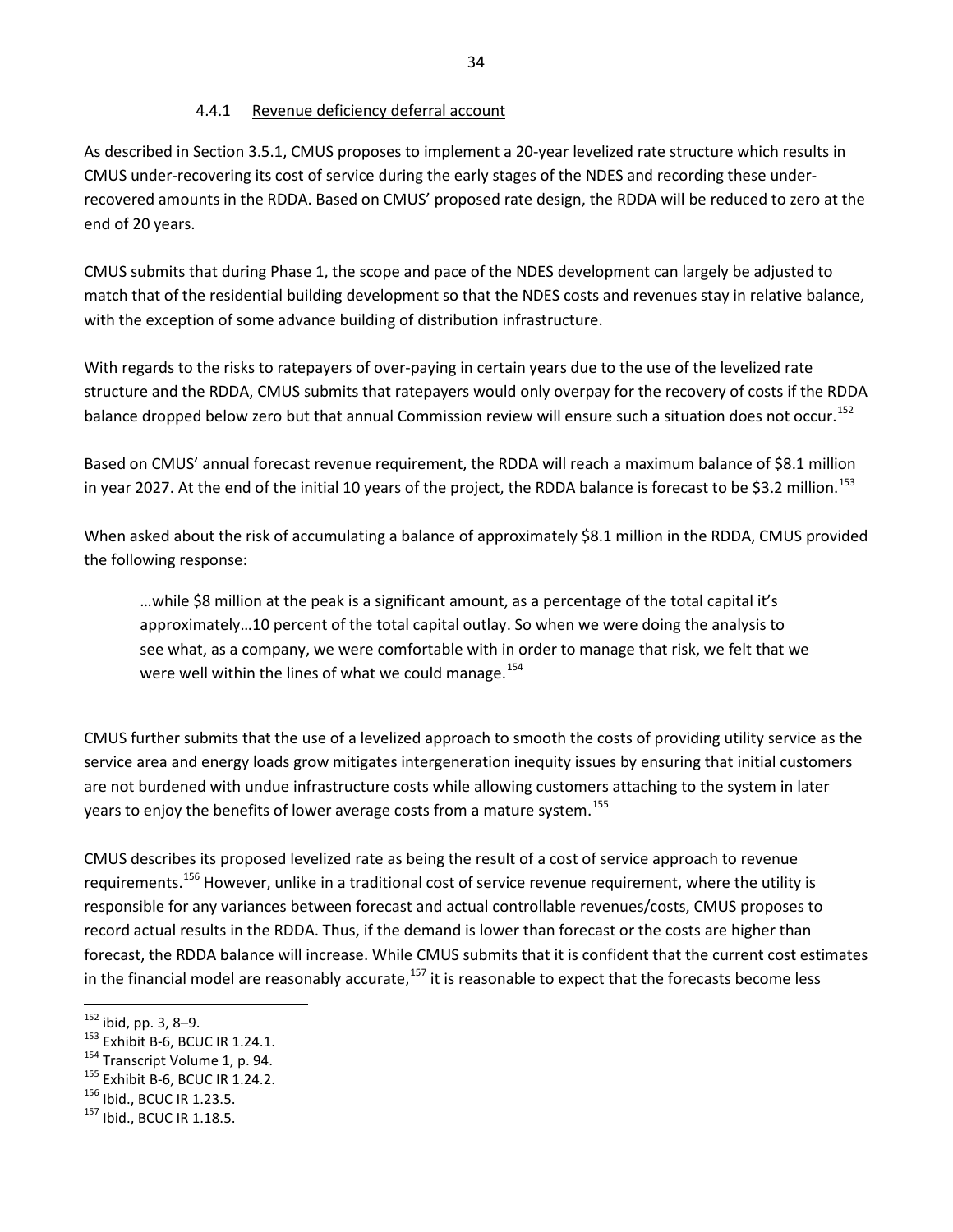certain as the time frame expands. Given that CMUS requests approval to set rates for 10 years, the forecast risk is relatively high.

BCSEA submits that it is satisfied that the proposed RDDA is reasonable because it is consistent with the deferral accounts approved by the Commission in other thermal energy service projects. BCSEA further submits that the rate-smoothing mechanism of the RDDA provided in the early years of the NDES is necessary because of the project's capital intensiveness coupled with low operating costs when compared to the business as usual alternatives.<sup>[158](#page-41-1)</sup>

# **Commission discussion**

The Panel agrees that the RDDA is a reasonable mechanism to achieve a levelized rate structure, and is consistent with other Commission-approved thermal energy service projects. Although deferring the recovery of costs does, on the face of it, give rise to a concern about intergenerational inequity, the Panel accepts CMUS' position that future ratepayers will benefit from the lower average costs required for the mature system.

While \$8.1 million is a significant balance to accumulate in the RDDA, the Panel recognizes that this balance is reasonable when viewed in the context of CMUS' overall planned project capital for the proposed 20-year levelized rate period.

The Panel considers the risks surrounding the RDDA balance are somewhat mitigated by the fact that CMUS is required to file annual reports with the Commission in accordance with the TES Guidelines. However, with regard to the forecast risk associated with a 10-year rate approval period, the Panel is of the view that CMUS should accept at least a portion of that risk. While it is acceptable that ratepayers should pay for variances in costs that are uncontrollable by the utility, they should not also be responsible for variances in controllable costs. The Panel notes the TES Framework Guidelines state the Commission's principle that rates for Stream B TES projects should "restrict the ability of the utility to pass controllable costs onto ratepayers."[159](#page-41-2)

<span id="page-41-0"></span>This issue will be further discussed in the Commission decision on the levelized rate structure in Sectio[n 5.2.1](#page-48-0) of the decision.

# 4.4.2 What costs should be included in the rate design?

CMUS states in its Final Argument that it is not applying for CPCN approval of NDES extensions into the Acadia Block and Block F areas as part of the Phase 1 Application; however, the projected costs and revenues associated with the Acadia Block and Block F are included in the financial models for indicative rates and thus form part of the proposed rate design.<sup>[160](#page-41-3)</sup>

There was a substantial discussion during the SRP regarding the appropriateness of including various elements in the rate design, including whether or not Acadia or Block F should be excluded or whether or not all

<span id="page-41-1"></span><sup>&</sup>lt;sup>158</sup> BCSEA Final Argument, p. 3.

<span id="page-41-2"></span><sup>&</sup>lt;sup>159</sup> TES Framework Guidelines, p. 15.  $160$  CMUS Final Argument, pp. 7–8.

<span id="page-41-3"></span>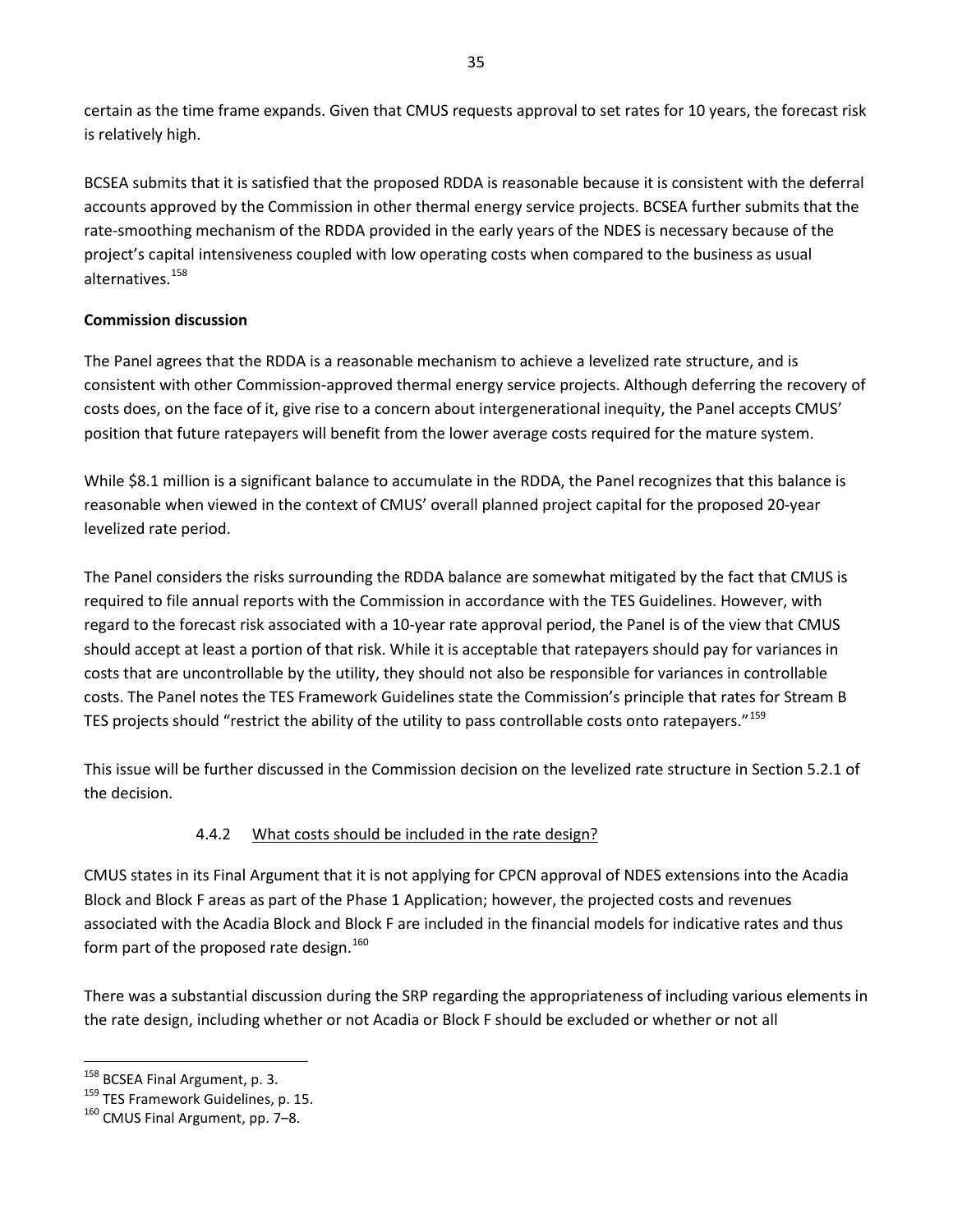components of the Project with the exception of the Wesbrook costs and revenues should be excluded from the rate design.

Mr. Radelet, consultant for CMUS, provided the following commentary:

…the indicative costs that we've put into the model, are in respect of all the costs of the whole project, including what will be Phase 2, based upon best engineering estimates, because it all works together…

However, we have done a run of the model where we took out Block F and the load and building associated with that, and it causes then the indicative costs to increase somewhat I think on the order of…about 7 percent…It was more problematic to try to take out Acadia East from the whole plan because if you did that, if you never built it, then it's quite a different way of looking at the engineering of the entire project.<sup>[161](#page-42-0)</sup>

Mr. Metras of UBC provided the following rationale for including the Acadia Block within the financial model as part of the Phase 1 rate design approval: "So, UBC does control the Acadia, broader Acadia area, as we've talked about earlier. And it is certainly our intent to develop those in the long term. We don't control Block F obviously, but Acadia we do."<sup>[162](#page-42-1)</sup>

CMUS re-affirms in its Final Argument that the financial model filed during the SRP shows that if the NDES could not be extended into Block F, the rates would increase slightly but would still be competitive with electricity rates.<sup>[163](#page-42-2)</sup>

BCSEA submits that it accepts the evidence of Mr. Metras and other representatives of UBC during the SRP that future expansion of the NDES into new development of the Acadia Block is a certainty within UBC's plan. BCSEA therefore considers it reasonable for the indicative rates to be based on the inclusion of revenues and costs from the Acadia Block.<sup>[164](#page-42-3)</sup>

The Panel also explored the impact of approving a rate design based only on Phase 1 Wesbrook project costs during the SRP. The Panel Chairperson asked the following: "If only the costs that are being approved in this CPCN application, if only those costs are approved to be included in the rate, would that change the initial rate? Or would that just change the deferral account? The timing of the build-up of the deferral account?"<sup>[165](#page-42-4)</sup>

Mr. Radelet responded: "That would just change the deferral account…It would not change the rate that we [CMUS] are asking for."[166](#page-42-5)

- <span id="page-42-4"></span><span id="page-42-3"></span>
- <span id="page-42-2"></span><span id="page-42-1"></span><sup>162</sup> Ibid., p. 62.<br><sup>163</sup> CMUS Final Argument, p. 5.<br><sup>164</sup> BCSEA Final Argument, p. 3.<br><sup>165</sup> Transcript Volume 1, p. 73.<br><sup>166</sup> Ibid., pp. 73–74.

<span id="page-42-0"></span> $161$  Transcript Volume 1, pp. 58-59.

<span id="page-42-5"></span>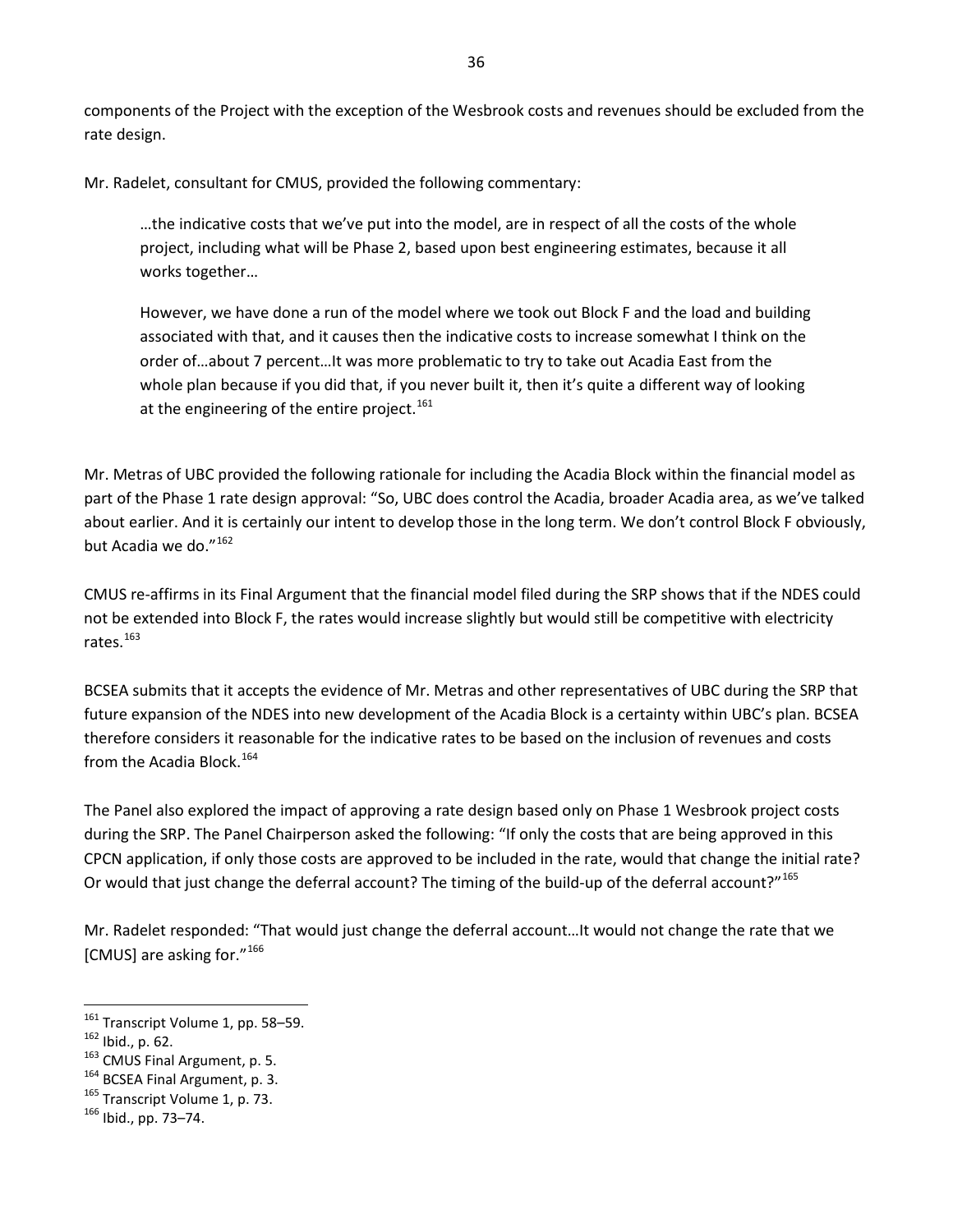Mr. Bursey, legal counsel for CMUS, commented on the Panel Chairperson's proposed scenario as follows:

…looking at Wesbrook with just the gas as the source of the heat for the Phase 1, creates problems, because that's a completely different concept than what UBC is trying to do…

…this project relates to try to move to an alternative to gas, a low carbon source, so the whole reason d'etre and the whole purpose is…not just to provide an energy solution, it is a specific type of energy solution, a low carbon energy solution.<sup>[167](#page-43-0)</sup>

Mr. Miller, legal counsel for the Commission, voiced concerns regarding CMUS' proposed rate design due to the fact that CMUS requests approval to incorporate in its rate design project costs which are no longer being requested as part of the CPCN (i.e. non-Wesbrook costs).<sup>[168](#page-43-1)</sup> Mr. Miller further states: "My concern is...it's almost like you're asking for recovery on rate base that's not yet been built..."<sup>[169](#page-43-2)</sup>

Mr. Bursey provides the following response:

Right, so that is a question for the Commission to decide whether that makes sense and it's in the public interest in this case. And UBC representatives have tried to explain why it's in the public interest that this is a worthwhile project to pursue.<sup>[170](#page-43-3)</sup>

#### **Commission determination**

<span id="page-43-5"></span>**The Panel finds that it is appropriate that CMUS' levelized rate only recover costs that are approved under the CPCN. Therefore, CMUS must only include in its rate design the costs related to Phase 1 Wesbrook.** 

In the CMUS UniverCity Decision, the Commission stated:

In accordance with Section 60 in the *UCA*, the Commission Panel must ensure that rates being charged to customers are just and reasonable while allowing the utility to earn a fair return. Commission Panel finds that while it is not uncommon to permit "Greenfield" start-‐up utilities to charge levelized rates, it is imperative that rates being charged to customers fairly represent the type of service being offered, specifically, natural gas service as approved in Section 6.1 above. $171$ 

In that proceeding, a similar project was considered – a first phase with a temporary natural gas fired DES, followed by a further build out of the DES and the replacement of the temporary energy supply with a

<span id="page-43-0"></span> $167$  Ibid., p. 82.

<span id="page-43-4"></span><span id="page-43-3"></span>

<span id="page-43-2"></span><span id="page-43-1"></span><sup>168</sup> Ibid., p. 108.<br><sup>169</sup> Ibid., p. 111.<br><sup>170</sup> Ibid., p. 113.<br><sup>171</sup>Corix Multi-Utility Services Inc. Neighbourhood Utility Service At UniverCity Burnaby Certificate Of Public Convenience And Necessity Decision, May 6, 2011, p. 49.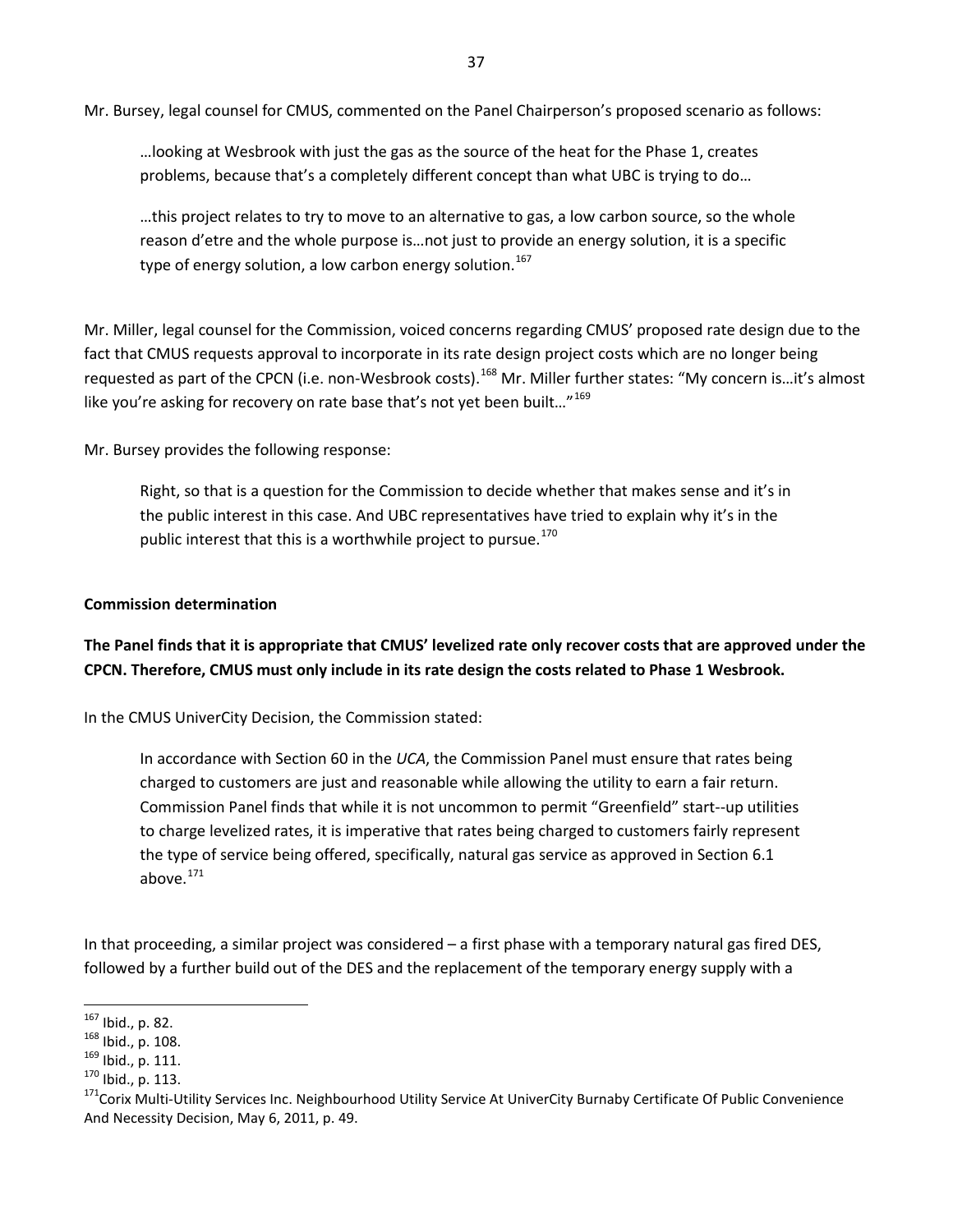permanent biomass energy centre. In that instance, the Commission granted a CPCN for the first phase only and approved rates only on the capital costs of that phase.<sup>[172](#page-44-1)</sup>

<span id="page-44-0"></span>The Panel affirms the approach of the Commission in the UniverCity proceeding and is of the view that the levelized rates proposed in this Application should include only those costs that are approved in the CPCN.

# 4.4.3 Risk of stranded assets

CMUS expects that the two TECs will be removed once Phase 2 begins.<sup>[173](#page-44-2)</sup> The fact that the Application proposes to build two TECs which will then be replaced by a permanent CEP raises a concern with respect to stranded assets. CMUS states that it will attempt to sell or otherwise re-deploy for value the temporary boilers, to the benefit of ratepayers, but recent experience indicates that the expected salvage value is sufficiently indeterminable that no amount has been included in the financial analysis.<sup>[174](#page-44-3)</sup> Therefore, in the financial analysis provided as part of the Application, CMUS has assumed that the temporary boilers will remain in rate base and will be recovered in rates through annual depreciation expense and the return earned on the assets for the entirety of the 30-year project.

When asked about the potential stranded asset risk associated with the TECs, CMUS responded that it has accounted for this risk by assuming that the salvage value is zero, which means that any value in plant and equipment has been assumed to be off-set by remediation costs associated with the removal of the TECs. CMUS considers this treatment to be appropriate because it believes that the temporary boilers are the lowest cost and most viable option for serving the initial loads and are being installed for the benefit of customers. Further, CMUS considers this to be the most conservative approach because any actual net salvage value will reduce the future revenue requirement.<sup>[175](#page-44-4)</sup>

At the end of the initial 10 years of the project, 76 percent of TEC-W and 79 percent of TEC-E will remain undepreciated, resulting in an ending net book value of \$784,768 and \$832,060 for TEC-W and TEC-E, respectively.[176](#page-44-5)

#### **Commission determination**

Based on the information provided, it is evident that if the project proceeds to Phase 2 as planned and the TECs are replaced with a permanent CEP by 2024, the temporary TECs will be less than 25 percent depreciated. While the Panel accepts that CMUS has taken a conservative approach with regards to the forecast revenue requirement by not including a salvage value in its financial modeling, this does not address the issue that the TECs will be less than 25 percent utilized based on depreciated value at the expected time of removal. Further, by CMUS' own admission, it is highly uncertain at this time whether CMUS will be able to sell or otherwise redeploy the TECs. Should a situation occur where the TECs cannot be sold or re-deployed, under CMUS' proposed plan ratepayers would bear the costs to remove and de-commission the TECs.

<span id="page-44-1"></span> $172$  lbid, p. 1

<span id="page-44-4"></span><span id="page-44-3"></span>

<span id="page-44-2"></span><sup>&</sup>lt;sup>173</sup> Exhibit B-1-1, p. 25.<br><sup>174</sup> Ibid.<br><sup>175</sup> Exhibit B-6, BCUC IR 1.9.1.<br><sup>176</sup> Exhibit B-6, BCUC IR 1.9.2.

<span id="page-44-5"></span>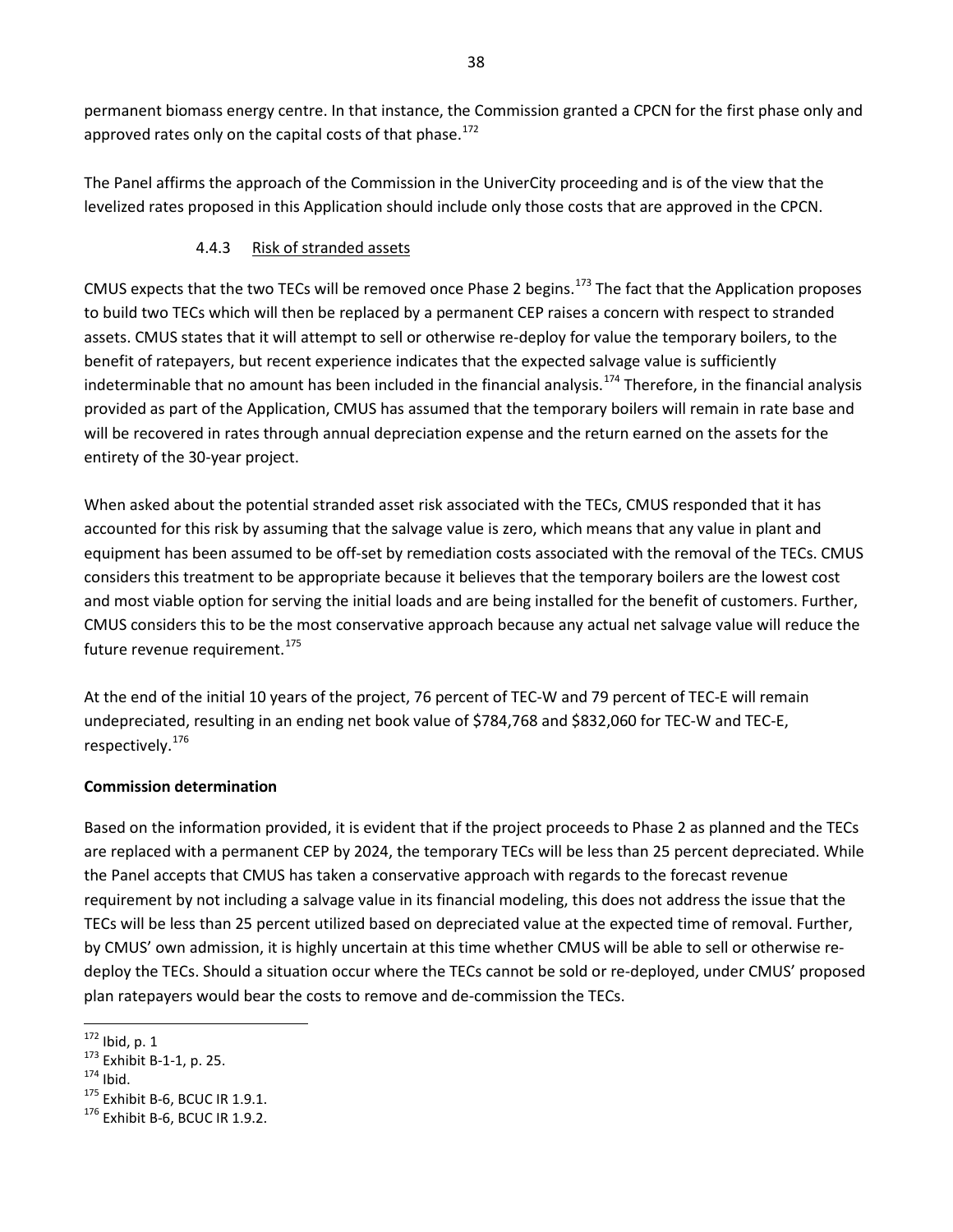It is this lack of certainty regarding the continued deployment of these assets beyond Phase 1, coupled with the large undepreciated value of the TECs at the expected time of removal that raises concerns with the Panel. Although the Panel notes CMUS' assertion that that proceeds from the sale or redeployment of the boilers is to the benefit of ratepayers, **based on the evidence in the proceeding, the Panel finds the risk of stranded assets is high.**

# <span id="page-45-0"></span>**4.5 Adequacy of public and First Nations consultation**

# <span id="page-45-9"></span>4.5.1 Public and key stakeholder consultation

<span id="page-45-1"></span>Prior to selecting CMUS as the utility company, UBC presented its NDES feasibility study to the UNA, TRIUMF, and the UBC Board of Governors. All three stakeholders supported the plan and the Board of Governors gave approval to proceed with implementation of the NDES in April 2014.<sup>[177](#page-45-3)</sup>

After CMUS was selected, CMUS and UBC undertook public consultation by way of two open houses in November 2013 and June 2014. CMUS reports that around 40,000 contacts were notified of each open house and that attendees included UBC students and campus residents.<sup>[178](#page-45-4)</sup> Concerns raised by participants included: the cost of the project and comparisons to other systems and other fuel source alternatives; mandatory connection of future buildings to the NDES; the delay in connecting to TRIUMF; the location and appearance of the TEC; and the rate structure.<sup>179</sup>

In addition to the public open houses, CMUS and UBC also provided information to and met with two specific stakeholders – the UNA in July 2014 and the Musqueam First Nation in September 2013 in their capacity as land owners of Block F.<sup>[180](#page-45-6)</sup> As discussed earlier, Block F was removed from the Application in the Commission's Streamlined Review Process. Another of the project's key stakeholders, UBC, provided a letter of support for the project in this proceeding.<sup>[181](#page-45-7)</sup>

# 4.5.2 First nations consultation

<span id="page-45-2"></span>First Nations consultation must be addressed separately from public consultation and consultation with the Musqueam as land owners of Block F because UBC land, unlike much other land held in fee simple, is governed by the *University Act*, RSBC 1996, c. 468, which requires the Government of BC to approve any dispositions of land by UBC. In determining whether to approve a requested disposition, the Government has a duty to consult First Nations where there is a potential impact to First Nations' rights. <sup>[182](#page-45-8)</sup>

<span id="page-45-3"></span> $177$  Exhibit B-1-1, p. 44.

<span id="page-45-6"></span>

<span id="page-45-8"></span><span id="page-45-7"></span>

<span id="page-45-5"></span><span id="page-45-4"></span><sup>&</sup>lt;sup>178</sup> Ibid., p. 47.<br><sup>179</sup> Ibid., p. 48, and Appendix 4, Second Public Consultation Summary Report, June2014, pp. 3–4.<br><sup>180</sup> Ibid., p. 46.<br><sup>181</sup> Exhibit C1-2.<br><sup>181</sup> Exhibit C1-2.<br><sup>182</sup> BC Ministry of Advanced Education, Ca 1.33.2.1.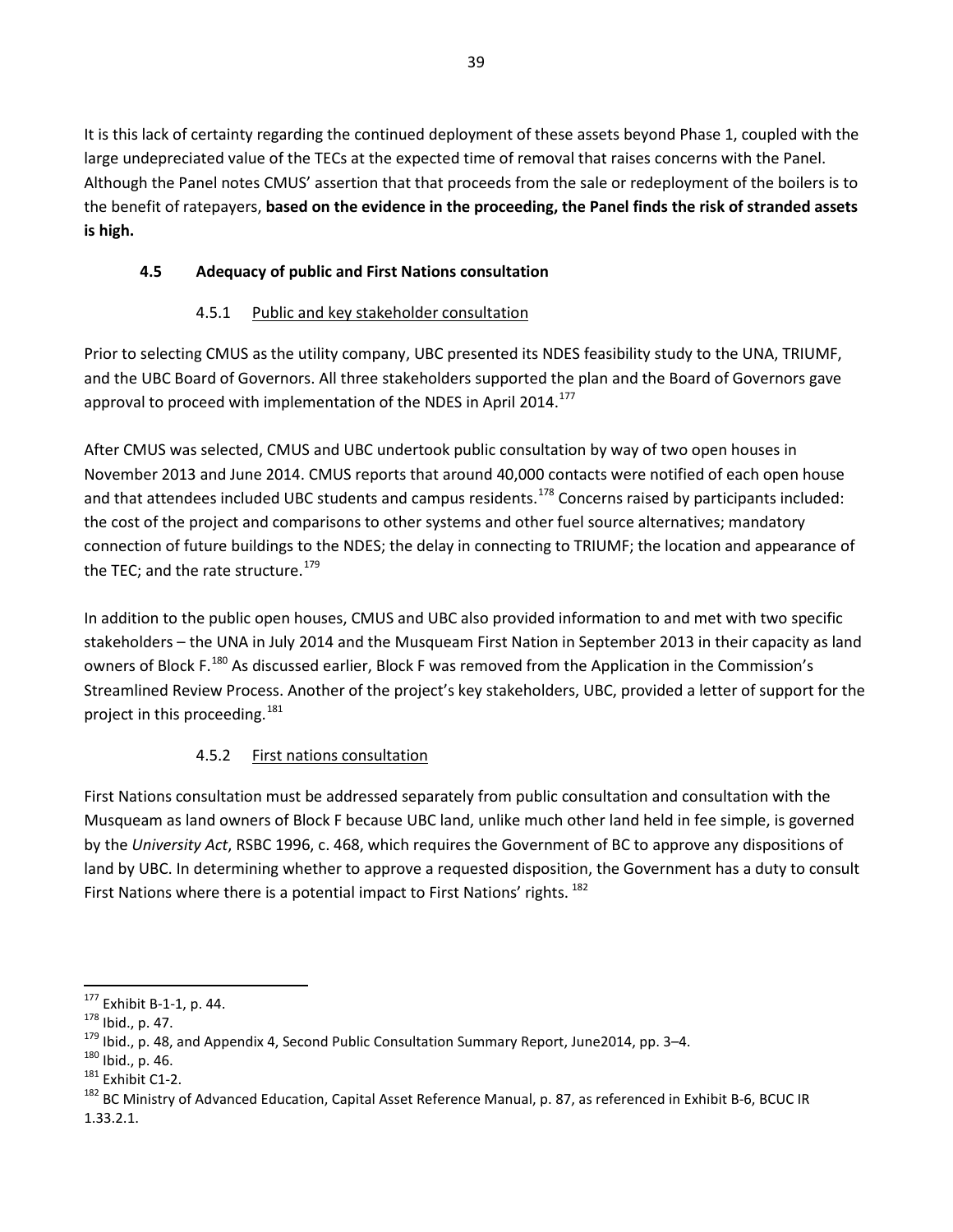First Nations consultation is a legal requirement of the Crown whenever it contemplates an activity that could potentially impact aboriginal or treaty rights asserted or established under section 35(1) of the *Constitution Act,*  1982. There is a significant body of law that sets out the requirements of both the Crown and First Nations for consultation. The Commission has the jurisdiction to assess the adequacy of First Nations consultation. <sup>[183](#page-46-1)</sup>

Regarding this project, neither CMUS nor UBC are part of the Crown and thus they do not hold the duty to consult First Nations.[184](#page-46-2) The Government of BC, as mentioned above, holds the duty in relation to land dispositions at UBC. The Crown can delegate the duty to third parties but it has not done so to CMUS.<sup>[185](#page-46-3)</sup>

CMUS submits that "the Crown's involvement in the project is limited to granting ordinary-course approvals for any dispositions of land by UBC to [CMUS] (e.g. leases, statutory rights of way)".<sup>[186](#page-46-4)</sup> CMUS further submits that the duty to consult is not triggered for the project because it assesses there are no new impacts to First Nations rights resulting from the project.<sup>[187](#page-46-5)</sup>

#### **Commission determination**

<span id="page-46-6"></span>**The Panel finds CMUS' public consultation for the project adequate based on the facts that CMUS provided widespread notification of consultation on the project and provided two opportunities for the public to provide comment.** As well, CMUS met individually with two stakeholders with greater interest in the project, the UNA and the Musqueam First Nation. It is unclear whether any aspects of the proposed project were changed based on the comments received from these consultations. The Panel is of the view that a consultation process should not only receive comments, it should also respond to these comments if possible, and that information should be included in a CPCN application. However, there is no evidence before the Panel that CMUS has not adequately responded to any such comments.

Regarding First Nations consultation, given that pursuant to the *University Act* the Crown holds the duty to consult for UBC land and that it has not delegated the duty to CMUS who is the applicant for this CPCN, the issue of First Nations consultation is appropriately addressed, if necessary, between the Crown and any impacted First Nations. At this point of approval of the CPCN, there is no evidence that First Nations consultation has not been adequately addressed.

#### <span id="page-46-0"></span>**5.0 COMMISSION DECISIONS**

<span id="page-46-7"></span>**The Panel finds, pursuant to Section 46(3) of the** *UCA***, that there is sufficient evidence to support partial acceptance of this CPCN Application. Therefore, the Panel will grant a CPCN, provided the conditions outlined below are met, for the natural gas fuelled temporary energy centres component of the permanent Wesbrook EC/ETS, distribution piping systems and Energy Transfer Stations to meet expected demand to 2024 in Phase 1** 

l

<span id="page-46-1"></span><sup>&</sup>lt;sup>183</sup> *Rio Tinto Alcan Inc. v. Carrier Sekani Tribal Council,* [2010] 2 SCR 650, 2010 SCC 43, para. 73.<br><sup>184</sup> Exhibit B-6, BCUC IR 33.2.<br><sup>185</sup> Ibid., BCUC IR 33.2.1. <sup>187</sup> Ibid., BCUC IR 33.3.

<span id="page-46-2"></span>

<span id="page-46-3"></span>

<span id="page-46-4"></span>

<span id="page-46-5"></span>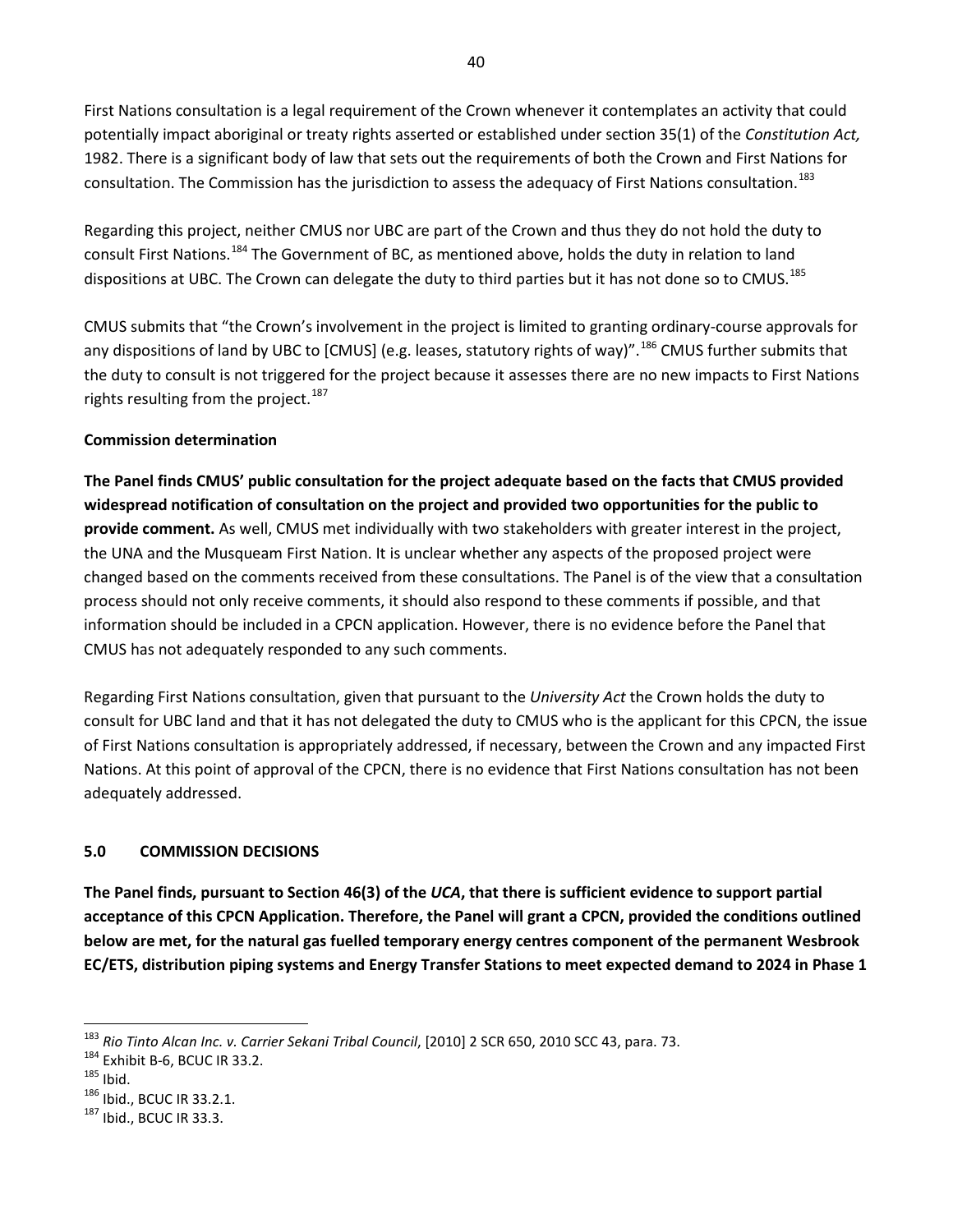<span id="page-47-0"></span>**Wesbrook as outlined in the Application. However, for the reasons stated below, the Panel denies the rate design in its current form.** 

#### **5.1 CPCN**

The Panel has previously acknowledged in Section [4.2](#page-30-0) that the proposed NDES aligns well with both British Columbia's energy objectives and the *Clean Energy Act*, although the first phase of this development produces an increase in greenhouse gas emissions above a business as usual scenario. However, we acknowledge the intent of the parties, as part of Phase 2 of the project, to develop a central energy plant based on renewable energy. In particular, the stewardship role of UBC with respect to the development of the University Endowment Lands (UEL) and its commitment to the well-being of the community is a key component of this commitment. Phase 1 Wesbrook is a necessary first step to that goal, and, for this reason, we consider that Phase 1 Wesbrook of this project contributes to meeting applicable BC energy objectives.

Notwithstanding the high risk of stranded assets, we are satisfied that there has been sufficient rigor in preparing the proposal for the temporary TEC. Accordingly, the Panel believes the TEC to be in the public interest and are prepared to issue, upon satisfaction of the condition outlined below, a CPCN for the construction and operation of Phase 1 Wesbrook.

With regard to the condition to be met prior to issuance of a CPCN for Phase 1 Wesbrook, the Panel has previously discussed its findings concerning the CER. This rider is required by the proposed Infrastructure Agreement and forms an element of the rate design. The Panel has found this rider to be unduly discriminatory and accordingly is unable to approve the Infrastructure Agreement in its current form. In addition, the Panel has previously noted that with regard to extensions, the wording of the IA is inconsistent with the TES Guidelines. Accordingly, the Panel is unable to issue a CPCN for the Phase 1 Wesbrook development at this time. **However, provided the Applicant files, within 60 days, an executed revised Infrastructure Agreement with the CER removed and appropriate modification made to the wording of the NDES Extension section, the Panel will issue the CPCN for Phase 1 Wesbrook.** 

#### <span id="page-47-3"></span><span id="page-47-2"></span>**5.2 Rate Design**

<span id="page-47-1"></span>The Panel is satisfied that a levelized rate design is appropriate given the capital intensive nature of this greenfield project. The Panel has previously reviewed the risks to ratepayers of deferring the recovery of costs required to levelize the rate and found that this risk is justified in this case.

However, as discussed in Section [4.4.2](#page-41-0) of the decision, the Panel is not persuaded it is appropriate to include project costs and revenues beyond what are included in the CPCN approval in the rate design. **Because the Panel is only prepared to issue a CPCN for Phase 1 Wesbrook, we are unable to approve the rate design as proposed by CMUS**. **CMUS is directed to file an application for approval of the revised rate structure and rates no later than 6 months prior to commissioning the Phase 1 Wesbrook DES.**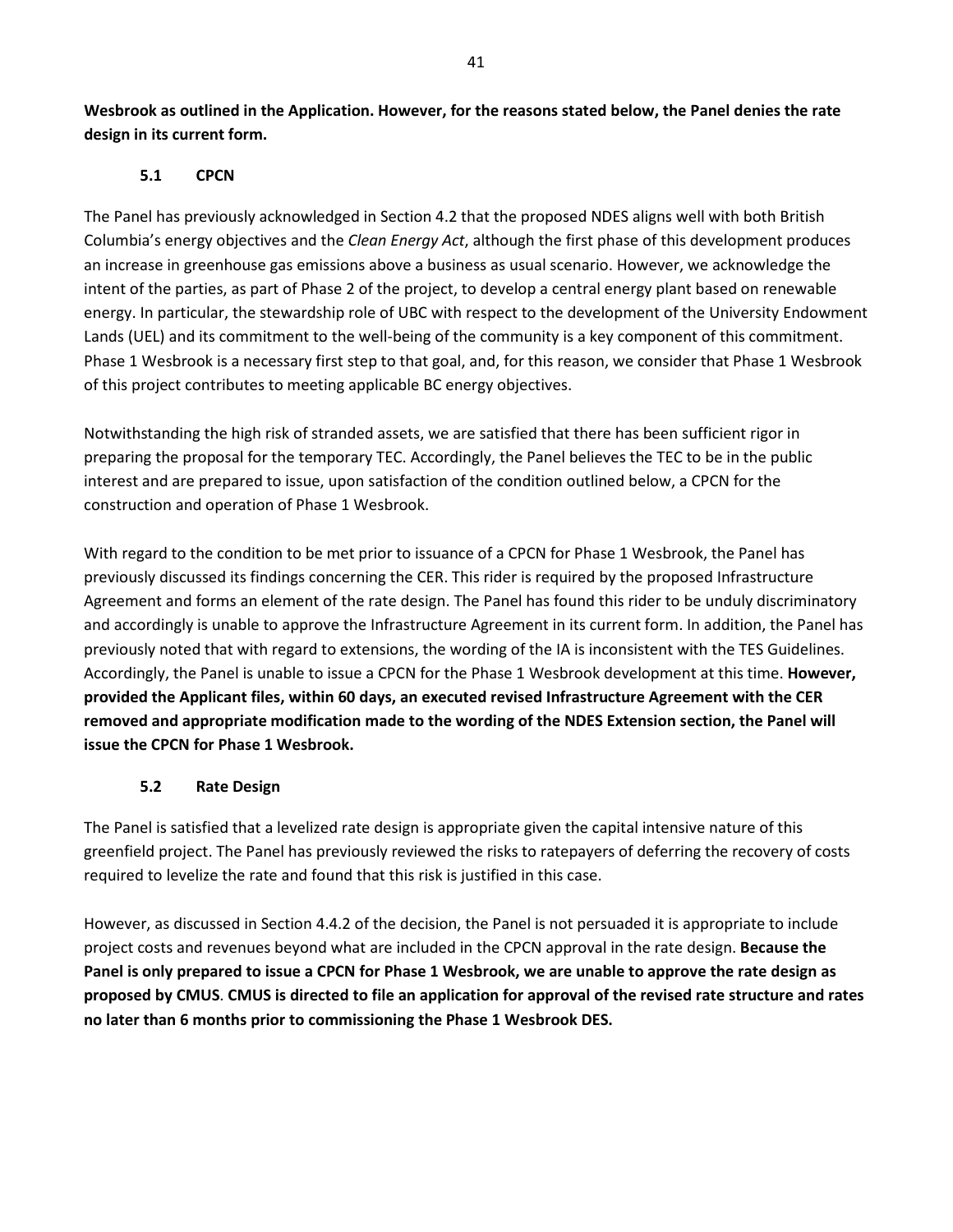In order to assist CMUS to prepare a revised rate design that the Panel is prepared to approve, in the following sections, we make further determinations relating to the following:

- Levelized rate structure;
- Carbon Emissions Rider and Connection Credit;
- Allocation of annual rate based on proposed fixed/variable charge;
- Capital structure;
- System operating costs; and
- Project development costs.

<span id="page-48-0"></span>These items were described in detail in Section[s 3.0](#page-15-0) and [4.0](#page-25-1) of the decision, including the approvals sought by CMUS. As such, the Panel has limited its discussion in the following sections to its determinations on each item.

#### <span id="page-48-2"></span>5.2.1 Levelized rate structure

<span id="page-48-1"></span>**The Panel has previously discussed its concerns about approving a levelized rate design based on costs that have not been approved as part of a CPCN review. Accordingly, we are unable to approve the rate design applied for. However, the Panel will approve a 20-year levelized rate design based solely on the Phase 1 Wesbrook revenues and costs subject to further determinations laid out below.** 

The Panel makes no determination on the initial 2015 rate, or on the annual escalation factor to be applied to the levelized rate. These components will be reviewed by the Commission as part of CMUS' NDES rates application.

The Panel recognizes that under a levelized rate approach, there will be over-earning in the latter years that compensate for the under-earnings in the early years of the project. **The Panel therefore accepts that the use of the Revenue Deficiency Deferral Account is a reasonable way to implement the levelized rate structure.** 

The Panel has previously expressed its concern that CMUS' proposed rate design passes all cost variances, including those considered controllable, to ratepayers. This approach is inconsistent with the approach contemplated in the TES Guidelines. The Panel would prefer to see a forecast (annually, for example) of controllable costs, where forecast amounts are charged to the RDDA and CMUS is then responsible for any variances between actual spending and forecast costs.

However, the Panel recognizes that the issue of recovering variances in controllable costs was not examined during this proceeding. Accordingly, the Panel directs CMUS to provide a scenario in its 2015 Rates Application whereby CMUS would only record variances in the RDDA related to the uncontrollable components of the revenue requirement. As part of the information filed in the 2015 Rates Application, CMUS must discuss which components of the revenue requirement should be classified as uncontrollable versus controllable and provide an explanation for why the proposed classifications are appropriate.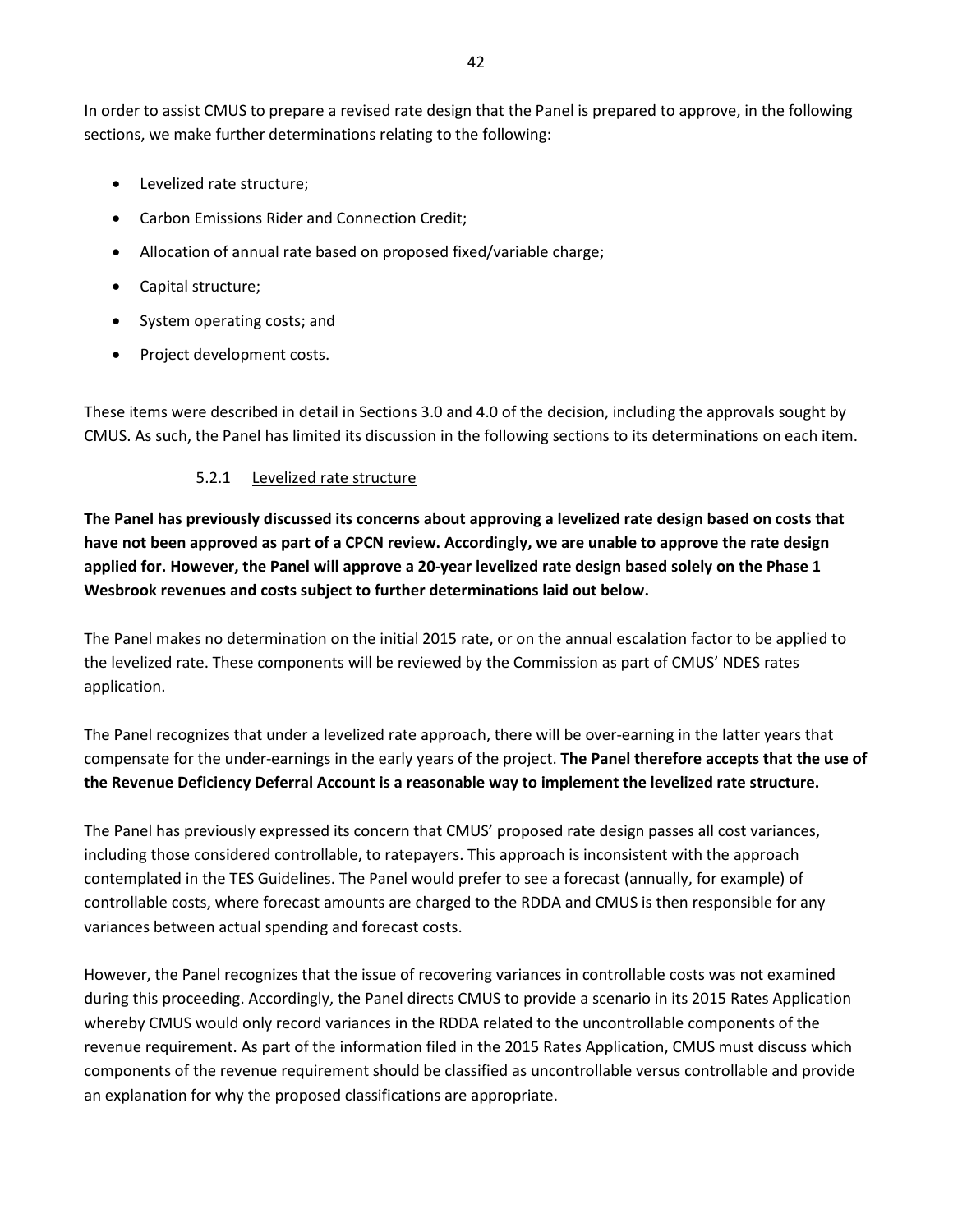<span id="page-49-4"></span>**If CMUS provides a 20-year levelized rate design based solely on the Phase 1 Wesbrook revenues and costs, and a satisfactory mechanism to deal with variances in controllable costs, the Panel will approve the RDDA. Further, the Panel will approve the inclusion of the RDDA in rate base and to earn a return based on CMUS' approved after-tax weighted average cost of capital.**

# 5.2.2 Carbon Emissions Rider and Connection Credit

<span id="page-49-0"></span>Determinations on the Carbon Emissions Rider and the Connection Credit were previously made in Sections [4.3.2](#page-33-0) and [4.3.3,](#page-38-0) respectively. For ease of reference, the Panel briefly summarizes these determinations as follows:

- <span id="page-49-5"></span>• **The Panel denies the inclusion of the Carbon Emissions Rider in rates.**
- <span id="page-49-6"></span>• **The Panel approves in principle the accounting treatment of the Connection Credit, including approval to include the deferred amounts in rate base earning a return based on CMUS' approved after-tax weighted average cost of capital. If the Connection Credit is still required beyond the year 2021, CMUS must apply to the Commission for additional amounts to be added to the deferral account.**
- <span id="page-49-7"></span><span id="page-49-1"></span>• **The Panel directs that the Connection Credit deferral account be amortized over 10 years.**

# <span id="page-49-8"></span>5.2.3 Fixed versus variable charges

The Panel agrees with CMUS' rationale for designing a rate structure that better matches revenue streams with cost characteristics. **Therefore, the Panel will approve a rate design with an initial allocation of the NDES rate proposed by CMUS of 66.3 percent fixed charge and a 33.7 percent variable charge. However, the Panel directs that CMUS recalculate the variable and fixed components of the rate based on the revised 20-year levelized rate structure as directed in this decision.** CMUS shall include its revised calculations of the fixed versus variable charge in its 2015 Final Rates Application.

# 5.2.4 Capital structure

<span id="page-49-9"></span><span id="page-49-2"></span>**The Panel will approve a rate design that includes CMUS' proposed deemed capital structure of 57.5 percent debt and 42.5 percent equity. The Panel will also approve an equity risk premium of 75 basis points over the benchmark low risk utility return on equity of 8.75 percent.** The Panel finds this to be consistent with the determinations in the Commission's Generic Cost of Capital Stage 2 Decision regarding the Minimum Default Capital Structure and Equity Risk Premium for similar small thermal utilities.

<span id="page-49-10"></span>**The Panel will further approve CMUS' proposed debt rate of 4 percent.** The Panel finds CMUS' calculation of its proposed debt rate to be consistent with the approach for calculating a default debt rate for thermal energy system utilities as outlined in the Commission's Generic Cost of Capital Stage 1 and 2 Decisions.

# <span id="page-49-11"></span>5.2.5 System operating costs

<span id="page-49-3"></span>The Panel makes no determination on CMUS' forecast system operating costs at this time. **The Panel directs CMUS to file a revised revenue requirements forecast as part of its 2015 Final Rate Application which includes only the system operating costs related to Phase 1 Wesbrook.**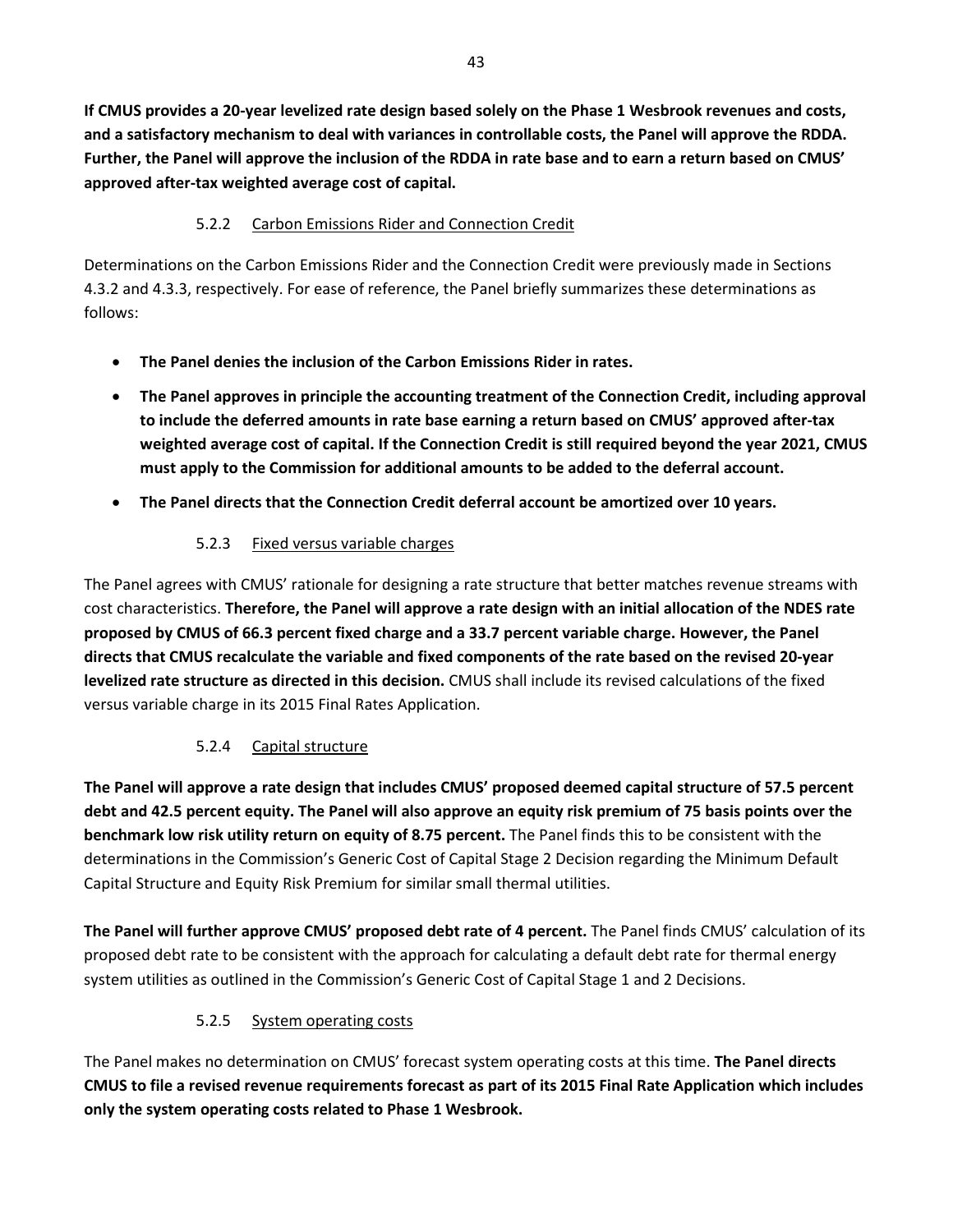#### 5.2.6 Project development costs

<span id="page-50-4"></span><span id="page-50-0"></span>**The Panel approves in principle CMUS' request to capitalize both CMUS' and UBC's project development costs for recovery in rates. The Panel also approves for CMUS to amortize these project development costs over 30 years.** 

<span id="page-50-5"></span>**However, the Panel makes no determination at this time on the amount of project development costs approved for recovery in rates. CMUS must file for final approval of project development costs as part of its 2015 Rate Application.**

#### 5.2.7 System Extensions

<span id="page-50-6"></span><span id="page-50-1"></span>The Infrastructure Agreement provides CMUS with a franchise to operate the NDES in the territory defined by UBC. **The Panel approves a single thermal rate in this territory regardless of where the energy is served from.** The TES Framework Stream B system extension policy enables CMUS to extend the NDES upon filing with the Commission the form in Appendix C of the TES Guidelines, provided the sum of all future NDES extensions does not exceed the "initial TES capital cost" and that the aggregate rate impact of the extensions is less than 10 percent. **For the purpose of the allowed system extension costs, the Commission finds that the "initial TES capital cost" is \$11,193,073 in real 2014 dollars.** If a future NDES extension causes the cumulative sum of all NDES extensions to exceed \$11,193,073 in real 2014 dollars, the TES Guidelines require a CPCN application to be filed.

#### <span id="page-50-7"></span><span id="page-50-2"></span>**5.3 Reporting Requirements**

#### <span id="page-50-8"></span>5.3.1 CPCN Annual Project Progress Reporting

<span id="page-50-3"></span>Considering CMUS proposes a phased approach whereby the installation of DPS and energy sources is being scheduled and sized to match the development construction in the area, **the Panel considers it necessary to include specific CPCN reporting requirements and directs CMUS to report annually on the following**:

- **The CPCN estimated number of buildings and floor area connected vs. the actual number of buildings and floor area connected, for each project year, including projections to 2024 using tables Table II: 2, 3 and 4 and Table JJ: 2, 3 and 4 (response to BCUC IR 1.28.2) to make the comparisons. Comment on any variance of the number of buildings or floor area connected or not connected as compared to the CPCN estimate.**
- **The CPCN estimated load vs. the actual load, by year, for each of Wesbrook East, Wesbrook West, and the interconnected Wesbrook East, Wesbrook West and Wesbrook EC/ETS system, including projections to 2024 using tables. Comment on any load variance from the CPCN estimate.**
- **The CPCN estimated demand vs. the actual demand, by year, including projections to 2024 using Charts 3, 4 and 5 (response to BCUC IR 1.31.1) to make the comparison. Comment on any demand variance from the CPCN estimate.**
- **The CPCN estimated O&M costs to the actual O&M costs, by year, including projections to 2024. Use IR1-Table N (response to BCUC IR 1.19.2) to make the comparison. Comment on any variance from the CPCN estimate.**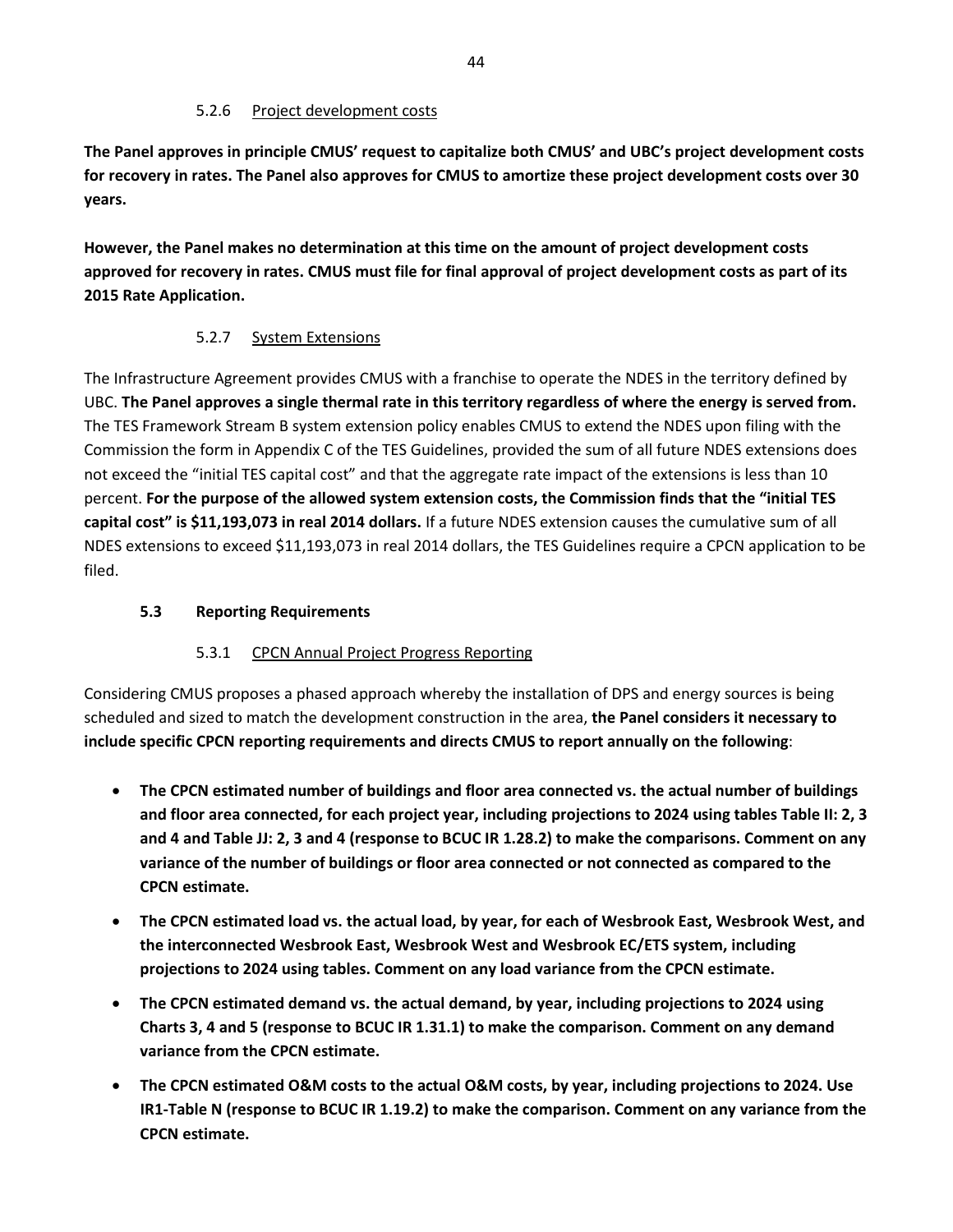• **The CPCN estimated capital costs to the actual costs, including all line items, by year, including projections to 2024 using Exhibit B-10, and tables 7-1b, 7-2b, and table 7-3b (response to BCUC IR 1.10.2) to make the comparison. Comment on any variance of any single line item greater than +/-20% of the CPCN estimate.** 

The report should discuss:

- major risks to the project;
- major issues requiring management attention;
- major accomplishments this period;
- plans for next period;
- the status of the development of the NDES load in relation to the size of load necessary to make the transition to a low-carbon energy source viable; and
- the current status of TRIUMF as the presumptive candidate source of low-carbon energy and any alternatives.

#### 5.3.2 Other Reporting Requirements

<span id="page-51-1"></span><span id="page-51-0"></span>**As part of CMUS' annual reporting requirements, the Panel directs CMUS to include a report showing the calculations and balance of the RDDA annually. This report must separately show the annual addition to the RDDA, the annual carrying cost, and the opening and closing balance. Additionally, the Panel directs CMUS to include in its Annual Report the forecast versus actual results of its annual revenue requirements with an accompanying explanation for key variances.**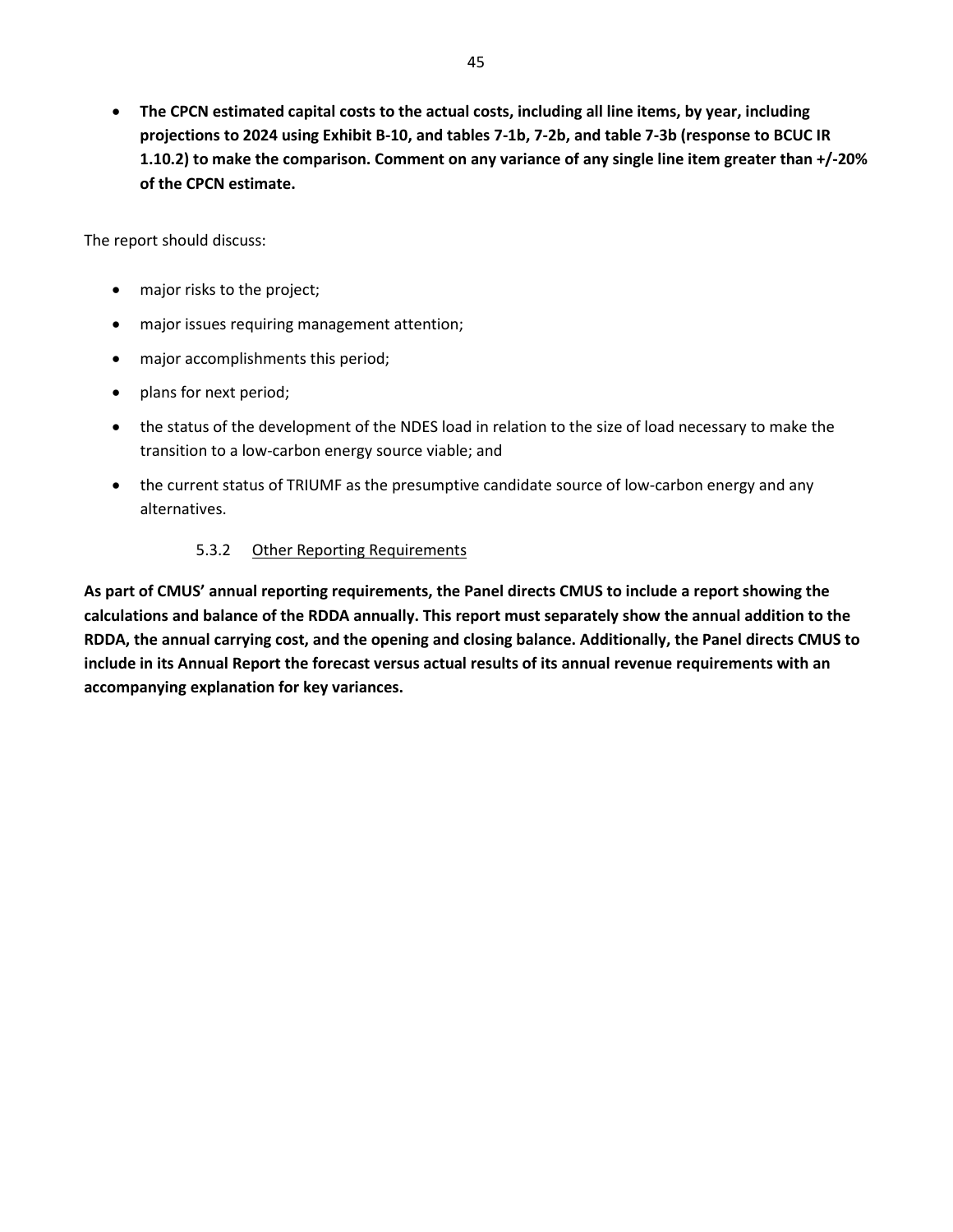# <span id="page-52-0"></span>**6.0 SUMMARY OF DIRECTIVES**

|    | <b>Directive</b>                                                                                                                                                                                                                                                                                                                                                                                              | Page No. |
|----|---------------------------------------------------------------------------------------------------------------------------------------------------------------------------------------------------------------------------------------------------------------------------------------------------------------------------------------------------------------------------------------------------------------|----------|
| 1. | The Panel finds that CMUS' proposed phase approach to the development of<br>the NDES to be reasonable. Further, limiting the scope of this CPCN to the<br>infrastructure necessary to serve the approximately 23 buildings anticipated to<br>be constructed in the Wesbrook neighbourhood between 2015 and 2023 is<br>appropriate.                                                                            | 23       |
| 2. | The Panel finds that the design basis and servicing plan for Phase 1 Wesbrook<br>as described in section 4.3 of the revised Application and as shown in drawing<br>G002 is appropriate. The Panel also finds it appropriate that additional capacity<br>beyond the two temporary energy centres is necessary prior to 2024 if the 85<br>percent diversified peak load in Wesbrook Place develops as forecast. | 24       |
| 3. | If CMUS plans to expand service to Acadia East, Acadia West, Stadium, East<br>Campus, Block F or other areas not included in the Project Plan, the Panel<br>directs CMUS to follow the TES Guidelines. The Panel also directs CMUS to<br>modify the Infrastructure Agreement to ensure that it is reflective of the<br><b>Commissions extension guidelines.</b>                                               | 27       |
| 4. | Regardless, because it is a charge imposed by a utility, in part to finance the<br>construction of utility infrastructure, the Panel finds that the CER is a rate and<br>further finds, for the reasons cited below, that it does not satisfy the<br>requirements of section 59 of the UCA.                                                                                                                   | 30       |
| 5. | Accordingly, the Commission Panel denies the inclusion of the Carbon<br>Emissions Rider as part of CMUS' proposed rate design.                                                                                                                                                                                                                                                                                | 32       |
| 6. | Accordingly, the Panel approves the recovery of the connection costs in rates<br>through the inclusion of the Connection Credit deferral account in CMUS'<br>proposed rate design. The Panel determines that a fixed amortization period of<br>10 years is appropriate as it strikes an acceptable balance between the issues<br>of intergenerational inequity and incurring ongoing carrying costs.          | 33       |
| 7. | The Panel further directs that if the Connection Credit is still required beyond<br>the year 2021, CMUS must apply to the Commission for additional amounts to<br>be added to the deferral account.                                                                                                                                                                                                           | 33       |
| 8. | The Panel finds that it is appropriate that CMUS' levelized rate only recover<br>costs that are approved under the CPCN. Therefore, CMUS must only include in<br>its rate design the costs related to Phase 1 Wesbrook.                                                                                                                                                                                       | 37       |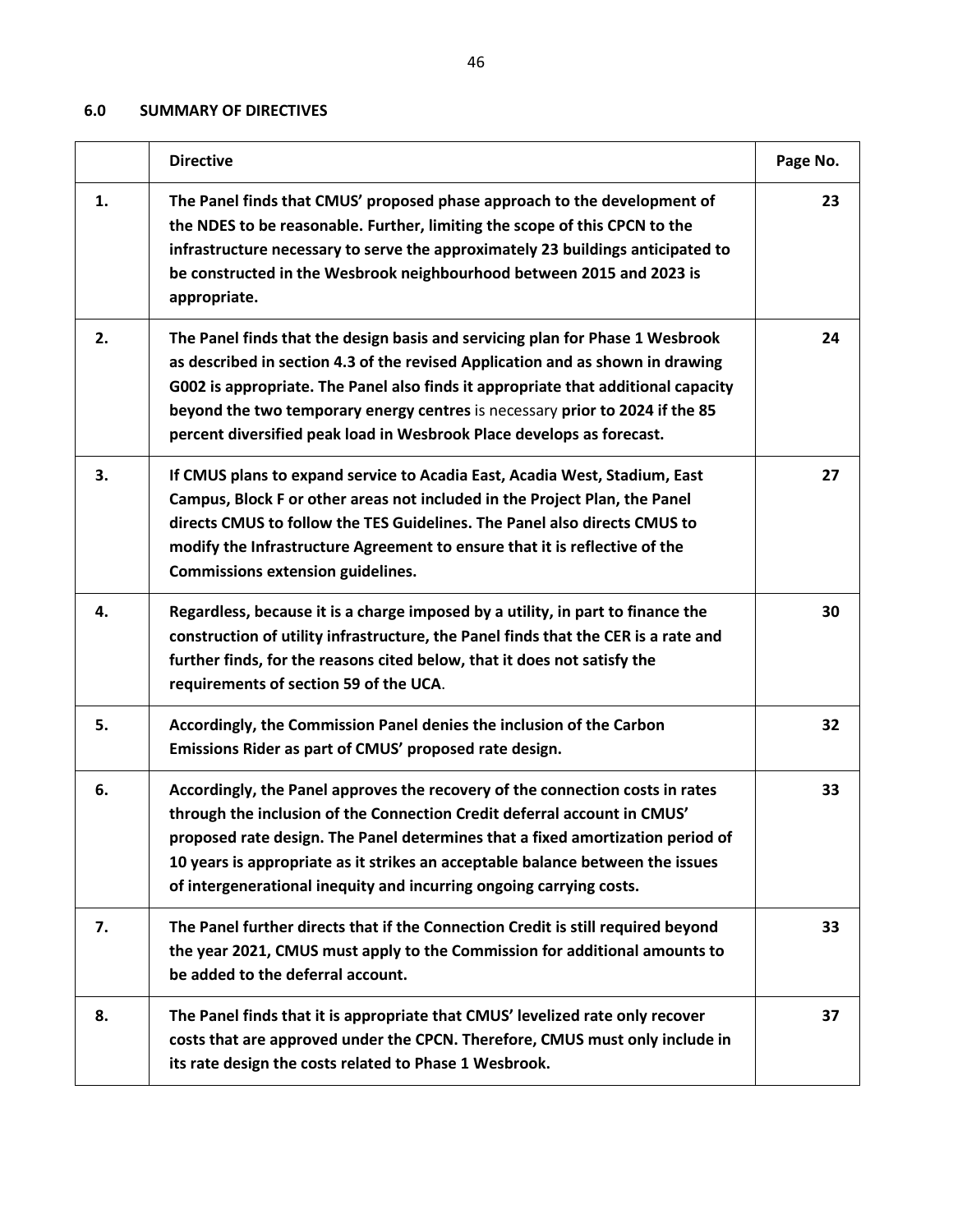| 9.  | Based on the evidence in the proceeding, the Panel finds the risk of stranded<br>assets is high.                                                                                                                                                                                                                                                                                                                                                                                                                                                                                                         | 39 |
|-----|----------------------------------------------------------------------------------------------------------------------------------------------------------------------------------------------------------------------------------------------------------------------------------------------------------------------------------------------------------------------------------------------------------------------------------------------------------------------------------------------------------------------------------------------------------------------------------------------------------|----|
| 10. | The Panel finds CMUS' public consultation for the project adequate based on<br>the facts that CMUS provided widespread notification of consultation on the<br>project and provided two opportunities for the public to provide comment.                                                                                                                                                                                                                                                                                                                                                                  | 40 |
| 11. | The Panel finds, pursuant to Section 46(3) of the UCA, that there is sufficient<br>evidence to support partial acceptance of this CPCN Application. Therefore, the<br>Panel will grant a CPCN, provided the conditions outlined below are met, for<br>the natural gas fuelled temporary energy centres component of the permanent<br>Wesbrook EC/ETS, distribution piping systems and Energy Transfer Stations to<br>meet expected demand to 2024 in Phase 1 Wesbrook as outlined in the<br>Application. However, for the reasons stated below, the Panel denies the rate<br>design in its current form. | 40 |
| 12. | However, provided the Applicant files, within 60 days, an executed revised<br>Infrastructure Agreement with the CER removed and appropriate modification<br>made to the wording of the NDES Extension section, the Panel will issue the<br><b>CPCN for Phase 1 Wesbrook.</b>                                                                                                                                                                                                                                                                                                                             | 41 |
| 13. | Because the Panel is only prepared to issue a CPCN for Phase 1 Wesbrook, we<br>are unable to approve the rate design as proposed by CMUS. CMUS is directed<br>to file an application for approval of the revised rate structure and rates no<br>later than 6 months prior to commissioning the Phase 1 Wesbrook DES.                                                                                                                                                                                                                                                                                     | 41 |
| 14. | The Panel has previously discussed its concerns about approving a levelized rate<br>design based on costs that have not been approved as part of a CPCN review.<br>Accordingly, we are unable to approve the rate design applied for. However, the<br>Panel will approve a 20-year levelized rate design based solely on the Phase 1<br>Wesbrook revenues and costs subject to further determinations laid out below.                                                                                                                                                                                    | 42 |
| 15. | The Panel therefore accepts that the use of the Revenue Deficiency Deferral<br>Account is a reasonable way to implement the levelized rate structure.                                                                                                                                                                                                                                                                                                                                                                                                                                                    | 42 |
| 16. | If CMUS provides a 20-year levelized rate design based solely on the Phase 1<br>Wesbrook revenues and costs, and a satisfactory mechanism to deal with<br>variances in controllable costs, the Panel will approve the RDDA. Further, the<br>Panel will approve the inclusion of the RDDA in rate base and to earn a return<br>based on CMUS' approved after-tax weighted average cost of capital.                                                                                                                                                                                                        | 43 |
| 17. | The Panel denies the inclusion of the Carbon Emissions Rider in rates.                                                                                                                                                                                                                                                                                                                                                                                                                                                                                                                                   | 43 |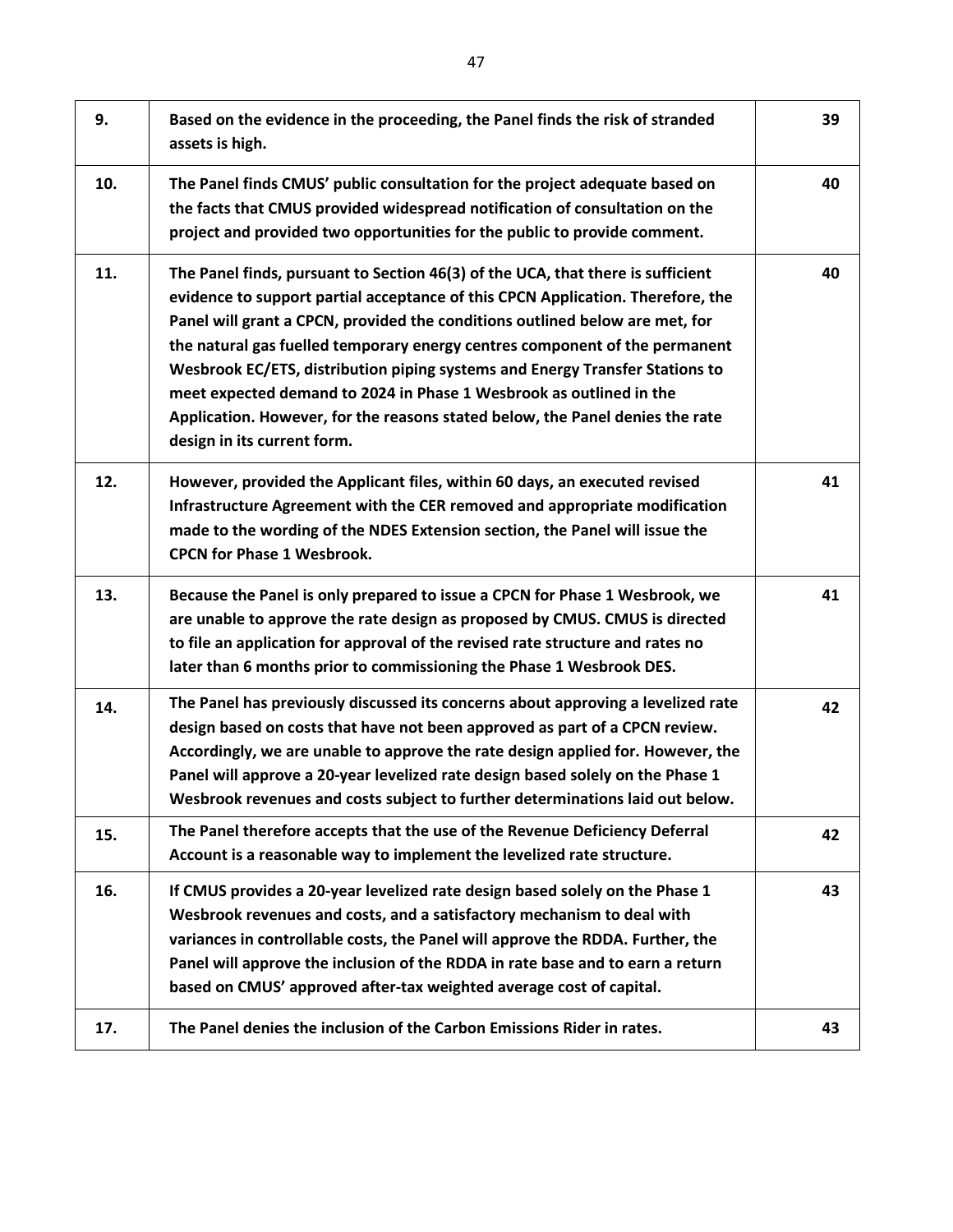| 18. | The Panel approves in principle the accounting treatment of the Connection<br>Credit, including approval to include the deferred amounts in rate base earning<br>a return based on CMUS' approved after-tax weighted average cost of capital.<br>If the Connection Credit is still required beyond the year 2021, CMUS must<br>apply to the Commission for additional amounts to be added to the deferral<br>account. | 43 |
|-----|-----------------------------------------------------------------------------------------------------------------------------------------------------------------------------------------------------------------------------------------------------------------------------------------------------------------------------------------------------------------------------------------------------------------------|----|
| 19. | The Panel directs that the Connection Credit deferral account be amortized<br>over 10 years.                                                                                                                                                                                                                                                                                                                          | 43 |
| 20. | Therefore, the Panel will approve a rate design with an initial allocation of the<br>NDES rate proposed by CMUS of 66.3 percent fixed charge and a 33.7 percent<br>variable charge. However, the Panel directs that CMUS recalculate the variable<br>and fixed components of the rate based on the revised 20-year levelized rate<br>structure as directed in this decision.                                          | 43 |
| 21. | The Panel will approve a rate design that includes CMUS' proposed deemed<br>capital structure of 57.5 percent debt and 42.5 percent equity. The Panel will<br>also approve an equity risk premium of 75 basis points over the benchmark low<br>risk utility return on equity of 8.75 percent                                                                                                                          | 43 |
| 22. | The Panel will further approve CMUS' proposed debt rate of 4 percent.                                                                                                                                                                                                                                                                                                                                                 | 43 |
| 23. | The Panel directs CMUS to file a revised revenue requirements forecast as part<br>of its 2015 Final Rate Application which includes only the system operating<br>costs related to Phase 1 Wesbrook.                                                                                                                                                                                                                   | 43 |
| 24. | The Panel approves in principle CMUS' request to capitalize both CMUS' and<br>UBC's project development costs for recovery in rates. The Panel also approves<br>for CMUS to amortize these project development costs over 30 years.                                                                                                                                                                                   | 44 |
| 25. | However, the Panel makes no determination at this time on the amount of<br>project development costs approved for recovery in rates. CMUS must file for<br>final approval of project development costs as part of its 2015 Rate Application                                                                                                                                                                           | 44 |
| 26. | The Panel approves a single thermal rate in this territory regardless of where<br>the energy is served from.                                                                                                                                                                                                                                                                                                          | 44 |
| 27. | For the purpose of the allowed system extension costs, the Commission finds<br>that the "initial TES capital cost" is \$11,193,073 in real 2014 dollars.                                                                                                                                                                                                                                                              | 44 |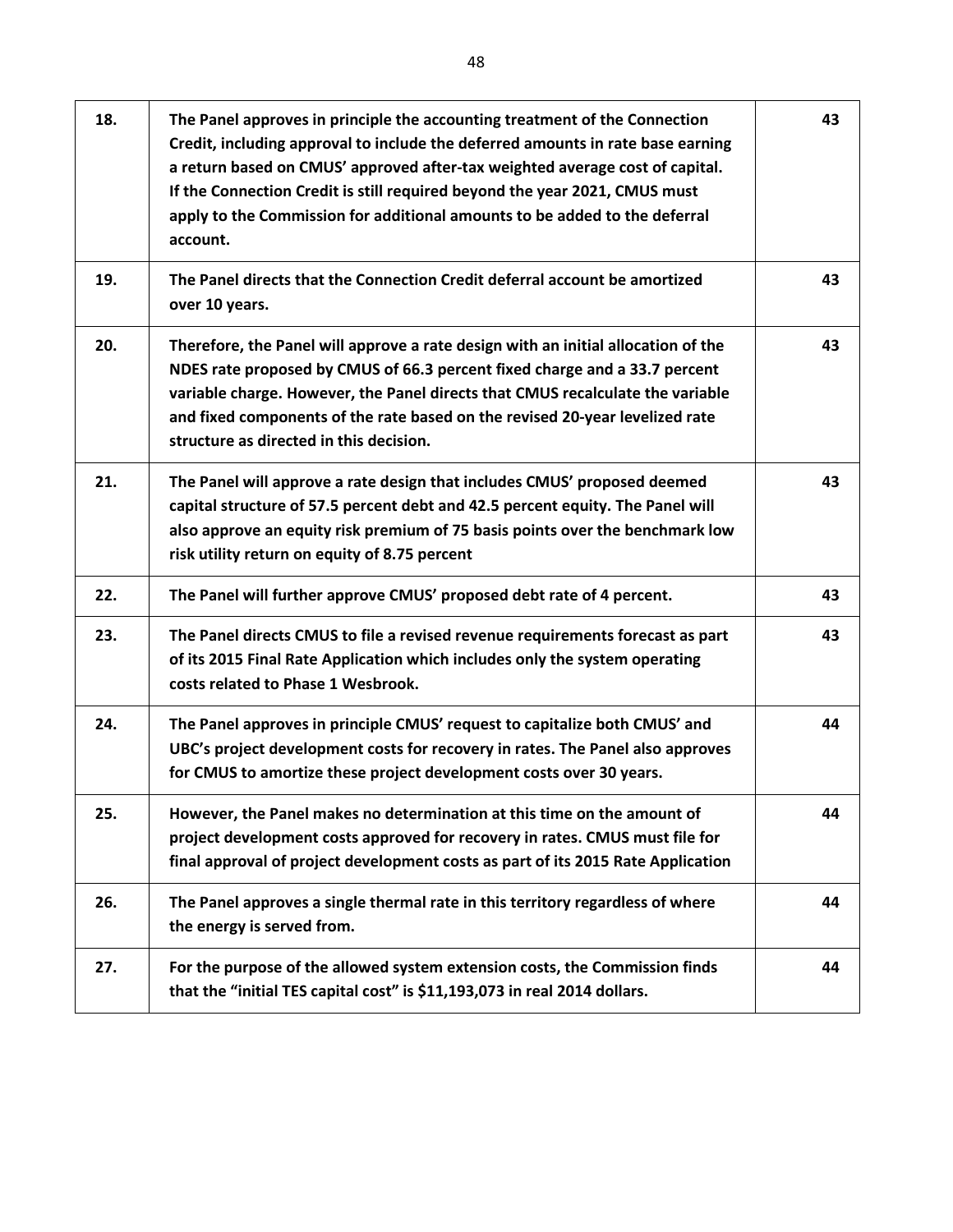| 28. | The Panel considers it necessary to include specific CPCN reporting<br>requirements and directs CMUS to report annually on the following:                                                                                                                                                                                                                                                                                                                                                               | 44 |
|-----|---------------------------------------------------------------------------------------------------------------------------------------------------------------------------------------------------------------------------------------------------------------------------------------------------------------------------------------------------------------------------------------------------------------------------------------------------------------------------------------------------------|----|
|     | The CPCN estimated number of buildings and floor area connected vs. the<br>actual number of buildings and floor area connected, for each project year,<br>including projections to 2024 using tables Table II: 2, 3 and 4 and Table JJ: 2,<br>3 and 4 (response to BCUC IR 1.28.2) to make the comparisons. Comment on<br>any variance of the number of buildings or floor area connected or not<br>connected as compared to the CPCN estimate.                                                         |    |
|     | The CPCN estimated load vs. the actual load, by year, for each of Wesbrook<br>$\bullet$<br>East, Wesbrook West, and the interconnected Wesbrook East, Wesbrook<br>West and Wesbrook EC/ETS system, including projections to 2024 using<br>tables. Comment on any load variance from the CPCN estimate.                                                                                                                                                                                                  |    |
|     | The CPCN estimated demand vs. the actual demand, by year, including<br>$\bullet$<br>projections to 2024 using Charts 3, 4 and 5 (response to BCUC IR 1.31.1) to<br>make the comparison. Comment on any demand variance from the CPCN<br>estimate.                                                                                                                                                                                                                                                       |    |
|     | The CPCN estimated O&M costs to the actual O&M costs, by year, including<br>$\bullet$<br>projections to 2024. Use IR1-Table N (response to BCUC IR 1.19.2) to make<br>the comparison. Comment on any variance from the CPCN estimate.                                                                                                                                                                                                                                                                   |    |
|     | The CPCN estimated capital costs to the actual costs, including all line items,<br>$\bullet$<br>by year, including projections to 2024 using Exhibit B-10, and tables 7-1b, 7-<br>2b, and table 7-3b (response to BCUC IR 1.10.2) to make the comparison.<br>Comment on any variance of any single line item greater than +/-20% of the<br><b>CPCN</b> estimate                                                                                                                                         |    |
| 29. | As part of CMUS' annual reporting requirements, the Panel directs CMUS to<br>include a report showing the calculations and balance of the RDDA annually.<br>This report must separately show the annual addition to the RDDA, the annual<br>carrying cost, and the opening and closing balance. Additionally, the Panel<br>directs CMUS to include in its Annual Report the forecast versus actual results<br>of its annual revenue requirements with an accompanying explanation for key<br>variances. | 45 |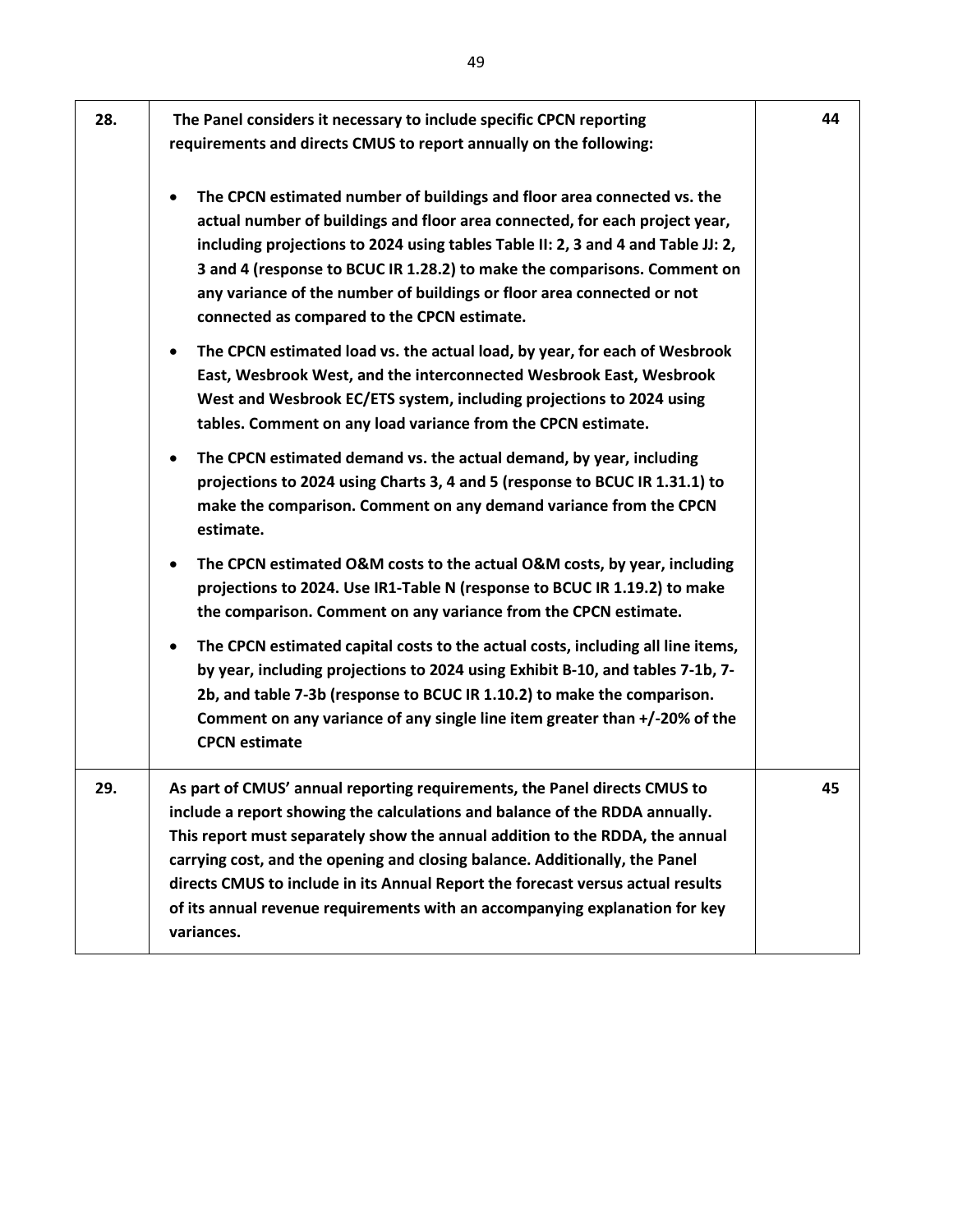*Original signed by:*

D. M. MORTON PANEL CHAIR/COMMISSIONER

\_\_\_\_\_\_\_\_\_\_\_\_\_\_\_\_\_\_\_\_\_\_\_\_\_\_\_\_\_\_\_\_\_

\_\_\_\_\_\_\_\_\_\_\_\_\_\_\_\_\_\_\_\_\_\_\_\_\_\_\_\_\_\_\_\_\_

\_\_\_\_\_\_\_\_\_\_\_\_\_\_\_\_\_\_\_\_\_\_\_\_\_\_\_\_\_\_\_\_\_

*Original signed by:*

C. A. BROWN **COMMISSIONER** 

*Original signed by:*

I. F. MACPHAIL COMMISSIONER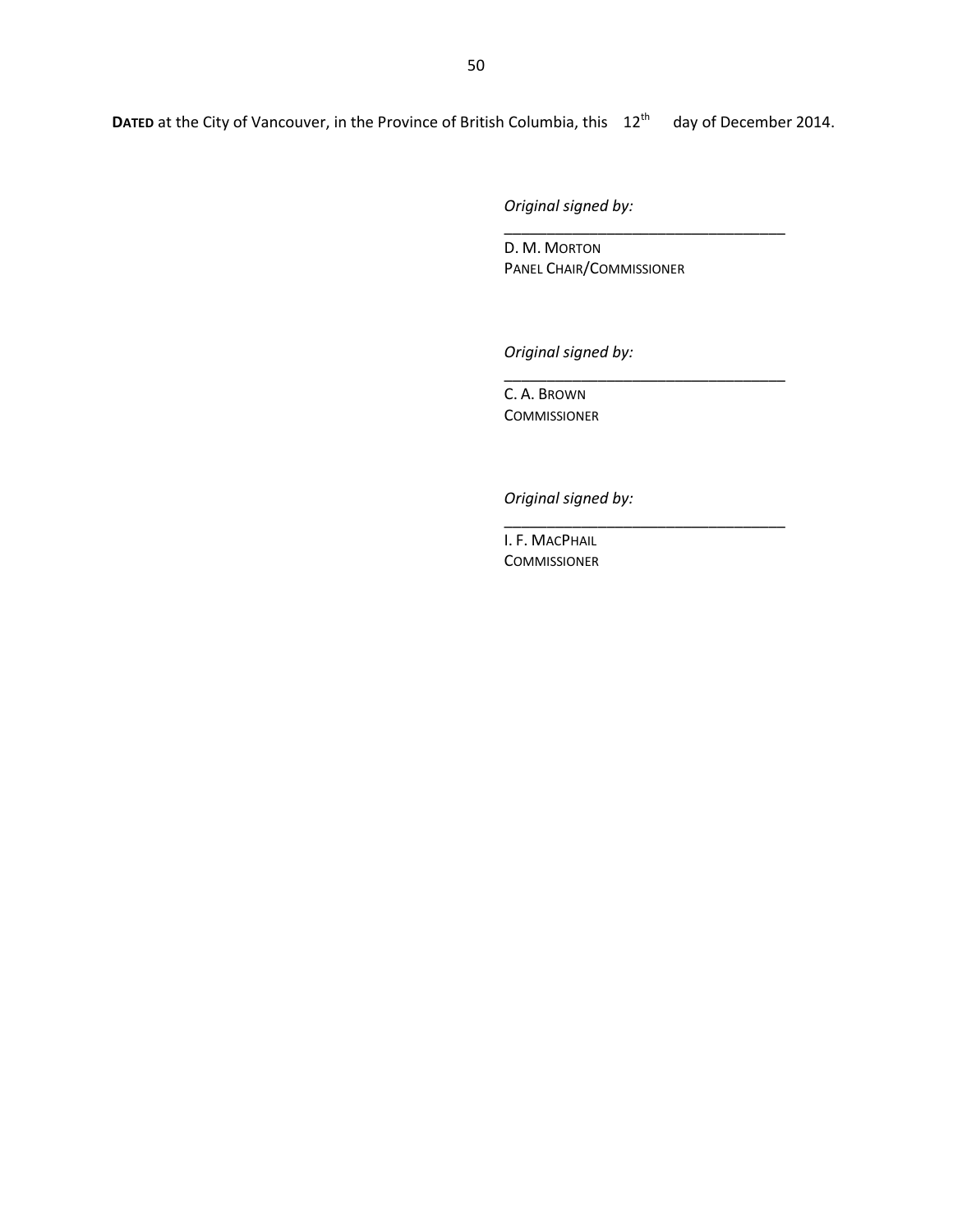|               |                  | SHUULUMS |  |
|---------------|------------------|----------|--|
|               |                  |          |  |
|               |                  |          |  |
| $\rightarrow$ |                  |          |  |
|               | <b>TIES COMP</b> |          |  |

SIXTH FLOOR, 900 HOWE STREET, BOX 250 VANCOUVER, BC V6Z 2N3 CANADA website: http://www.bcuc.com

#### IN THE MATTER OF the *Utilities Commission Act*, RSBC 1996, Chapter 473

and

Corix Multi-Utility Services Inc. an Application for a Certificate of Public Convenience and Necessity for Phase 1 of the University of British Columbia Neighborhood District Energy System

| <b>BEFORE:</b> | D. M. Morton, Panel Chair/Commissioner |
|----------------|----------------------------------------|
|                | C. A. Brown. Commissioner              |
|                | I. F. MacPhail. Commissioner           |

**O R D E R**

December 12, 2014

#### **WHEREAS:**

- A. On August 8, 2014, Corix Multi-Utility Services Inc. (CMUS) applied to the British Columbia Utilities Commission (Commission) for a Certificate of Public Convenience and Necessity (CPCN) to construct and operate Phase 1 of the proposed community-based district energy system at the University of British Columbia (UBC) (Project), pursuant to sections 45 and 46 of the *Utilities Commission Act* (UCA) (Application);
- B. CMUS requested:
	- a. Approval under section 45 of the UCA of the Infrastructure Agreement between Corix and UBC including endorsement of the proposed project plan;
	- b. Approval under sections 56, 59, 60 and 61 of the UCA of the revenue requirements, rate design and rates as described in the Application and outlined below; a revised financial model showing final revenue requirements, rate design and rates will be filed in the spring of 2015:
		- i. The indicative rate base as provided in Section 2.7 of the Application;
		- ii. The indicative revenue requirement as provided in Section 2.9 and consistent with the recent Commission decision in the Phase 2 Generic Cost of Capital proceeding applicable to small thermal energy utilities:
			- 1. a deemed capital structure of 57.5 percent debt and 42.5 percent equity;
			- 2. long-term debt financing costs estimated at 4.0 percent;
			- 3. a return on equity of 9.5 percent, which is based on the current low risk benchmark equity return plus 75 basis points to account for the additional risk related to the development of the small scale alternative energy utility;
			- 4. operating costs as provided in Section 2.6.2; and

| <b>BRITISH COLUMBIA</b>     |
|-----------------------------|
| <b>UTILITIES COMMISSION</b> |
|                             |
|                             |
|                             |

 **NUMBER** C-11-14

**ORDER**

TELEPHONE: (604) 660-4700 BC TOLL FREE: 1-800-663-1385 FACSIMILE: (604) 660-1102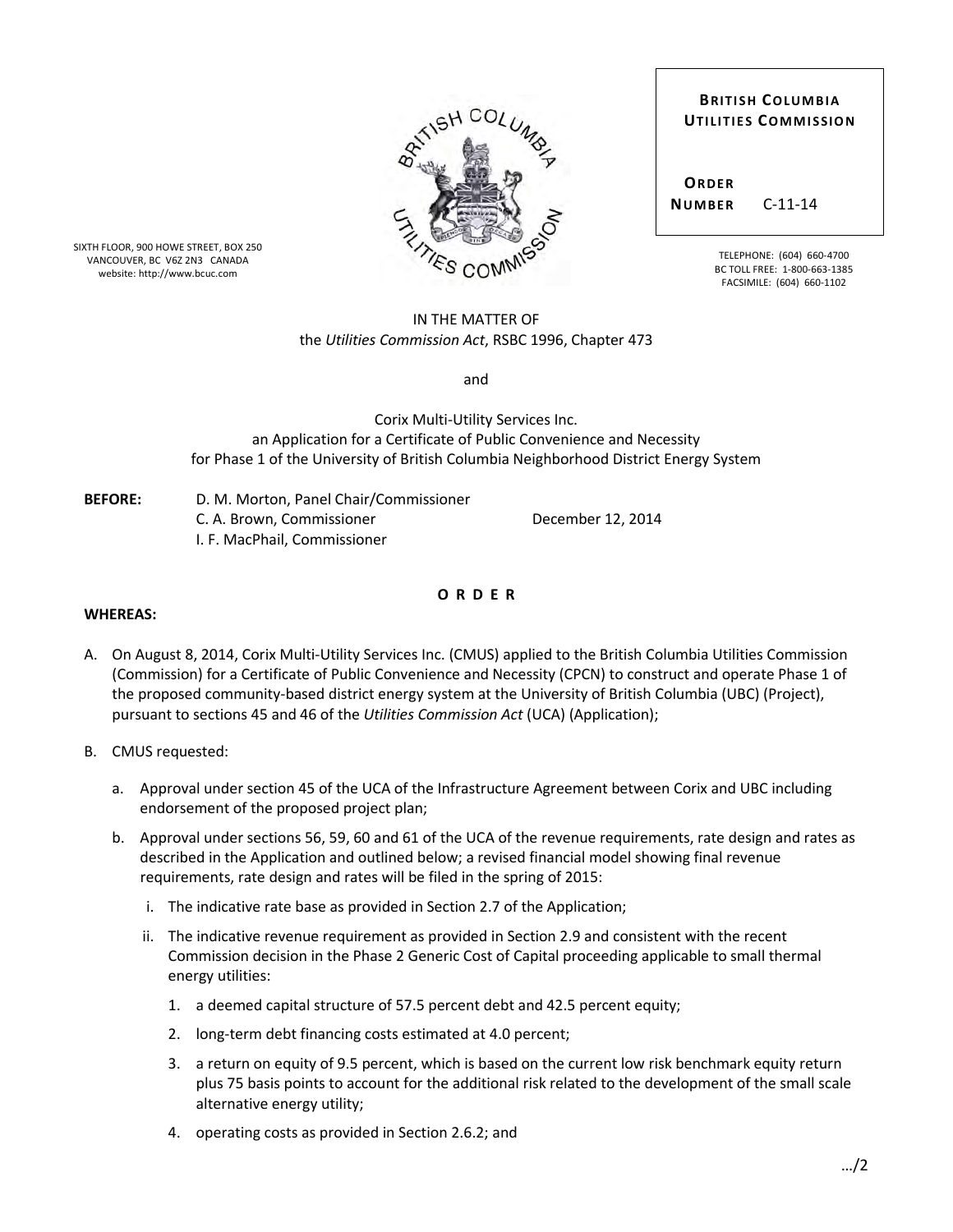**BRITISH COLUMBIA UTILITIES COMMISSION**

**ORDER NUMBER** C-11-14

2

- 5. the proposed 10-year levelized rate structure through which the company defers a portion of its annual revenue requirements in the early stages of development in order to provide affordable rates for customers;
- iii. Approval of the accounting treatment of the following:
	- 1. a revenue deficiency deferral account which is used to record those portions of revenue requirements which are not recovered in the early stages of development, with the goal of complete recovery of the funds over the 20-year period;
	- 2. the proposed Connection Credit for low rise buildings connected prior to 2021;
	- 3. the Carbon Emission Rider; and
	- 4. the indicative rate design as provided in Section 2.10 of the Application; and
- iv. Approval to capitalize and amortize Corix' and UBC's project development costs over 30 years and to have these costs included in rates AFUDC;
- C. Phase 1 of the Project is to provide service to new buildings in Wesbrook Place that are scheduled for completion between 2015 and 2023 and Acadia East and Block F buildings to be built between 2020 and 2023. It involves construction of two separate district heating loops. One loop will be fed initially by two 6.0 MW temporary natural gas boiler plants located within Westbrook place, plus a portion of the Wesbrook Energy Centre/Energy Transfer Station (EC/ETS) in 2022. The second loop will likely be served by purchased energy from the existing UBC Academic District Energy System;
- D. On August 29, 2014, by Order G-125-14, the Commission determined that a public hearing was appropriate to review the Application and established a Preliminary Regulatory Timetable including one round of written information requests followed by a Streamlined Review Process (SRP). However, the Commission determined that further submissions were necessary to determine whether an SRP or written hearing process is require;
- E. On September 9, 2014 CMUS provided a letter supporting an SRP. On September 10, 2014, UBC and the British Columbia Sustainable Energy Association and Sierra Club of B.C. (BCSEA) registered as Interveners. Neither party provided comment on the SRP. On September 25, 2014, the Commission determined that an SRP was appropriate and confirmed the Preliminary Regulatory Timetable;
- F. The SRP, wherein CMUS removed Acadia East and Block F from the CPCN application was held on October 30, 2014. The revised project, Phase 1 Wesbrook, is to provide service to new buildings in Wesbrook Place that are scheduled for completion between 2015 and 2023. It involves construction of two independent thermal energy supply loops, one to serve new customers in the east part of Wesbrook Place and one to serve new customers in the west part of Wesbrook Place. In 2022 and 2023, these two sub-systems are expected to be interconnected and connected to a permanent 5 MW natural gas boiler to be installed inside the Wesbrook EC/ETS. Each subsystem is initially supplied by its own temporary energy centre consisting of two 2.9 MW natural gas boilers housed within a standard shipping container. CMUS expects that the temporary energy centres will be removed once Phase 2 begins. CMUS projects that 11 new high rise buildings and 12 new low rise buildings, with a total floor space of 342,207m<sup>2</sup>, will connect to the Neighbourhood District Energy System in Wesbrook Place during this time;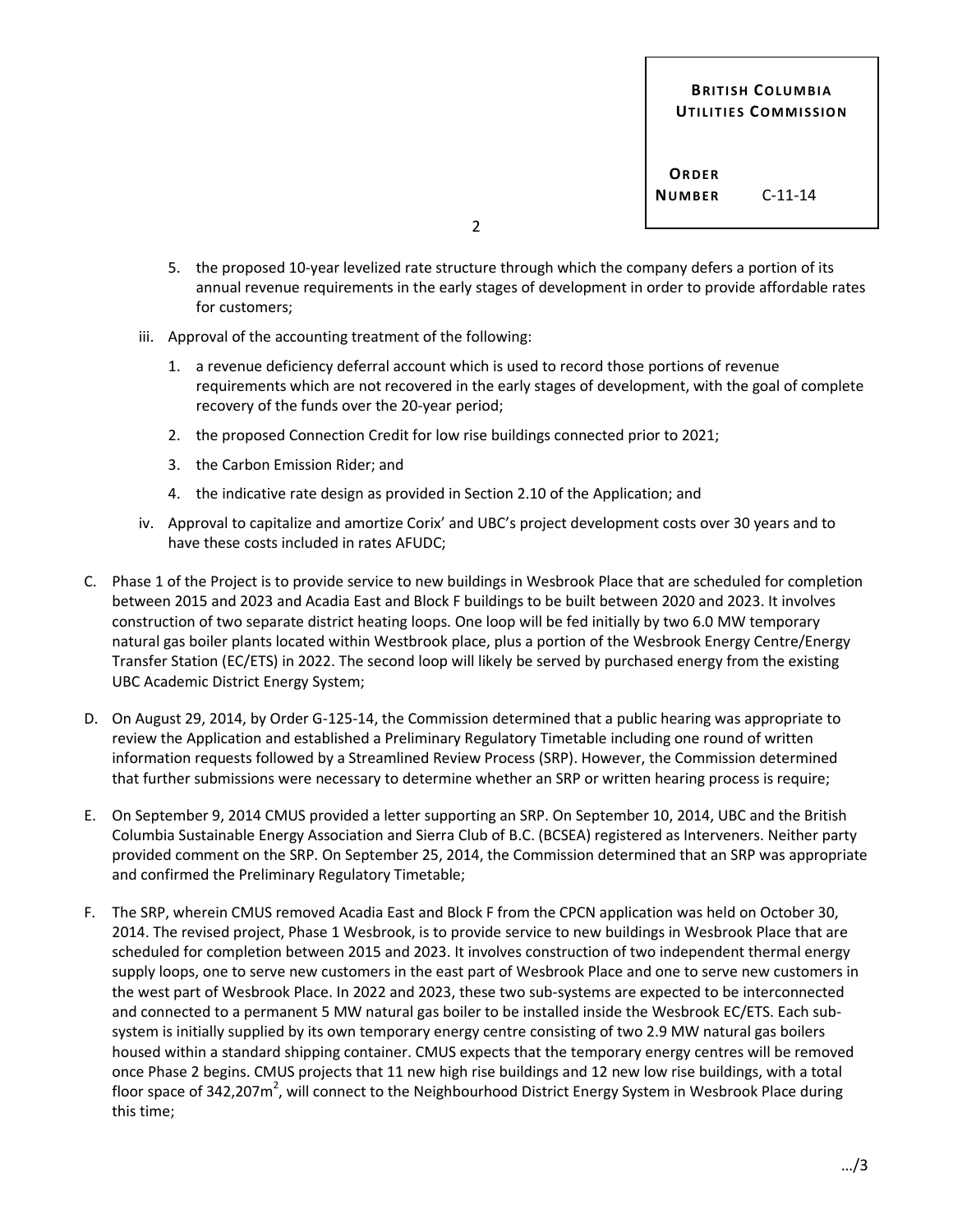**BRITISH COLUMBIA UTILITIES COMMISSION**

**ORDER NUMBER** C-11-14

3

- G. On November 6, 2014, CMUS submitted its Final Argument whereby it clarifies it is requesting approval under sections 59, 60 and 61 of the UCA of the proposed methodology for establishing revenue requirements, rate design and rates as described in the Application and it is not seeking approval of final rates. CMUS further clarifies it is requesting a rate design methodology which includes the projected costs and revenues associated with all phases of the project, including Acadia and Block F and confirms that only the capital cost of Phase 1 Wesbrook, or \$11,193,073 in real 2014 dollars, is included in the CPCN approval request;
- H. On November 10, 2014 BCSEA submitted its Final Argument and on November 14, 2014 CMUS submitted a letter confirming it has no reply to BCSEA's submission; and
- I. The Commission has reviewed the Application and has determined that if certain revisions are made, it is in the public interest to grant approval of this CPCN Application.

#### **NOW THEREFORE** the Commission:

- 1. Denies a Certificate of Public Convenience and Necessity, pursuant to sections 45 of the *Utilities Commission Act*  (UCA), for Phase 1 Wesbrook of the proposed Neighbourhood District Energy System (NDES) at the University of British Columbia, as set out in the revised Application. However, provided, within 60 days of the date of this Order, the Applicant files an executed revised Infrastructure Agreement with the Carbon Emission Rider removed and a revised System Extension Policy that is aligned with the Commission's Thermal Energy Systems Regulatory Framework Guidelines (2014) (TES Guidelines), the Commission will approve a CPCN for Phase 1 Wesbrook.
- 2. Approves \$11,193,073 in real 2014 dollars for the project capital cost, which is based on total Phase 1 Wesbrook project capital cost estimate up to and including the year 2023. For the purpose of the TES Guidelines, the Commission finds that amount is also the initial TES capital cost.
- 3. Approves the Connection Credit, including approval to include the deferred amounts in rate base earning a return based on Corix Multi-Utilities Services' (CMUS) approved after-tax weighted average cost of capital. CMUS is directed to amortize the Connection Credit deferral account over 15 years. If the Connection Credit is still required beyond the year 2021, CMUS must apply to the Commission for approval to include additional amounts in the deferral account.
- 4. Does not approve the rate design applied for, but will approve, subject to CMUS filing a revised rate design and rates no later than 6 months prior to commissioning the Phase 1 Wesbrook NDES, a 20-year levelized rate design based solely on the Phase 1 Wesbrook revenues and costs and including the following:
	- a. an initial allocation of the NDES rate proposed by CMUS of 66.3 percent fixed charge and a 33.7 percent variable charge. However, the Panel directs that CMUS recalculate the variable and fixed components of the rate based on the revised 20-year levelized rate structure as directed in Section 5.2.1;
	- b. CMUS' proposed deemed capital structure of 57.5 percent debt and 42.5 percent equity;
	- c. an equity risk premium of 75 basis points over the benchmark low risk utility return on equity of 8.75 percent;
	- d. the proposed debt rate of 4 percent; and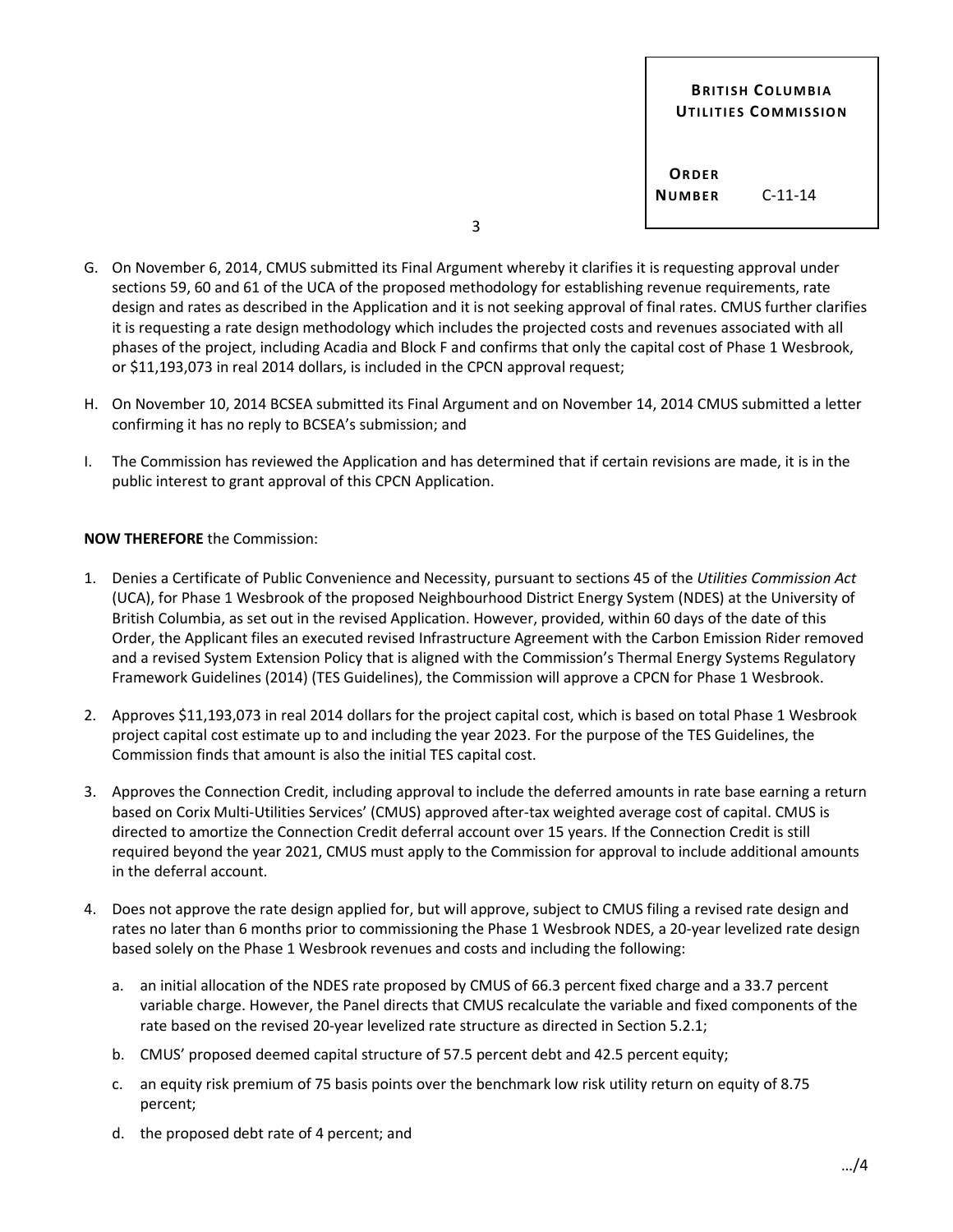**BRITISH COLUMBIA UTILITIES COMMISSION**

**ORDER NUMBER** C-11-14

4

- e. The amortization of the approved project development costs for Phase 1 Wesbrook over 30 years.
- 5. Makes no determination on CMUS' forecast system operating costs. CMUS is directed to file an updated revenue requirements forecast as part of its revised rate design and rates application.
- 6. Upon approval of the 20-year levelized rate and a satisfactory mechanism to deal with variances in controllable costs, will approve the establishment of the revenue deficiency deferral account (RDDA). The RDDA can be included in annual rate base and earn a return based on CMUS' approved after-tax weighted average cost of capital. CMUS is directed to file as part of its revised rate design application a scenario whereby CMUS only records only the annual variances between forecast and actual results in the RDDA which are related to uncontrollable components of the revenue requirement. CMUS must identify which components of the revenue requirement are uncontrollable versus controllable along with a detailed explanation of the rationale for each classification.
- 7. Approves a single thermal rate in this territory regardless of where the energy is served from.
- 8. Directs CMUS to file annual project progress reports by March 31 every year, including all the items outlined in Section 5.3.1 of the Decision.
- 9. Directs CMUS to submit the calculations and balance of the RDDA by March 31 every year. This report must separately show the annual addition to the RDDA, the annual carrying cost, and the opening and closing balance. Additionally, CMUS is directed to include in its annual report the forecast versus actual results of its annual revenue requirements with an accompanying explanation for key variances.
- 10. Directs CMUS to comply with all applicable directives of the Commission set out in the decision issued concurrently with this order.

**DATED** at the City of Vancouver, in the Province of British Columbia, this 12<sup>th</sup> day of December 2014.

BY ORDER

*Original signed by:*

D. M. Morton Panel Chair/Commissioner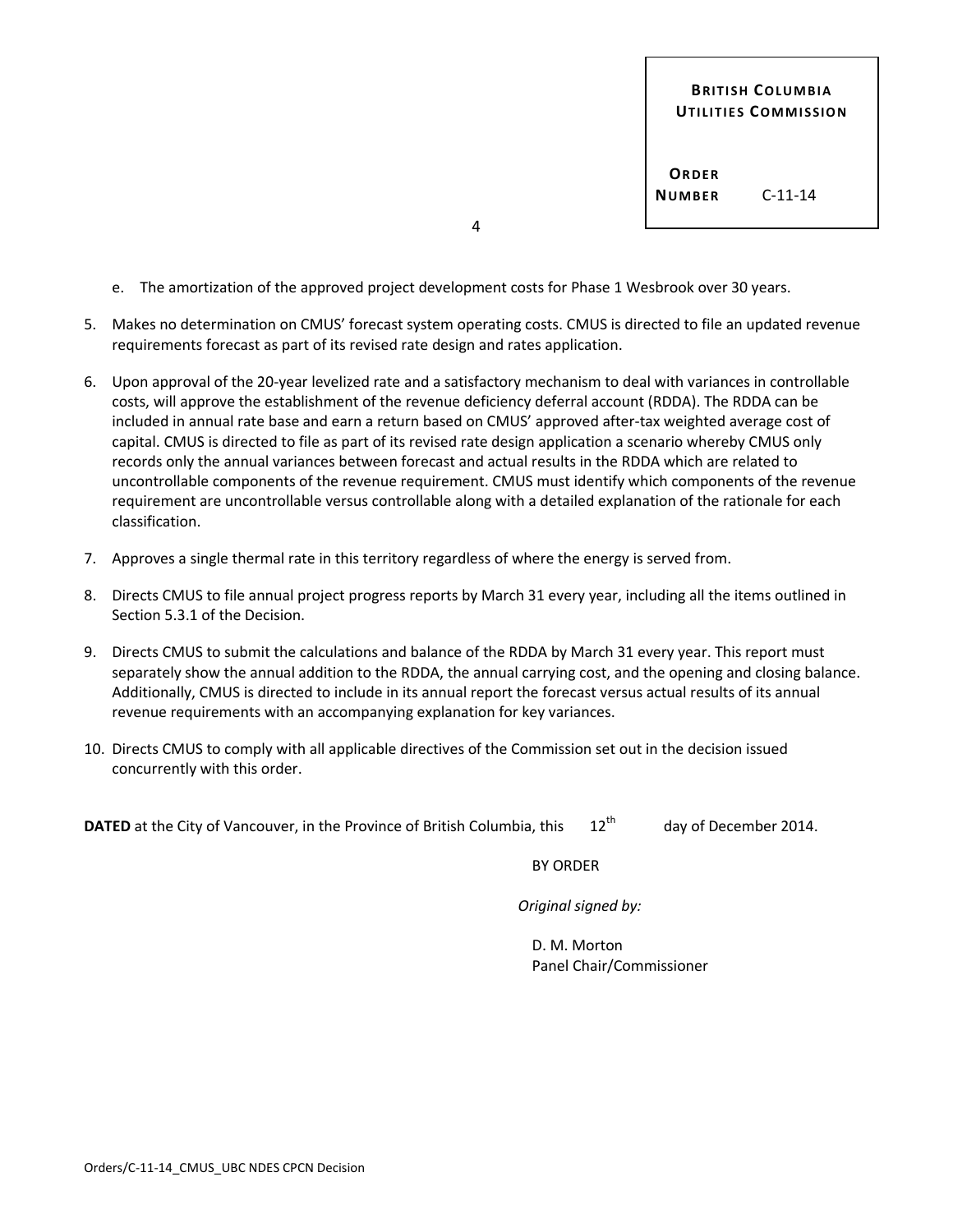#### **REGULATORY TIMETABLE**

| <b>ACTION</b>                                                                         | <b>DATE (2014)</b>      |
|---------------------------------------------------------------------------------------|-------------------------|
| <b>Registration of Interveners and Interested Parties</b>                             | Friday, September 12    |
| Intervener Comments on the Streamlined Review Process                                 | Friday, September 12    |
| <b>Commission Information Request No. 1 to CMUS</b>                                   | Wednesday, September 17 |
| <b>Participant Assistance Cost Award Budget Deadline</b>                              | Friday, September 19    |
| <b>Intervener Information Request No. 1 to CMUS</b>                                   | Friday, September 26    |
| <b>CMUS Response to Commission and Intervener Information</b><br><b>Request No. 1</b> | Friday, October 10      |
| <b>Streamlined Review Process (tentative)</b>                                         | Thursday, October 31    |
| <b>CMUS Final Argument</b>                                                            | Thursday, November 6    |
| <b>Intervener Final Argument</b>                                                      | Monday, November 10     |
| <b>CMUS Reply Argument</b>                                                            | Wednesday, November 12  |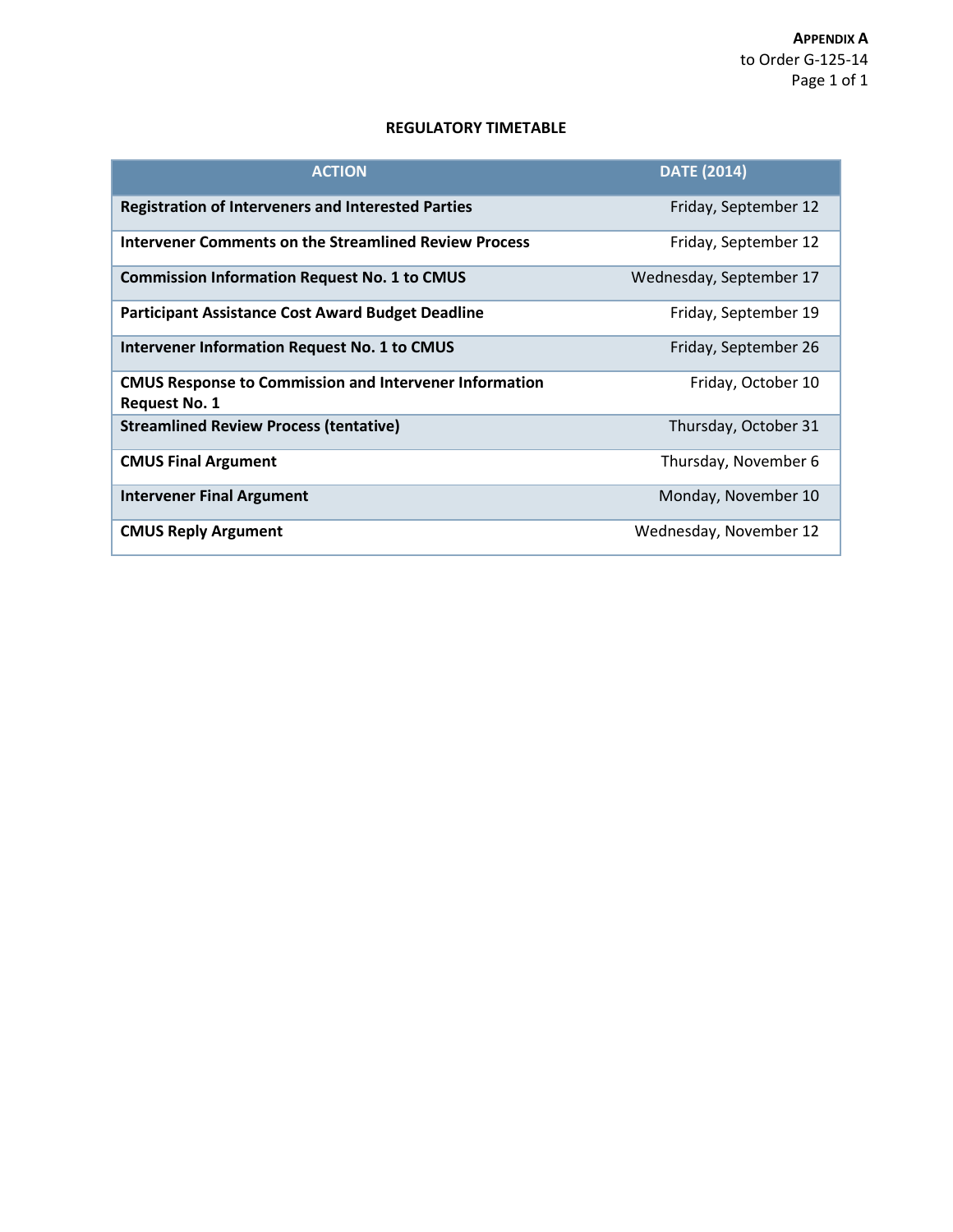#### **LIST OF ACRONYMS**

| <b>ACEC-BC</b>                   | Association of Consulting Engineering Companies British Columbia |
|----------------------------------|------------------------------------------------------------------|
| <b>ADES</b>                      | <b>Academic District Energy System</b>                           |
| <b>AES</b>                       | Alternative energy sources                                       |
| <b>Application</b>               | Application for a CPCN under sections 45 and 46 of the Act to    |
|                                  | construct and operate the NDES to serve new developments at UBC. |
| <b>BCSEA</b>                     | BC Sustainable Energy Association and the Sierra Club of British |
|                                  | Columbia                                                         |
| <b>CEEP</b>                      | <b>Community Energy and Emissions Plan</b>                       |
| <b>CER</b>                       | <b>Carbon Emissions Rider</b>                                    |
| <b>CIAC</b>                      | Contribution in aid of construction                              |
| <b>CMUS</b>                      | Corix Multi-Utility Services Inc.                                |
| <b>CPCN</b>                      | Certificate of Public Convenience and Necessity                  |
| <b>DPS</b>                       | Distribution piping system                                       |
| EC/ETS                           | <b>Energy Centre/Energy Transfer Station</b>                     |
| <b>EUI</b>                       | Energy use intensities                                           |
| GCOC                             | <b>Generic Cost of Capital</b>                                   |
| <b>GHG</b>                       | Greenhouse gas                                                   |
| <b>GST</b>                       | <b>Goods and Services Tax</b>                                    |
| ΙA                               | Infrastructure Agreement                                         |
| <b>NDES</b>                      | Neighbourhood District Energy System                             |
| <b>Phase 1 Wesbrook</b>          | the Wesbrook portion of Phase 1                                  |
| <b>RDDA</b>                      | Revenue deficiency deferral account                              |
| <b>ROE</b>                       | Return on equity                                                 |
| <b>SRP</b>                       | <b>Streamlined Review Process</b>                                |
| <b>TEC</b>                       | Temporary energy centre                                          |
| <b>TES Guidelines</b>            | British Columbia Utilities Commission's Thermal Energy Systems   |
|                                  | <b>Regulatory Framework Guidelines (2014)</b>                    |
| <b>UBC</b>                       | University of British Columbia                                   |
| <b>UBC Properties Investment</b> | UBC Properties Investments Ltd.                                  |
| Ltd.                             |                                                                  |
| <b>UCA</b>                       | <b>Utilities Commission Act</b>                                  |
| <b>UEL</b>                       | <b>University Endowment Lands</b>                                |
| <b>UNA</b>                       | University Neighbourhood Association                             |
| <b>WACC</b>                      | Weighted average cost of capital                                 |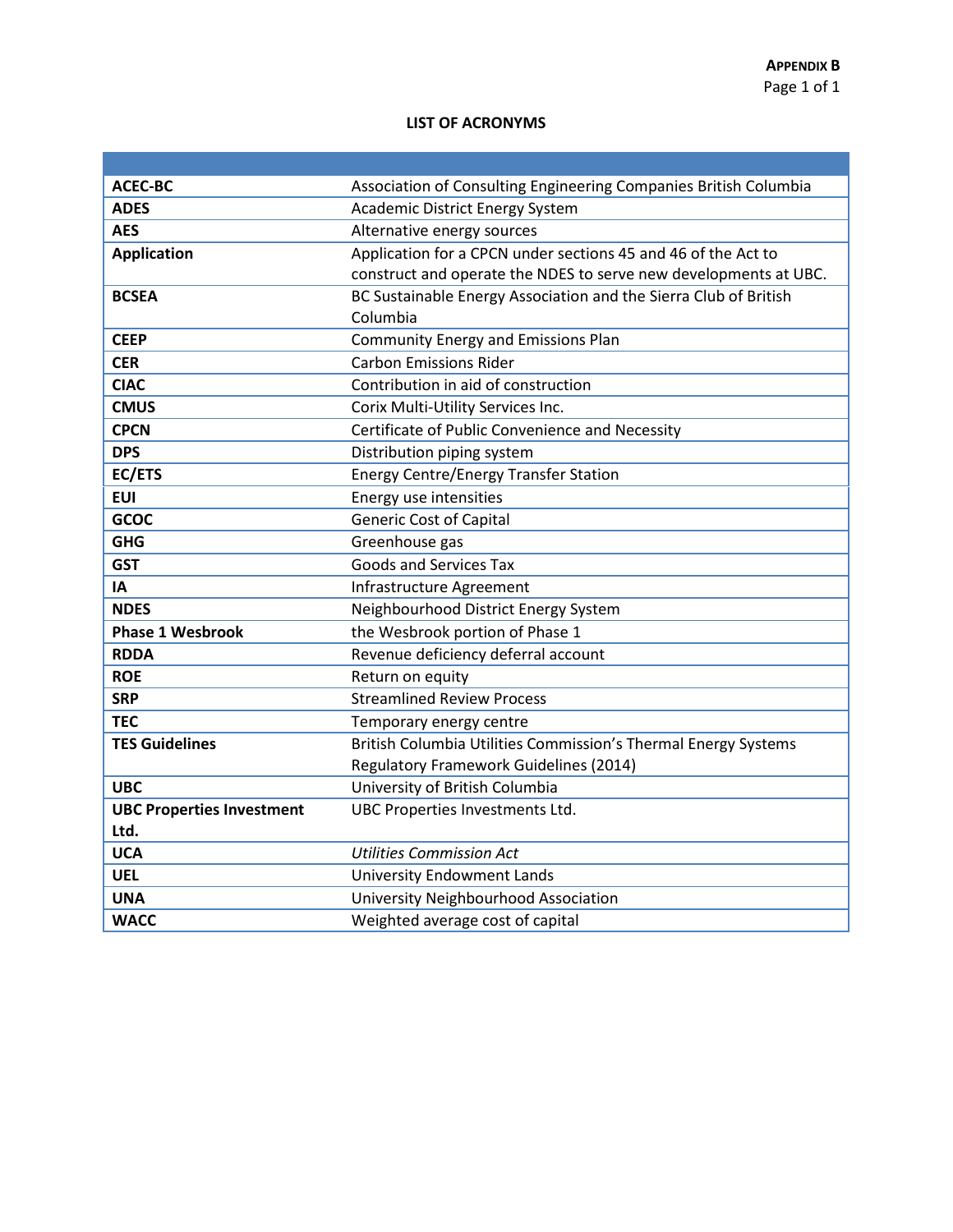# IN THE MATTER OF the Utilities Commission Act, R.S.B.C. 1996, Chapter 473

and

Corix Multi-Utility Services Inc. Certificate of Public Convenience and Necessity Application for Phase 1 of the Neighbourhood District Energy System at the University of British Columbia

#### **EXHIBIT LIST**

**Exhibit No. Description**

#### *COMMISSION DOCUMENTS*

| $A-1$   | Letter dated August 22, 2014 – Appointment of Panel                               |
|---------|-----------------------------------------------------------------------------------|
| $A-2$   | Letter dated August 29, 2014 – Order G-125-14 Establishing a Regulatory Timetable |
| $A-3$   | Letter dated September 17, 2014 – Commission Information Request No. 1 to Corix   |
| $A - 4$ | Letter dated September 25, 2014 - Confirmation of Streamlined Review Process      |
| $A-5$   | Letter dated October 29, 2014 - Streamlined Review Process Information            |

#### *APPLICANT DOCUMENTS*

| $B-1$ | CORIX MULTI-UTILITY SERVICES INC. (CMUS) - Letter dated August 8, 2014 - Certificate of Public |
|-------|------------------------------------------------------------------------------------------------|
|       | Convenience and Necessity Application For Phase 1 of the Neighbourhood District Energy System  |
|       | at the University of British Columbia                                                          |

- B-1-1 Letter dated August 29, 2014 CMUS Submitting Revised Application
- B-2 Letter dated September 9, 2014 CMUS Submitting Comments
- B-3 Letter dated September 12, 2014 CMUS Submitting Infrastructure Agreement
- B-3-1 Letter dated October 23, 2014 CMUS Submitting Updated Project Plan
- B-3-2 Letter dated October 27, 2014 CMUS Submitting Updated Infrastructure Agreement updates previously filed documents contained in Exhibit B-3 and Exhibit B-4
- B-4 Letter dated September 16, 2014 CMUS Submitting Draft Energy Services Agreement